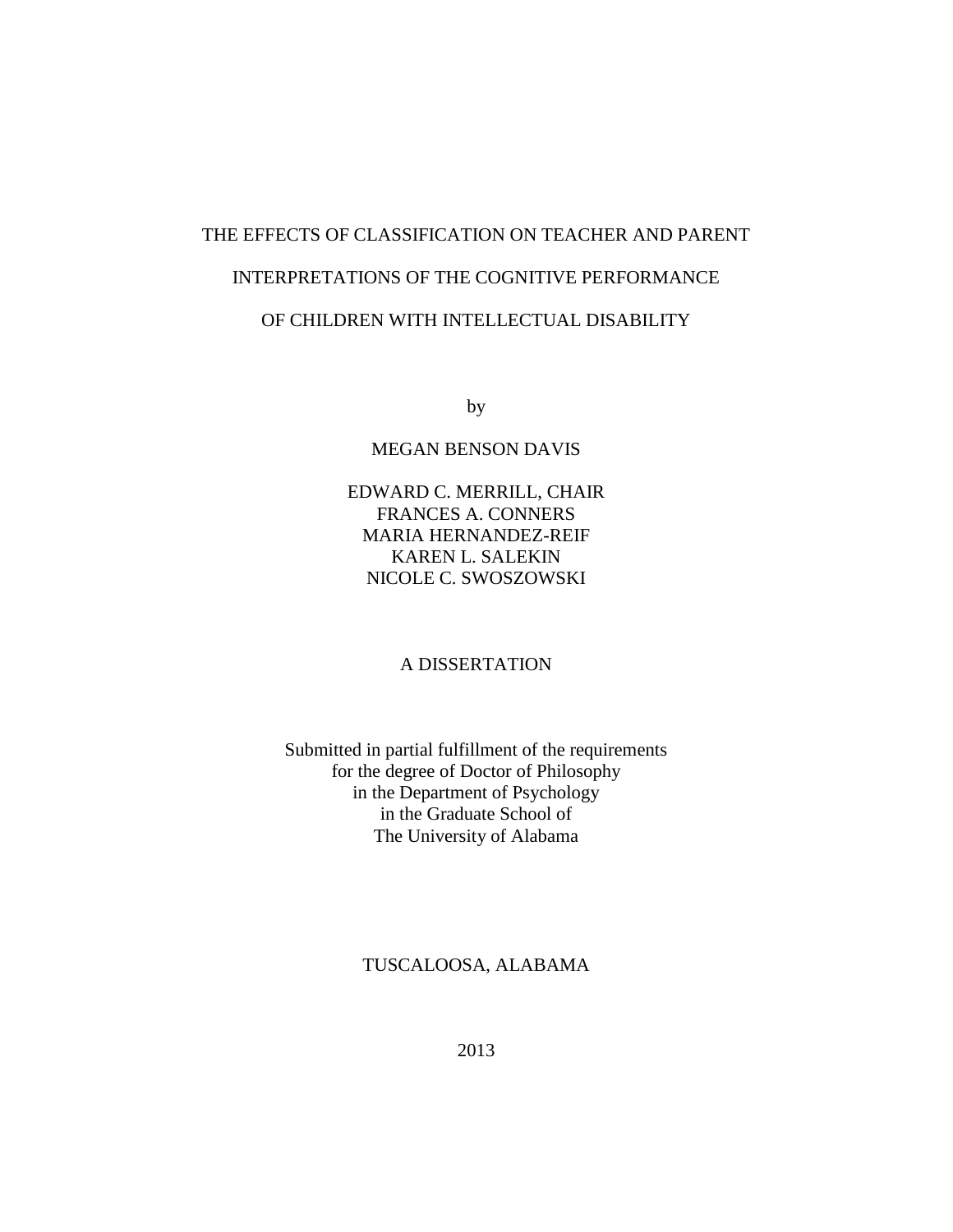Copyright Megan Benson Davis 2013 ALL RIGHTS RESERVED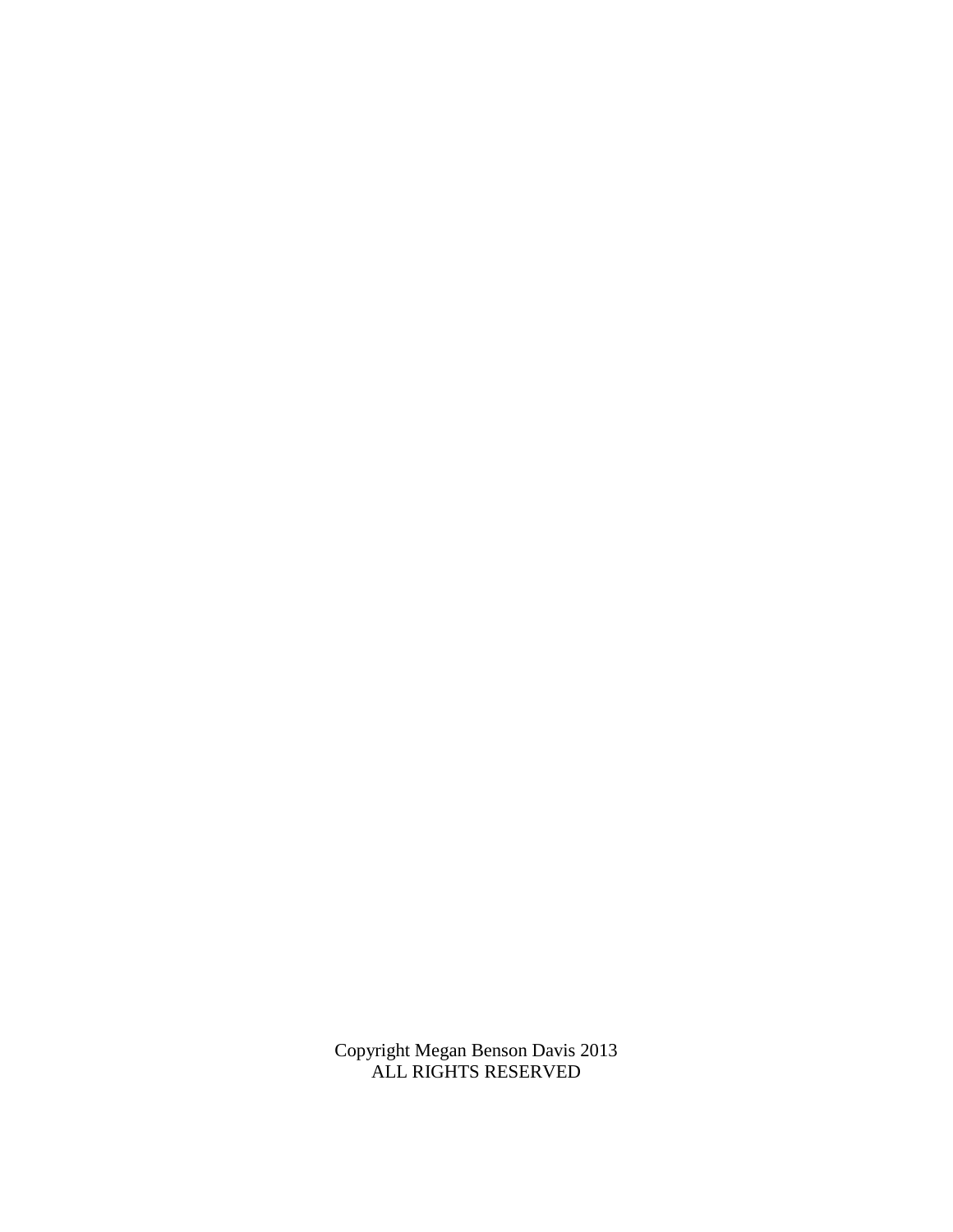#### ABSTRACT

Previous research has indicated that the classification of intellectual disability (ID) may negatively impact interpretations of the cognitive performance of children with ID, especially for general-education teachers. However, there are some findings that suggest that these negative effects of classification may be overcome when competing information is present. The current study examined the effects of classification by having three groups of participants, parents, general-education teachers, and special education teachers, watch a video of a child who was classified as either typically developing or as having an intellectual disability perform a timetelling task. Level of performance was also manipulated such that the child in the video performed either very poorly or very well on the task. The results indicated that level of performance was a more significant predictor of participant judgments than classification, particularly for general-education teachers. Further, parents and special education teachers exhibited a tendency to overestimate the performance of the child in the video, regardless of classification or level of performance. Performance attributions and correlations between the accuracy of judgments and participant variables were also examined.

ii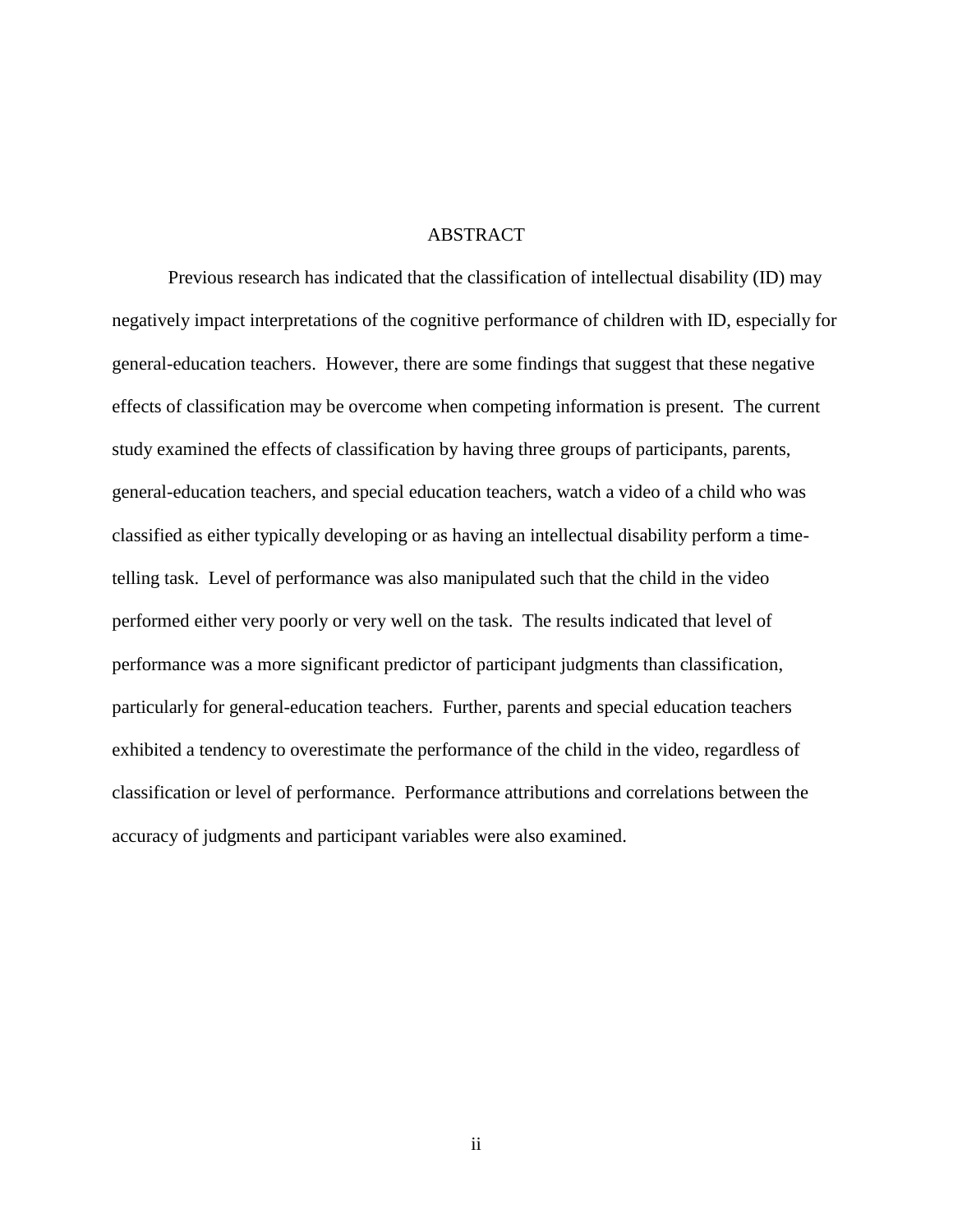## LIST OF ABBREVIATIONS AND SYMBOLS

| IQ               | Intelligence quotient                                                                                                                    |
|------------------|------------------------------------------------------------------------------------------------------------------------------------------|
| ID               | Intellectual disability                                                                                                                  |
| $\underline{M}$  | Mean: the sum of a set of measurements divided by the number of measurements<br>in the set                                               |
| $\underline{n}$  | Sample size for group                                                                                                                    |
| <b>MANOVA</b>    | Multivariate analysis of variance                                                                                                        |
| <b>ANOVA</b>     | Analysis of variance                                                                                                                     |
| TD               | Typically developing                                                                                                                     |
| λ                | Lambda                                                                                                                                   |
| $\overline{F}$   | Fisher's F ratio: a ratio of two variances                                                                                               |
| p                | Probability associated with the occurrence under the null hypothesis of a value as<br>extreme as or more extreme than the observed value |
| $\mathbf{t}$     | Computed value of $t$ test                                                                                                               |
| $\underline{SD}$ | Standard deviation                                                                                                                       |
| $<\,$            | Less than                                                                                                                                |
| $=$              | Equal to                                                                                                                                 |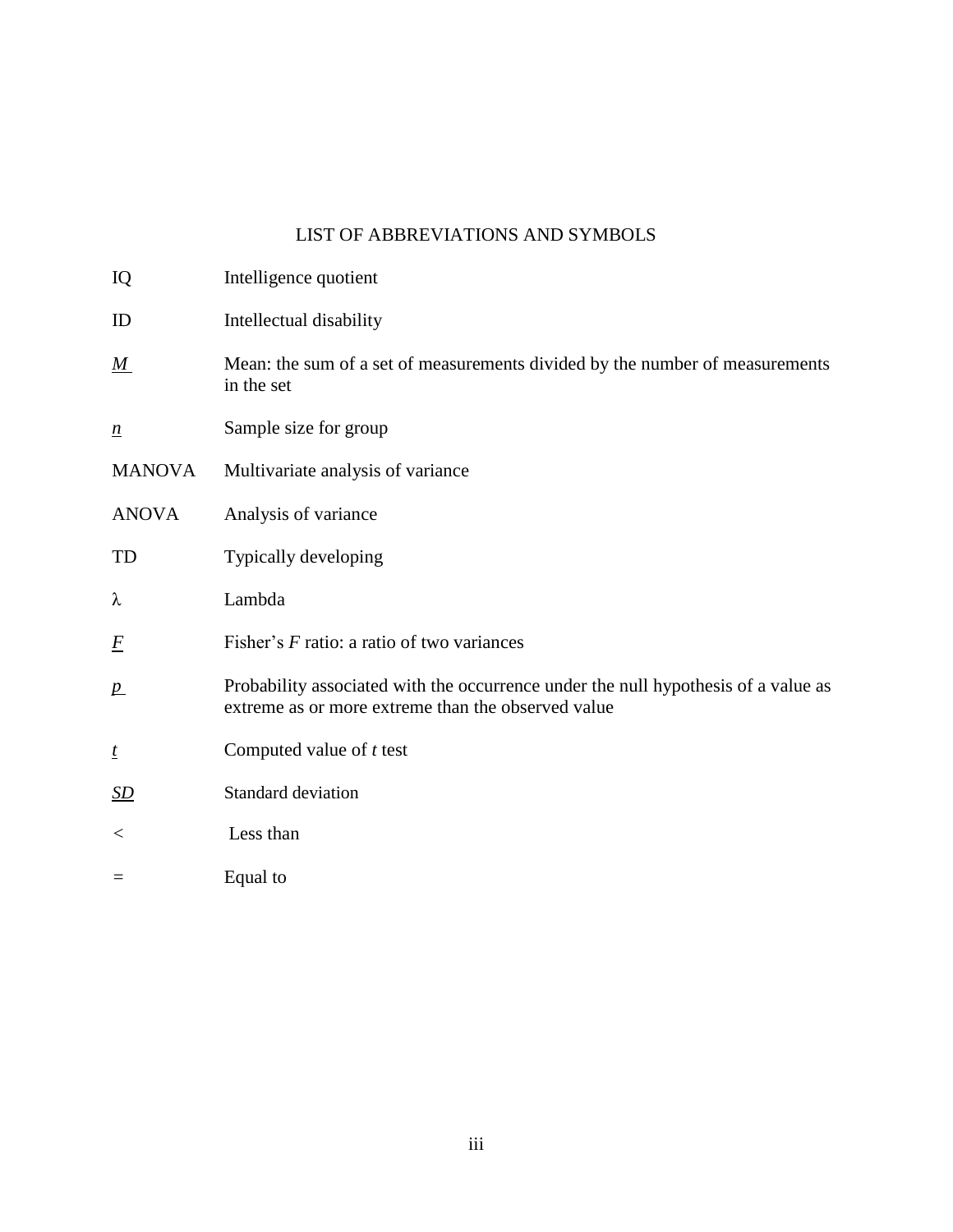#### ACKNOWLEDGEMENTS

First and foremost, I would like to thank my family for their continued support throughout the entire dissertation process. To my parents, who served as my inspiration and motivation throughout graduate school, thank you for believing in me and guiding me through the hardest of times when all I wanted to do was give up. To my husband, Mark, thank you for putting up with me during the most stressful times when I am sure that I was less than pleasant to be around. You always seemed to know how to make me feel better.

I would also like to thank my advisor and dissertation chairperson, Dr. Ed Merrill, for your continued guidance and encouragement throughout the entire process. I could not have asked for a better mentor and I am extremely appreciative of all that you have taught me over the past few years. Additionally, I would like to thank the other members of my committee, Drs. Fran Conners, Maria Hernandez-Reif, Karen Salekin, and Nicole Swoszowski, for your additional input and assistance during the initial formulation of the idea as well as throughout the various stages of the project. The varying perspectives that each of you contributed were invaluable and helped to ensure that my dissertation reached its greatest potential.

Finally, I would like to thank all of the participants that were willing to help with this research. Without your kindness and willingness to participate, this project would not have been possible.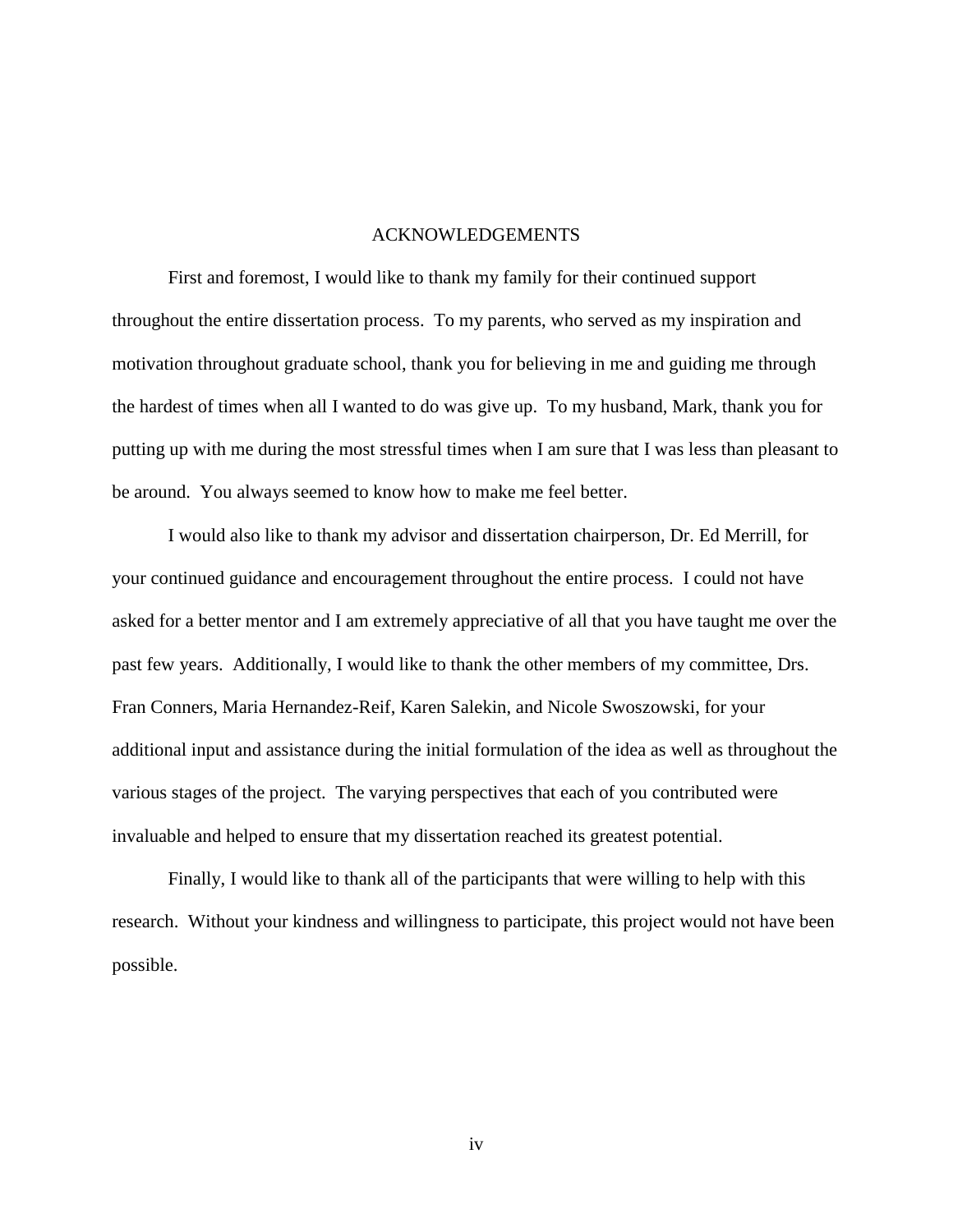## **CONTENTS**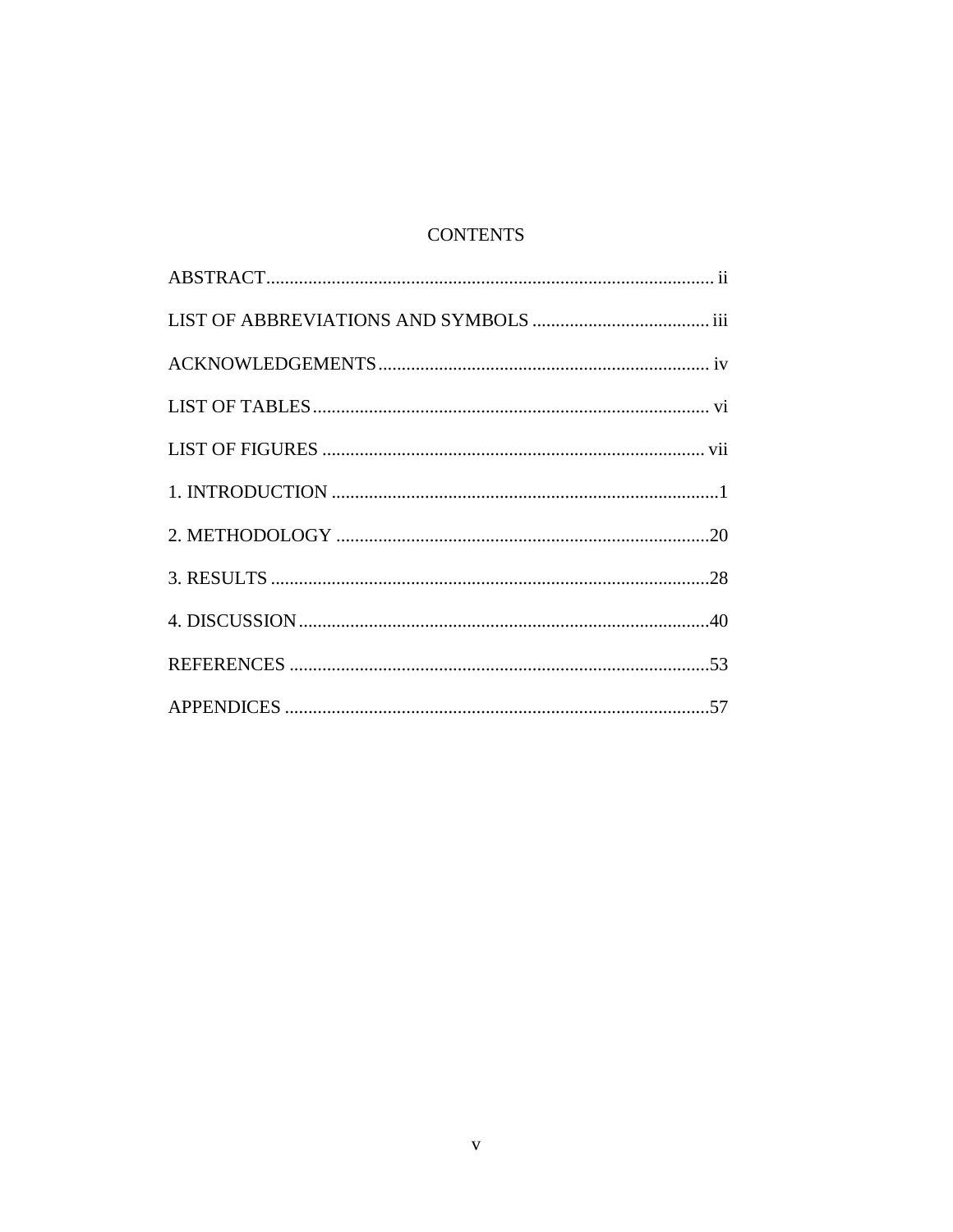## LIST OF TABLES

| 2. Descriptive Statistics for General-Education and Special Education Teachers22 |  |
|----------------------------------------------------------------------------------|--|
|                                                                                  |  |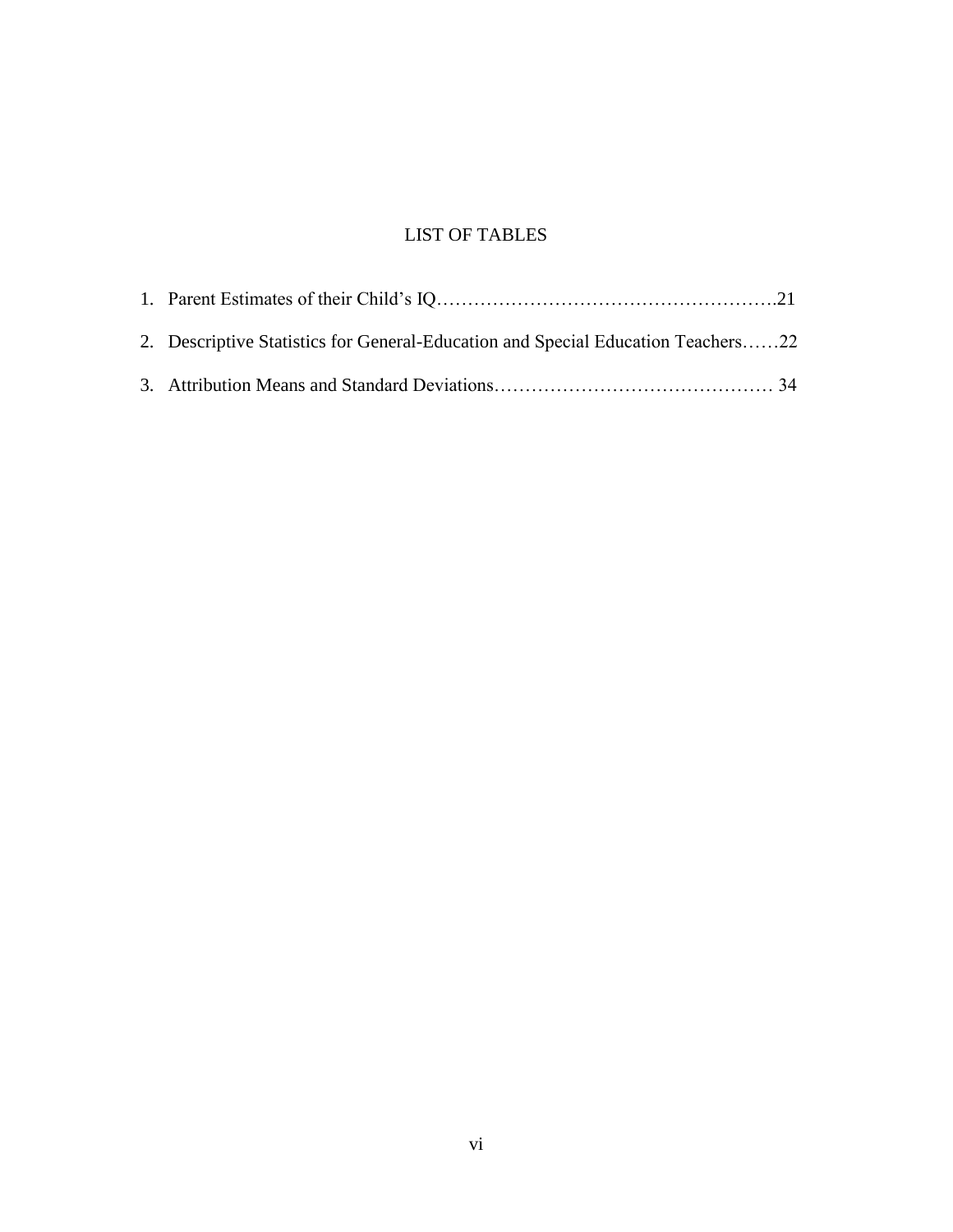## LIST OF FIGURES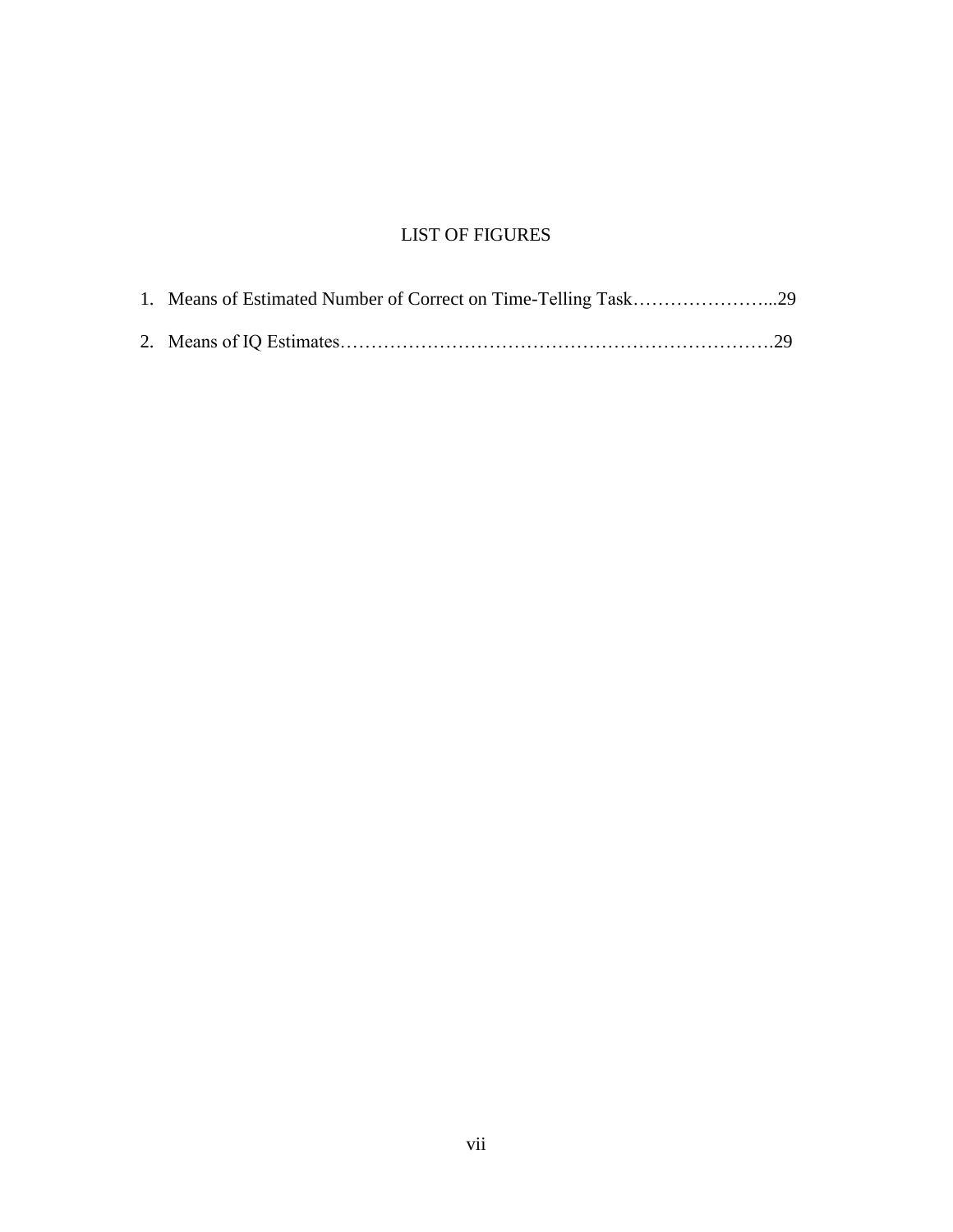#### **INTRODUCTION**

Intellectual disability can be defined as any disability characterized by substantial limitations in both cognitive functioning and adaptive behavior. Persons with intellectual disability generally have an IQ of 70 or below and also experience difficulties with conceptual, social, and practical skills, such as language and literacy, social responsibility, and personal care (American Association on Intellectual and Developmental Disabilities, 2011). With the causes ranging from genetic conditions to problems during pregnancy and birth, approximately 6.5 million individuals with an intellectual disability currently live in the United States (National Dissemination Center for Children with Disabilities, 2011).

Although persons with intellectual disability do experience deficits in cognitive functioning and adaptive behavior, large-scale efforts to improve the education and overall quality of life of these individuals have been made. Beginning in the late 1960s, there has been a strong movement in favor of including individuals with intellectual disability in generaleducation classrooms instead of separate resource classes. Accordingly, the Education for All Handicapped Children Act of 1975 called for persons with intellectual disability to be placed in the "least restrictive environment", a classroom environment which most closely resembles that of typically developing children and in which a child with an intellectual disability can still succeed academically (Kavale & Forness, 2000). This legislation, along with its reauthorization as the Individuals with Disabilities Education Improvement Act of 2004, has revolutionized the education system such that students with disabilities now spend as much time in generaleducation settings as is possible for their individual needs to be met as well (Jorgensen,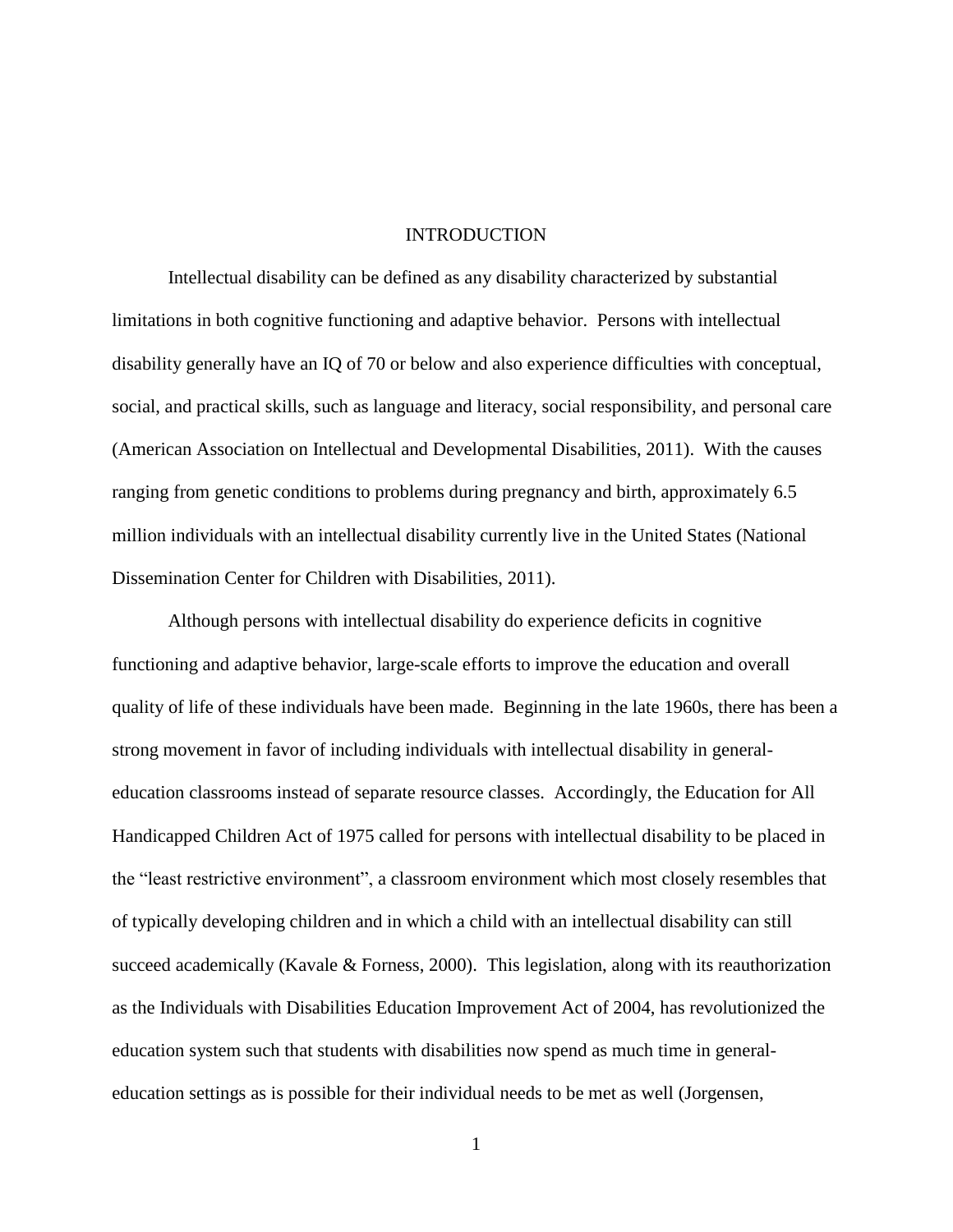McSheehan, & Sonnenmeier, 2007). With the recent push towards inclusion in the generaleducation classroom and the development of greater vocational opportunities for adults, it becomes important for persons with intellectual disability to receive an appropriate education, for parents to continue to support and strive for the best for their children, and for teachers to foster a comfortable, optimistic, and motivational learning environment in their classrooms.

However, much research has indicated that knowing another person has a disability influences how others interpret that person's behavior, as well as how others develop expectations about that person's capabilities and future behavior. For example, classifying a child as having an intellectual disability may hinder the classroom success of the child by altering teacher expectations in accordance with the classification as opposed to the child's actual academic performance (Aloia & MacMillan, 1983; Foster, Ysseldyke, & Reese, 1975; Gillung & Rucker, 1977; Rolison & Medway, 1985; Yoshida & Meyers, 1975). In the classic Rosenthal and Jacobson (1968) study, the importance of teacher expectations for child success became evident when students who were identified to the teachers as "bloomers" made greater academic gains than would be expected based on ability alone throughout the course of a school year. Teachers spent more time interacting with and assisting the "bloomers" and simply held more optimistic expectations for these children, which, in turn, had a significant impact on student motivation and learning.

In light of such findings, it is particularly relevant to explore why the classification of intellectual disability might foster negative expectations and to develop methods that will correct the problem. It is also important to determine the accuracy of parent expectations of the cognitive performance of children with intellectual disability and to establish if they are falling victim to the classification problem in the same manner as teachers. The following study is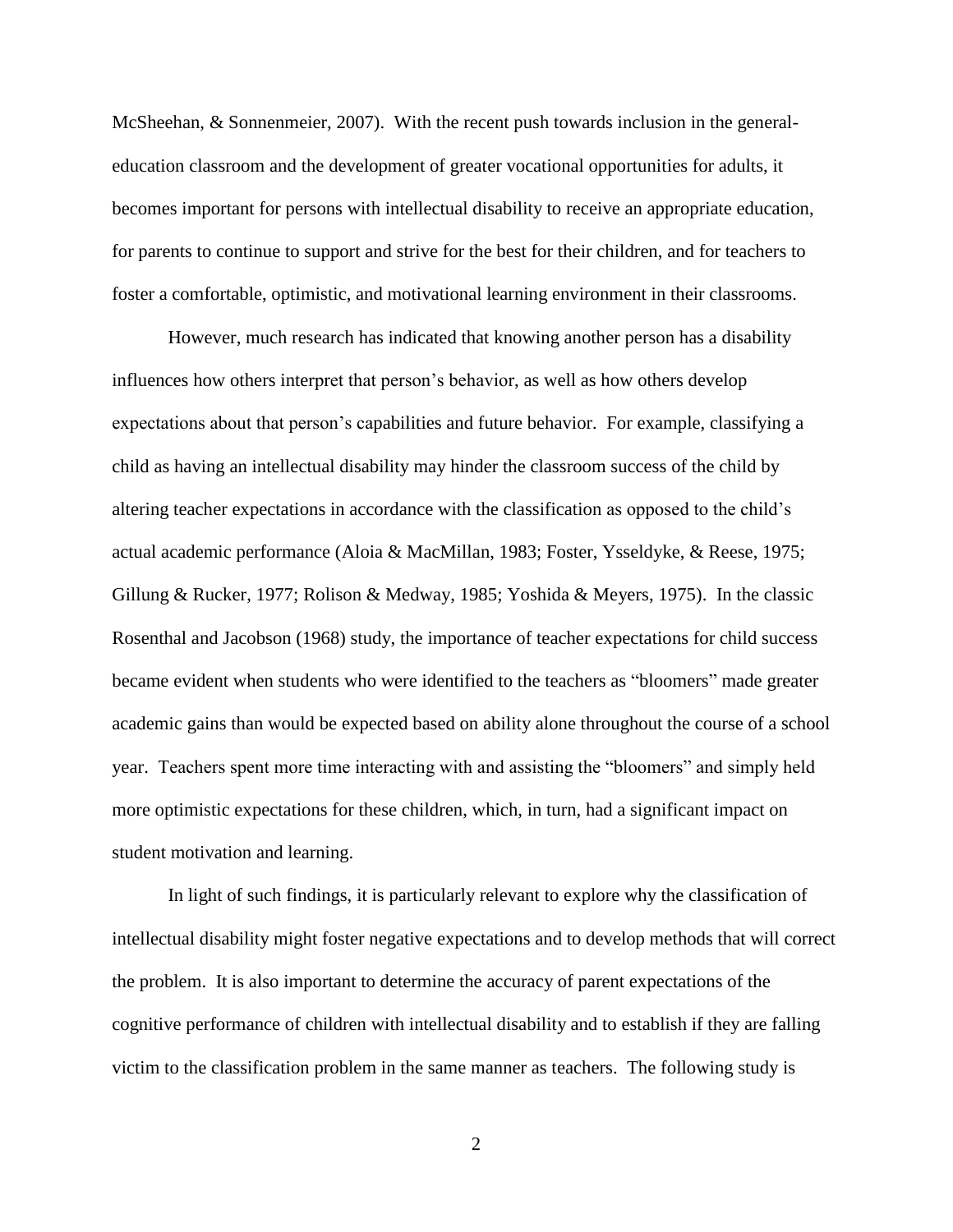designed to improve upon previous research in three fundamental ways. First, rather than using only a verbal classification or simple description of behavior, a video of performance on a cognitive task was employed to manipulate the presence of intellectual disability. Second, the level of ability of performance was altered to determine if the effects of the intellectual disability classification may be overcome when actual performance violates the more negative expectations of the classification. Finally, instead of solely looking at the attitudes of generaleducation teachers and parents, this study also examined the effects of classification on the expectations of special education teachers, a group that has been the focus of little to no research in this area.

#### *Impression Formation, Stereotypes, and Prejudice*

Before discussing the previous research on the effects of the intellectual disability classification, it is important to first examine the stigma that is associated with such a classification as well as how such negative perceptions are formed. In general, negative perceptions stem from a process known as impression formation in which a person makes several quick judgments of another upon first meeting. These judgments are often based on nonverbal behaviors such as facial expressions and body language (Gazzaniga, Heatherton, & Halpern, 2010). Accordingly, impression formation for individuals with intellectual disability may suffer because evidence of their disability is typically seen in their nonverbal behaviors.

The initial impressions that are formed are also affected by the development of stereotypes, cognitive schemas that help organize information about people on the basis of their membership in certain groups. People use stereotypes to categorize others and then form beliefs about them based on the specific category in which they are placed. Further, once a stereotype has been formed, people tend to only focus on information that confirms the stereotype, thus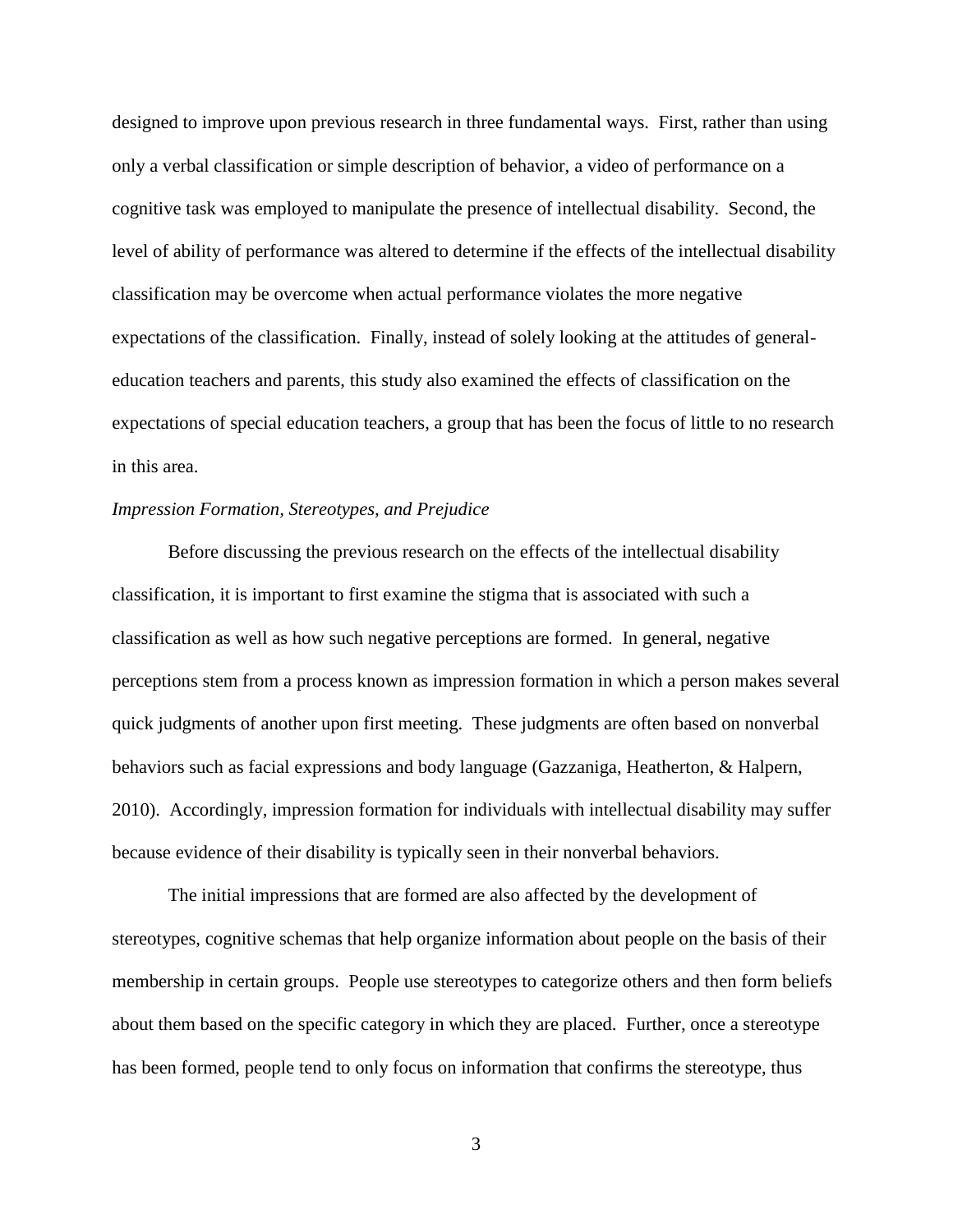disregarding any incongruent information (Gazzaniga, Heatherton, & Halpern, 2010). For example, if an individual with intellectual disability has been stereotyped as unintelligent, he or she will continue to be classified in that manner despite the availability of information that discredits the stereotype. This can have devastating consequences for individuals with intellectual disability such that they may start internalizing the negative stereotypes associated with their classification.

Finally, the formation of stereotypes may eventually lead to the emergence of prejudice, which typically involves the negative affective or attitudinal responses associated with stereotypes. Prejudice tends to pit groups against each other and is responsible for much of the conflict and violence seen around the world (Gazzaniga, Heatherton, & Halpern, 2010). Similar to stereotypes, prejudice can have negative effects on individuals with intellectual disability such that it associates a stigma with their classification.

#### *Perceptions of Individuals with Intellectual Disability*

As highlighted in the previous section, the development of first impressions, stereotypes, and prejudice can all contribute to the negative perceptions associated with intellectual disability. In 2003, the Special Olympics commissioned a large-scale study to examine the public perception of individuals with intellectual disability in ten countries around the world. These results indicated that the public generally views individuals with intellectual disability as capable of completing simple tasks such as washing and dressing, but as unable to perform more complex activities such as understanding world events and handling emergencies. Further, the public generally perceives individuals with intellectual disability as unable to make decisions regarding their home, work, and school situations. The study also revealed that a majority of the public believes that persons with intellectual disability should live at home and should be placed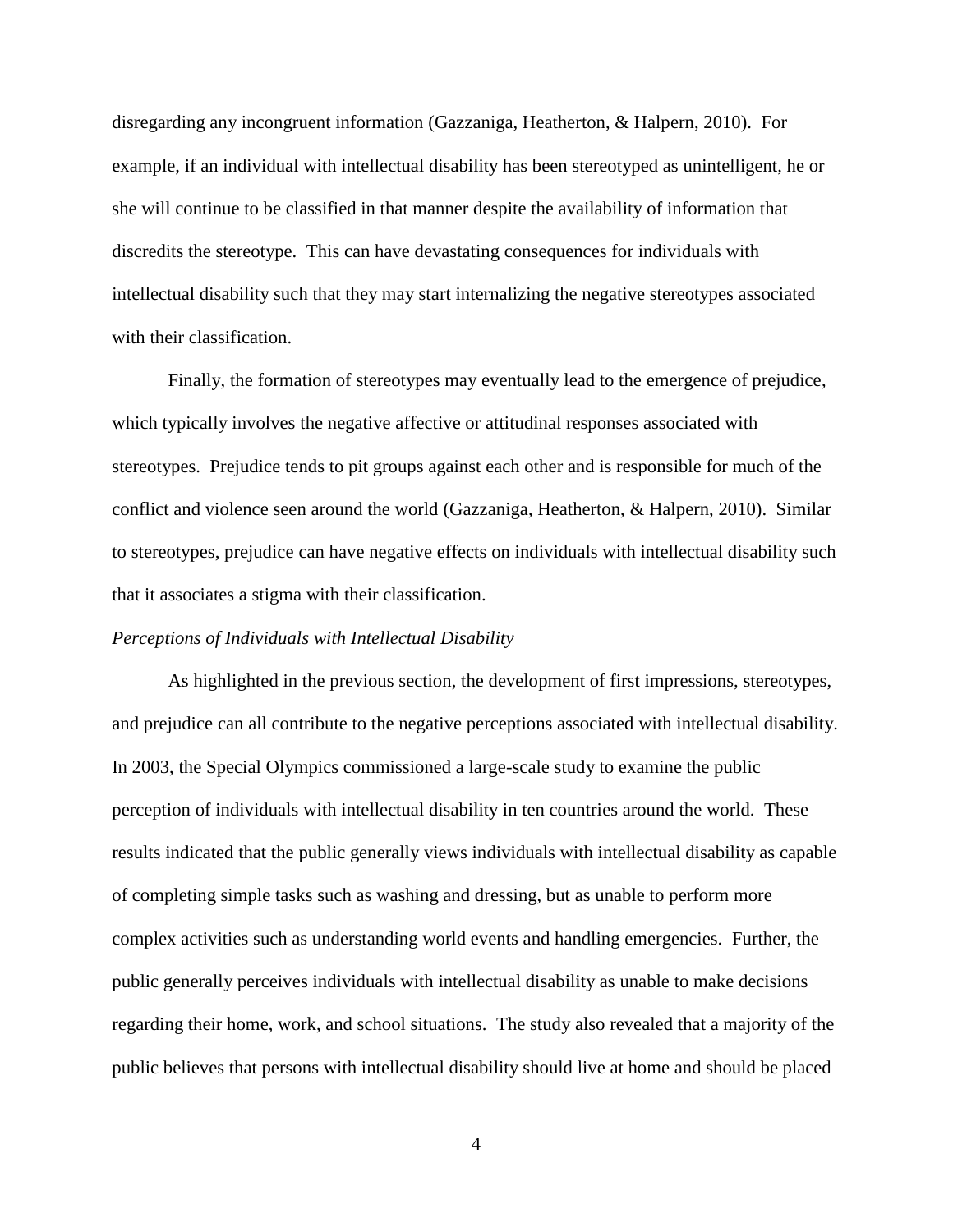in specialized school and work programs apart from mainstream institutions. Each of the beliefs mentioned above demonstrate a component of the stigma associated with intellectual disability.

In addition, Katrina Scior (2011) conducted a review of 68 articles pertaining to the public's perceptions of individuals with intellectual disability. Similar to the study commissioned by the Special Olympics, this review revealed negative perceptions of these individuals, such that persons with intellectual disabilities rank as one of the least desirable groups of which to engage in social interaction. The public also held more negative behavioral intentions and desired a greater social distance from individuals with intellectual disability than from individuals with physical disabilities or severe mental health problems.

Factors that influence the public's perceptions of persons with intellectual disability were also addressed. Several studies have indicated that gender, age, and education all play a role in the development of perceptions, such that females, younger individuals, and those with a higher educational background tend to hold more positive perceptions toward individuals with intellectual disability (Morin, Rivard, Crocker, Boursier, & Caron, 2013; Scior, 2011). Although some of these findings, especially those relating to the effects of gender, have been inconsistent, one factor that has been repeatedly linked to people's perceptions of intellectual disability is exposure. In other words, the more that one comes in contact with an individual with intellectual disability, the more positive views that person will hold towards the group as a whole (Scior, 2011).

Finally, a recent study by Morin et al. (2013) indicated that the public's perception towards intellectual disability may have become more positive in the past few years. The authors proposed that this encouraging trend may be a result of the public having more contact with and gaining more exposure to persons with intellectual disability. However, although the public's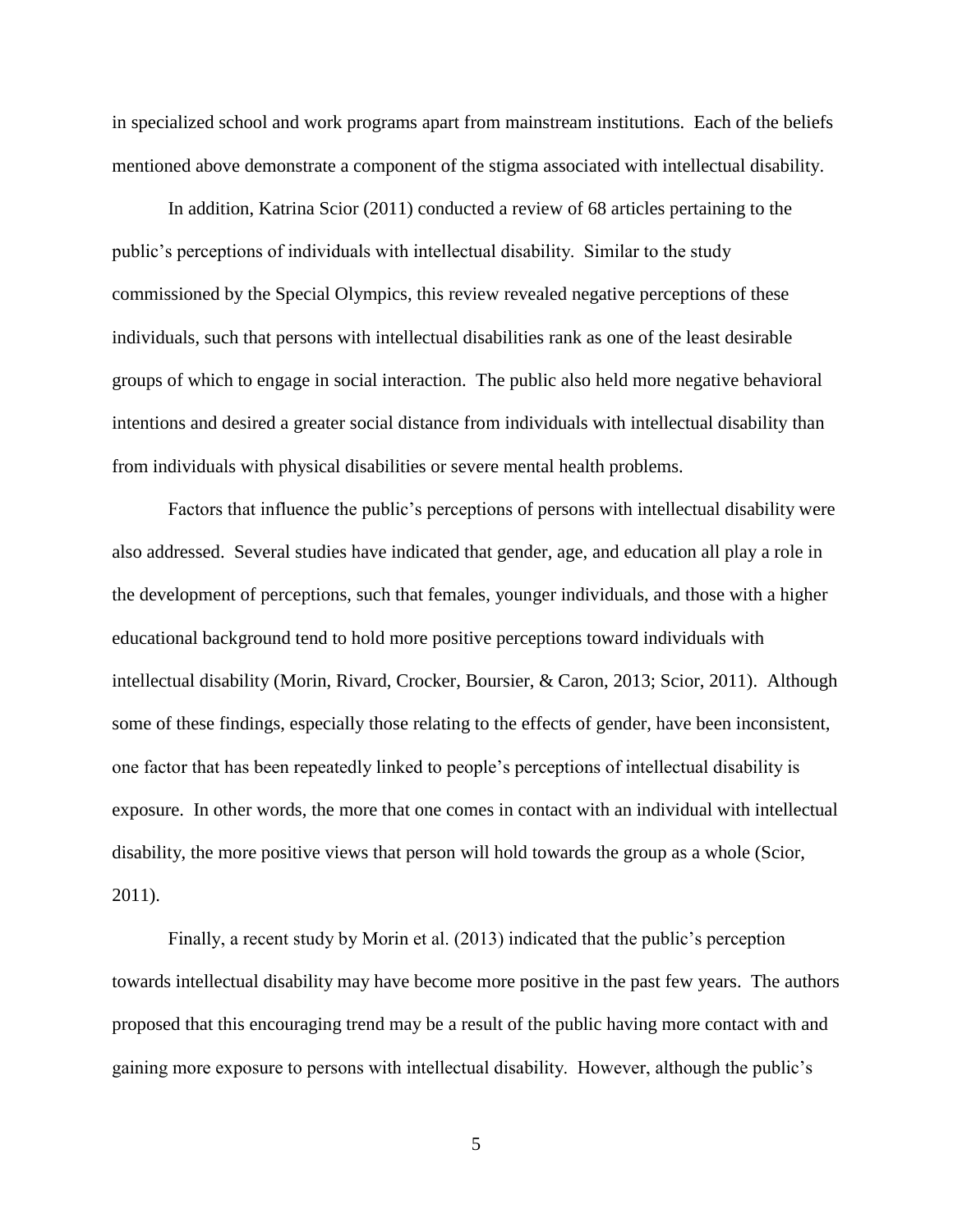perception appears to have taken a positive turn, a large portion of society still holds negative views of intellectual disability.

#### *General Process of Performance Appraisal*

In light of the negative perceptions of individuals with intellectual disability held by the general public, it is important to examine the performance appraisal process and eventually how this process can differ when the performance being evaluated is of an individual with intellectual disability. Feldman (1981) described general performance appraisal as a dual-process system in which the rater places individuals into rough categories and then judges their performance based on the prototype of that assigned category. Category placement varies by rater and is made according to characteristics of the ratee that seem to be the most salient (Taylor and Fiske, 1978). When a person is easily placed into a category, this process is viewed as automatic; however, when no category is deemed a proper fit or information that is discrepant with initial category placement surfaces, the process becomes controlled and categories must be modified accordingly (Feldman, 1981).

Once a person has been placed in a category, the rater then begins to seek information regarding performance and behavior. If the information is consistent with the prototype of the assigned category, only characteristics of the prototype will be recalled in the future, regardless of whether or not these characteristics are entirely accurate. For example, if a person is recalled as a prototypical car salesman, the rater may associate them with being pushy even though this trait may not fit in accordance with the ratee's actual behavior. On the other hand, if the incoming performance information is drastically inconsistent with the prototype, the category placement process resumes from the start (Feldman, 1981).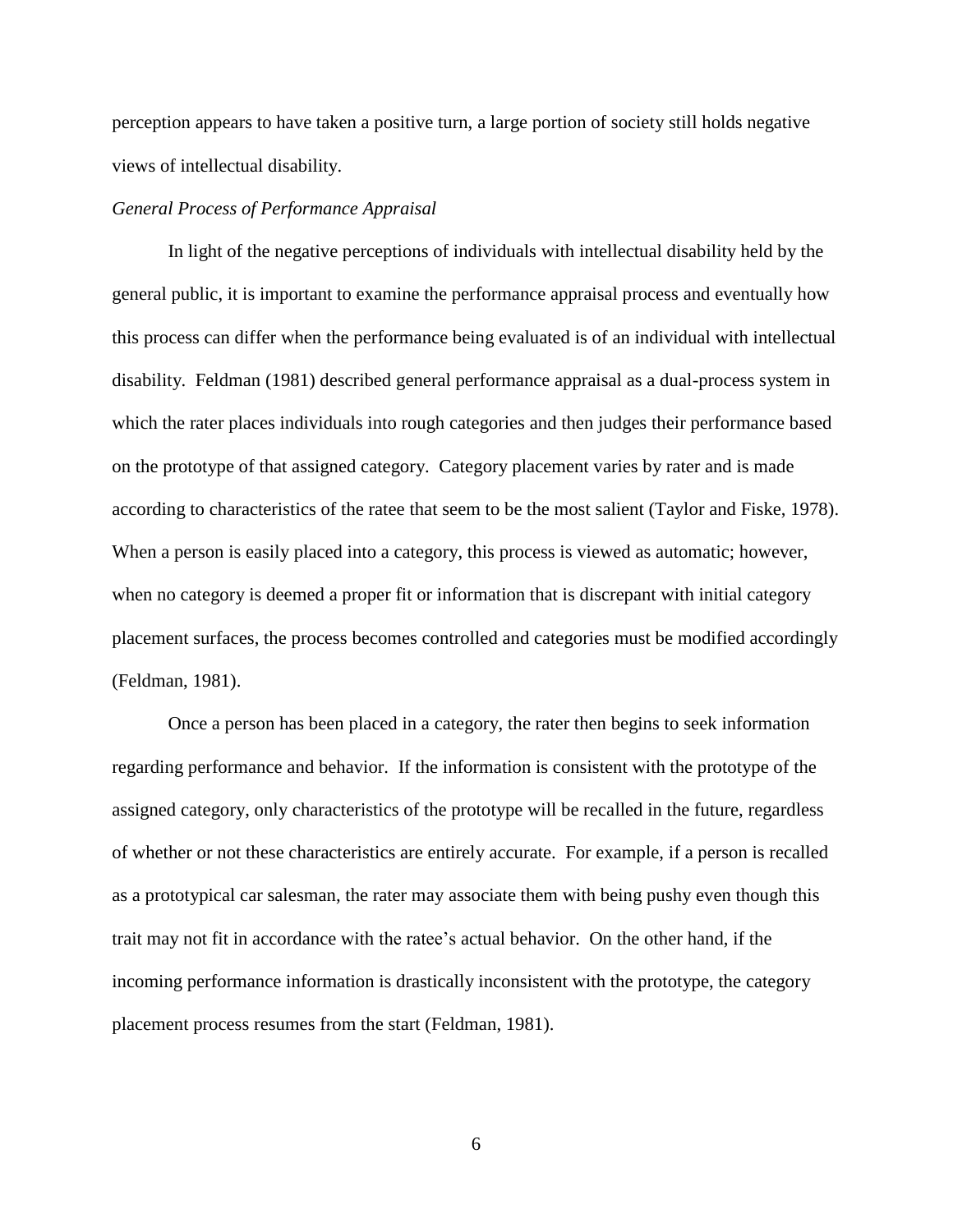#### *Performance Appraisal of Individuals with Intellectual Disability*

Two particular aspects of Feldman's model hold specific relevance for the performance appraisal of individuals with intellectual disability. Given that category placement is often based on the most salient characteristics of the ratee, raters may tend to categorize individuals with intellectual disability in terms of their disability status alone. This, in turn, may lead to more negative categorizations of such individuals, and thus lowered expectations of performance. Further, Zadny and Gerard (1974) found that when a rater has specific behavioral expectations for a person, they notice and recall those behaviors more so than other unexpected behaviors. In other words, if a person is placed in a category based on their intellectual disability status, behaviors that confirm the lowered expectations of the category placement are much more likely to be remembered by the rater than behaviors that exceed these expectations. Therefore, the performance appraisal of individuals with intellectual disability may be negatively biased at both the category placement and information recall stages.

To further illuminate these issues, Colella, DeNisi, and Varma (1997) developed a complex model of the performance appraisal process of individuals with intellectual disability. According to this model, the appraisal of a person's true performance is affected by factors such as cognitive categorization, stereotypes and beliefs, performance expectations, and performance attributions. For individuals with intellectual disability, cognitive categorization is often dependent on the nature and salience of the disability. These categories are then subject to stereotypes and beliefs regarding the disability-job fit and disability-specific stereotypes. Further, the stereotypes and beliefs surrounding category placement affect performance expectations and the rater's attributions of performance. Given that all of these factors impact a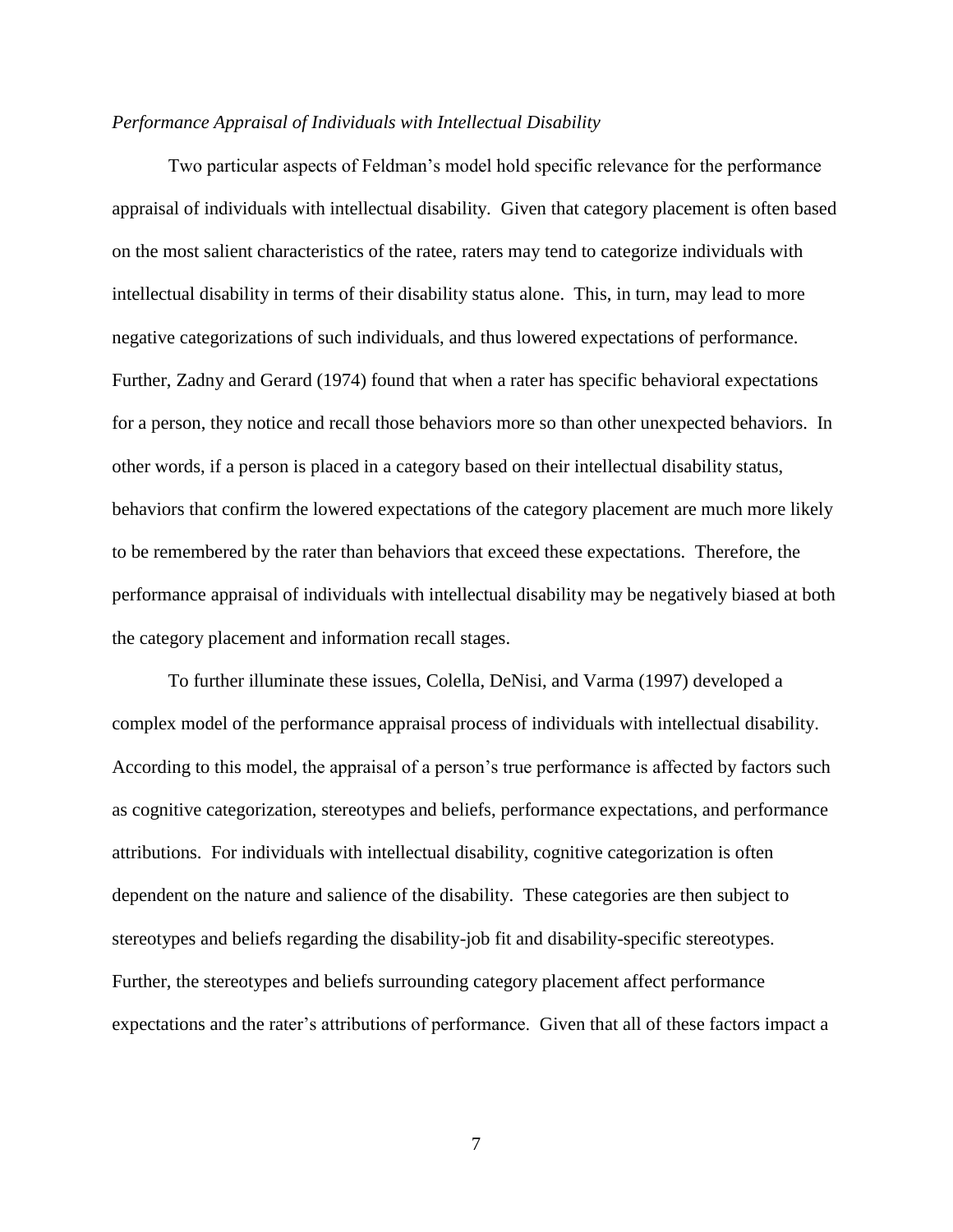typical performance appraisal situation, individuals with intellectual disability may experience a negative bias that is independent of their actual level of performance.

Empirical evidence has also been found to support such models of the performance appraisal of individuals with intellectual disability. Run Ren, Paetzold, and Colella (2008) conducted a meta-analysis that examined 23 published articles and 8 unpublished theses and dissertations on the effects of disability status on job performance judgments. These studies revealed clear negative effects on performance expectations and future hiring decisions for individuals with intellectual disability. Additionally, these negative opinions were often the result of stigmatized views associated with the intellectual disability itself or perceived issues with the fit between the disability and the responsibilities of the job.

To further investigate the issues associated with disability-job fit, Colella and Varma (1999) conducted a study in which participants watched a video of an actress who was identified as either having or not having a disability perform various responsibilities associated with a specified job. The disability selected was either a good or poor fit with the job, but this did not affect the performance of the actress in the video. After watching the video, participants were given performance records of the employee they watched and these varied from good performance (94<sup>th</sup> percentile) to a moderate level (50<sup>th</sup> percentile) to poor performance (6<sup>th</sup>) percentile). The results of this study revealed that performance ratings were not significantly impacted by disability status, but instead varied as a function of the objective performance as indicated in the performance records. However, disability status did affect judgments of future performance as well as recommendations for job advancement, thus indicating that clear stereotypes associated with disability status still exist even when performance records suggest that these stereotypes are invalid.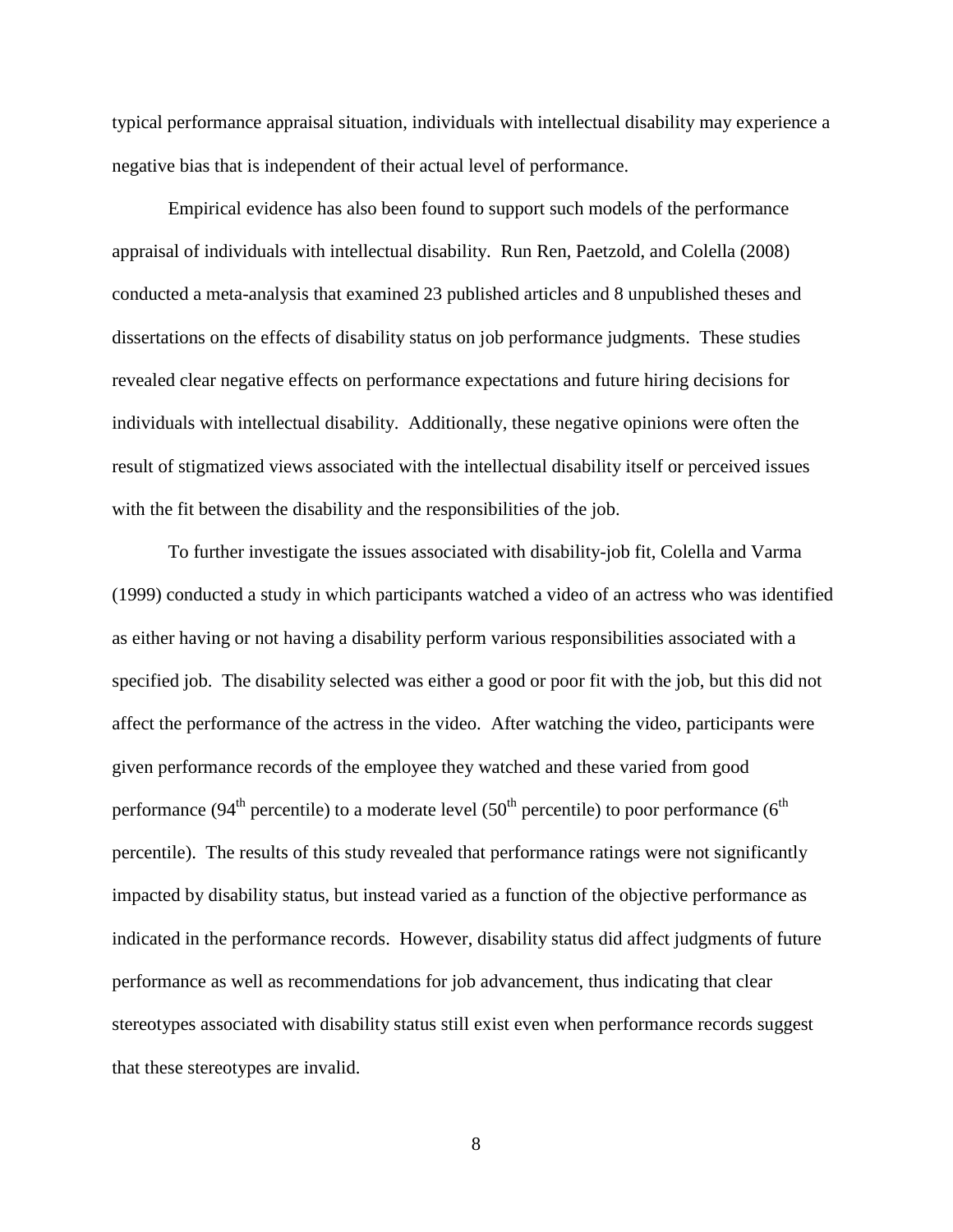In general, it appears that individuals with intellectual disability may enter the performance appraisal process at a disadvantage when the disability status is known by the rater. This highlights several issues that such individuals may face in school and work settings. The next section will specifically examine prior research on the effects of intellectual disability classification on teachers' expectations of academic performance.

#### *Previous Research on the Effects of Intellectual Disability Classification*

Overall, much research has been conducted on the effects of intellectual disability classification on teacher and parent expectations of performance. However, these studies have generated mixed results and employed a variety of unique methodologies. For the purposes of this study, the review of previous research will focus primarily on those studies that found that the intellectual disability classification did have an impact on expectations and that also included a manipulation of performance in their design. The findings of previous research will be discussed as follows: attitudes about inclusion and their role in teacher expectations, the effects of intellectual disability classification on teacher expectations, and the effects of intellectual disability classification on parent expectations.

#### *Attitudes about Inclusion and their Role in Teacher Expectations*

One factor that plays a significant role in the effect of the intellectual disability classification on teacher expectations is their attitudes about inclusion. Although inclusion has been in practice to an extent for several decades, the Individuals with Disabilities Education Improvement Act of 2004 brought several changes to the education system regarding the placement of children with intellectual disability. As mentioned previously, this act stated that all students with disabilities must have access to a general-education classroom and must spend the maximum amount of time possible in that classroom while still allowing for these students to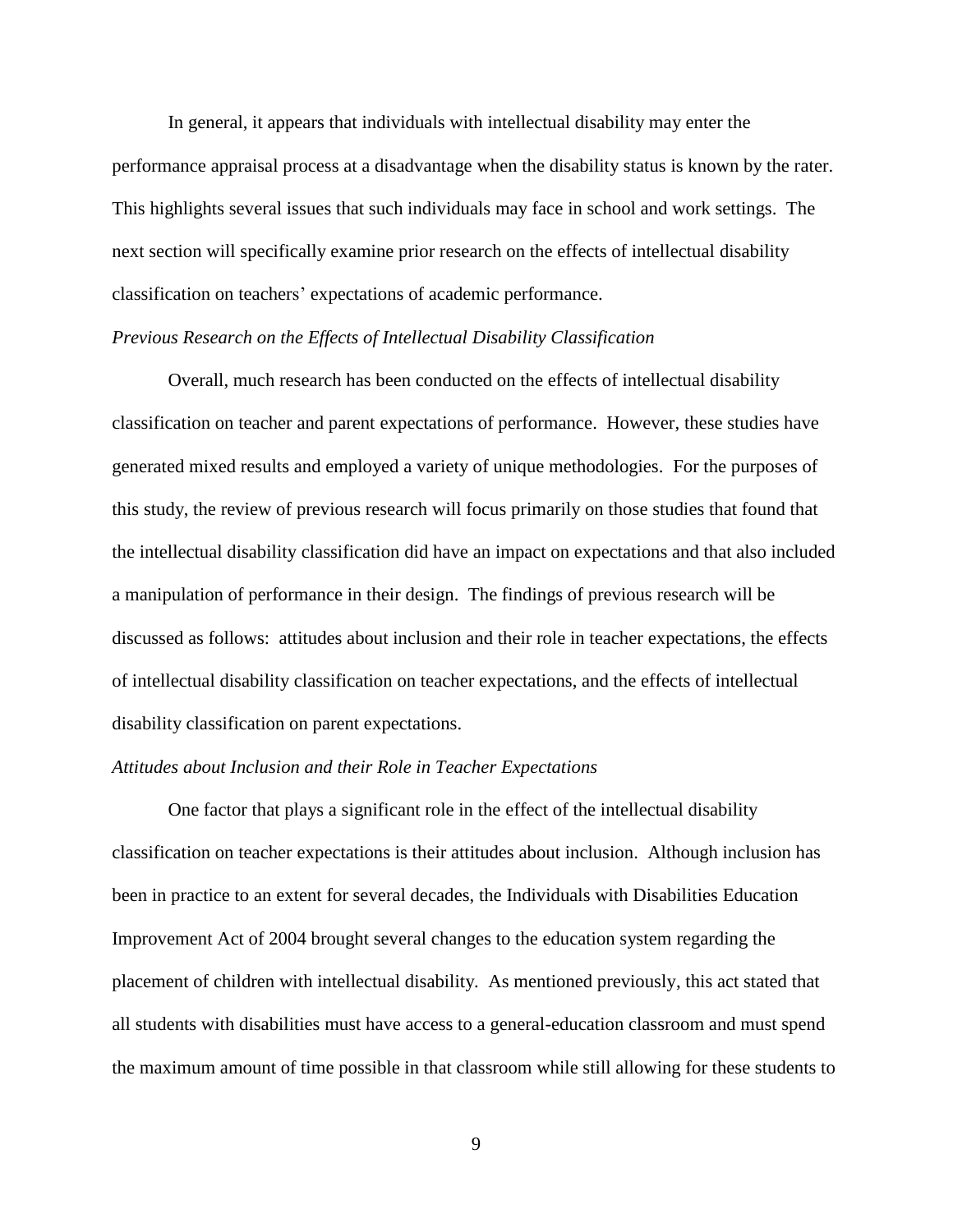receive an education that is suited to their individual needs (Jorgensen et al., 2007). Much research has been conducted to support this legislation and it has been cited that students with intellectual disability become more engaged in the learning process, develop better communication and social skills, and perform at a higher level on standardized measures of assessment when they are placed in general-education classrooms (McGregor & Vogelsberg, 1998; Wehmeyer, Lattin, Lapp-Rincker, & Agran, 2003). Accordingly, since the emergence of these findings, 545,000 school-age children with an intellectual disability are currently spending at least a portion of their school day in a general-education classroom (National Dissemination Center for Children with Disabilities, 2011).

However, teachers' attitudes express a much more complex outlook of inclusion than the idealistic view of the Individuals with Disabilities Education Improvement Act and the research used to support it. Scruggs and Mastropieri (1996) conducted a meta-analysis of 28 studies that surveyed approximately 10,000 general-education teachers on their perceptions of the inclusion of children with intellectual disability into mainstream classrooms. The meta-analysis revealed that while two-thirds of general-education teachers favored the basic concept of inclusion, only a small majority of teachers welcomed the possibility of having children with intellectual disability in their own classrooms. General-education teachers were also less inclined to support inclusion when it involved children with intellectual disability as opposed to other disability groups, such as children with physical disabilities. Further, less than one-third of teachers believed that inclusion was the most beneficial educational option for children with intellectual disability and that it resulted in significant academic and social gains for these students.

In addition to teachers' general attitudes toward inclusion, Scruggs and Mastropieri (1996) sought to find potential reasons behind such negative attitudes. It was determined that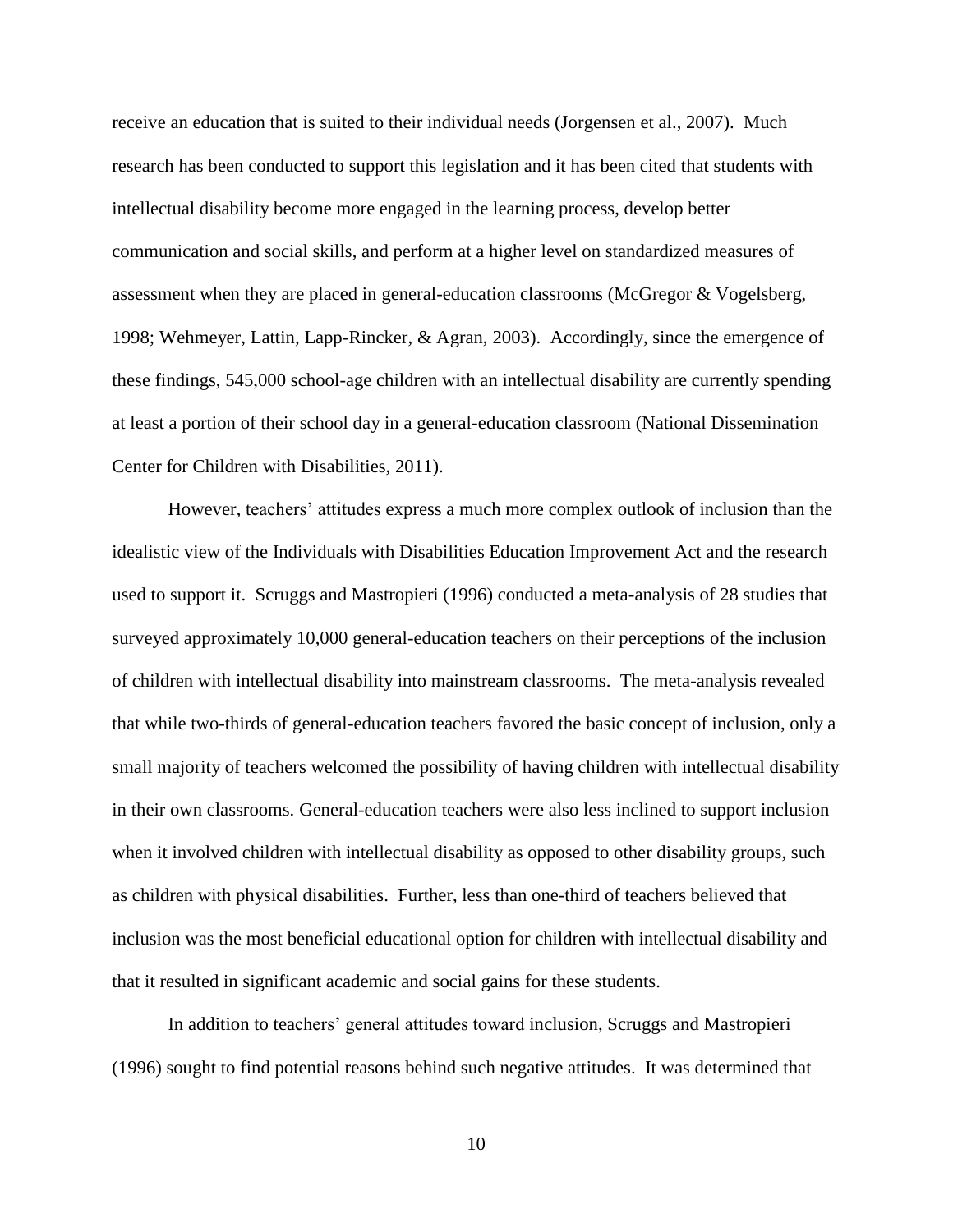general-education teachers were less receptive to having children with intellectual disability in their classrooms because they felt they lacked the training necessary to handle the specific needs of the child. Further, Feldman and Altman (1985) asserted that teachers may be opposed to inclusion due to the perception that children with intellectual disability can threaten the instructional focus of the classroom by demanding an increased amount of time and responsibility from the teacher. As such, if a classroom has a strong academic focus, perceptions about children with intellectual disability falling short of the high scholastic standards may result in lower teacher tolerance and peer acceptance (Kavale & Forness, 2000).

More recently, Avramidis and Norwich (2002) conducted a meta-analysis of studies pertaining to teachers' attitudes on the inclusion of individuals with intellectual disability into regular classrooms. Although they found that teachers' views on the issue may be getting slightly more positive over time, there was no evidence of full tolerance or acceptance of inclusion. This meta-analysis also examined factors that impact teacher attitudes on the issue. The most dominant factor pertains to the severity of the intellectual disability (ID), such that teachers have more positive views of inclusion when the children in question only have mild or moderate forms of ID (Avramidis et al., 2002; Smith, 2000). In addition, several teacher-related variables were also found to play a role in attitudes towards inclusion. In general, teachers who are younger, have fewer years of teaching experience, have more contact with individuals with intellectual disability, and who have had more training with special populations are more likely to hold positive views (Avramidis et al., 2002). Overall, these findings on teachers' attitudes towards inclusion reveal a portion of why general-education teachers may hold such lowered expectations of children with intellectual disability.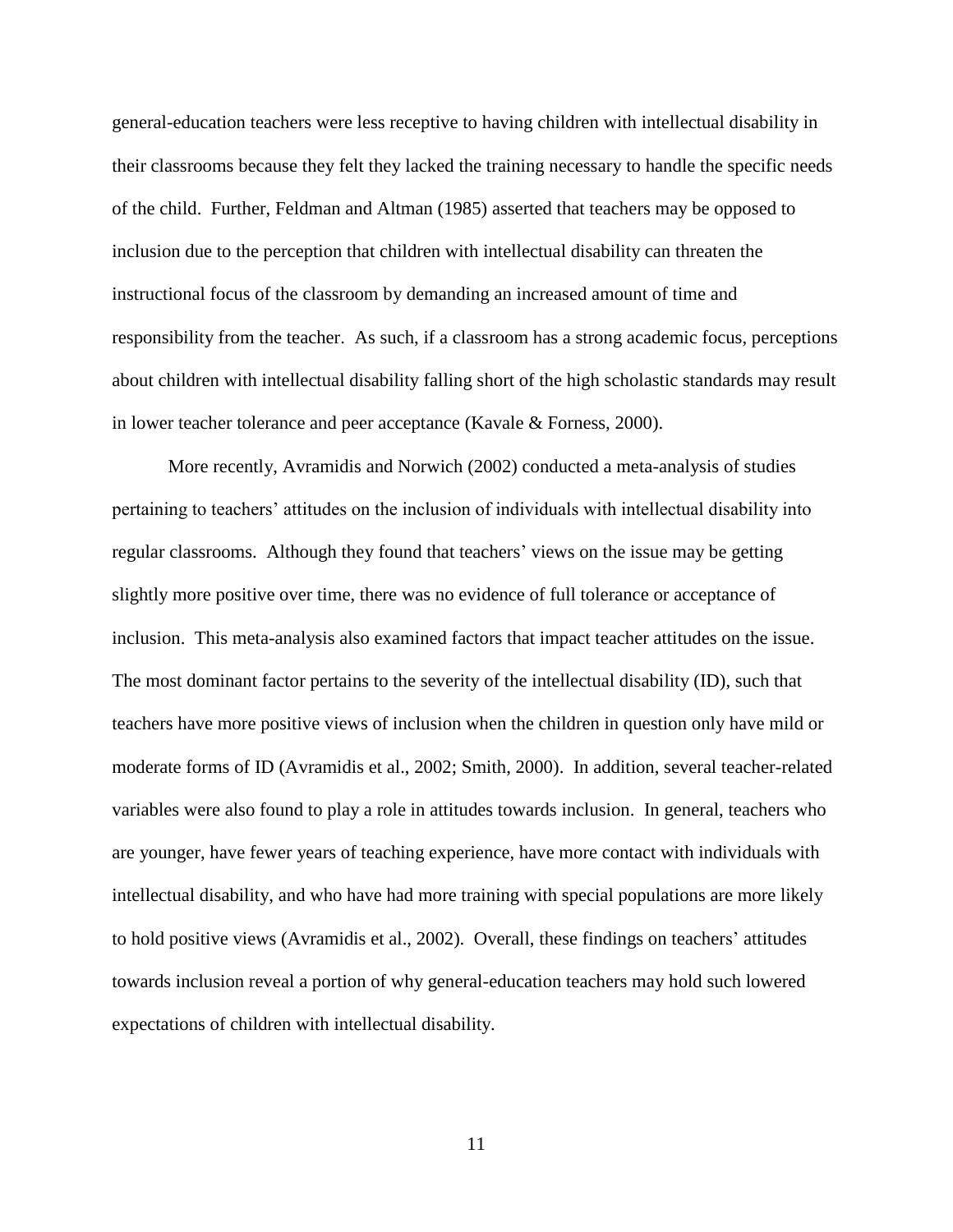#### *The Effects of Intellectual Disability Classification on Teacher Expectations*

As mentioned previously, there is much research indicating the negative effects of intellectual disability classification on general-education teachers' expectations of a child's cognitive performance in the classroom (Aloia & MacMillan, 1983; Foster et al., 1975; Gillung & Rucker, 1977; Rolison & Medway, 1985; Yoshida & Meyers, 1975). However, some studies indicate a minimal to nonexistent effect of the intellectual disability classification on the attitudes and expectations of others, thus yielding inconsistent results and also highlighting the methodological differences regarding the amount of information provided in conjunction with the classification between each study (Aloia, 1975; Budoff & Siperstein, 1978; Palmer, 1980). For example, Aloia (1975) examined the effects of intellectual disability classification and physical attractiveness on ratings of subnormality by having participants view pictures of these individuals, while Palmer (1980) manipulated the impact of classification by asking teachers to rate child performance after giving them only the classification, only psychometric data, or both. Despite this discrepancy in findings, researchers have reached a general consensus that the classification of intellectual disability does have a negative impact on teachers' expectations of academic performance (Rolison & Medway, 1985). For the purposes of this study, only the most relevant research in which classification had an effect on teacher expectations and a manipulation of performance was included will be discussed.

Aloia and MacMillan (1983) examined the effects of the intellectual disability classification on general-education teachers' expectations in various areas, such as the academic and social/behavioral domains. Each teacher was given a folder that resembled a real student school file and contained basic demographic information, a current photograph, a low, average, or high performance vignette describing the child's academic, behavioral, and social traits, and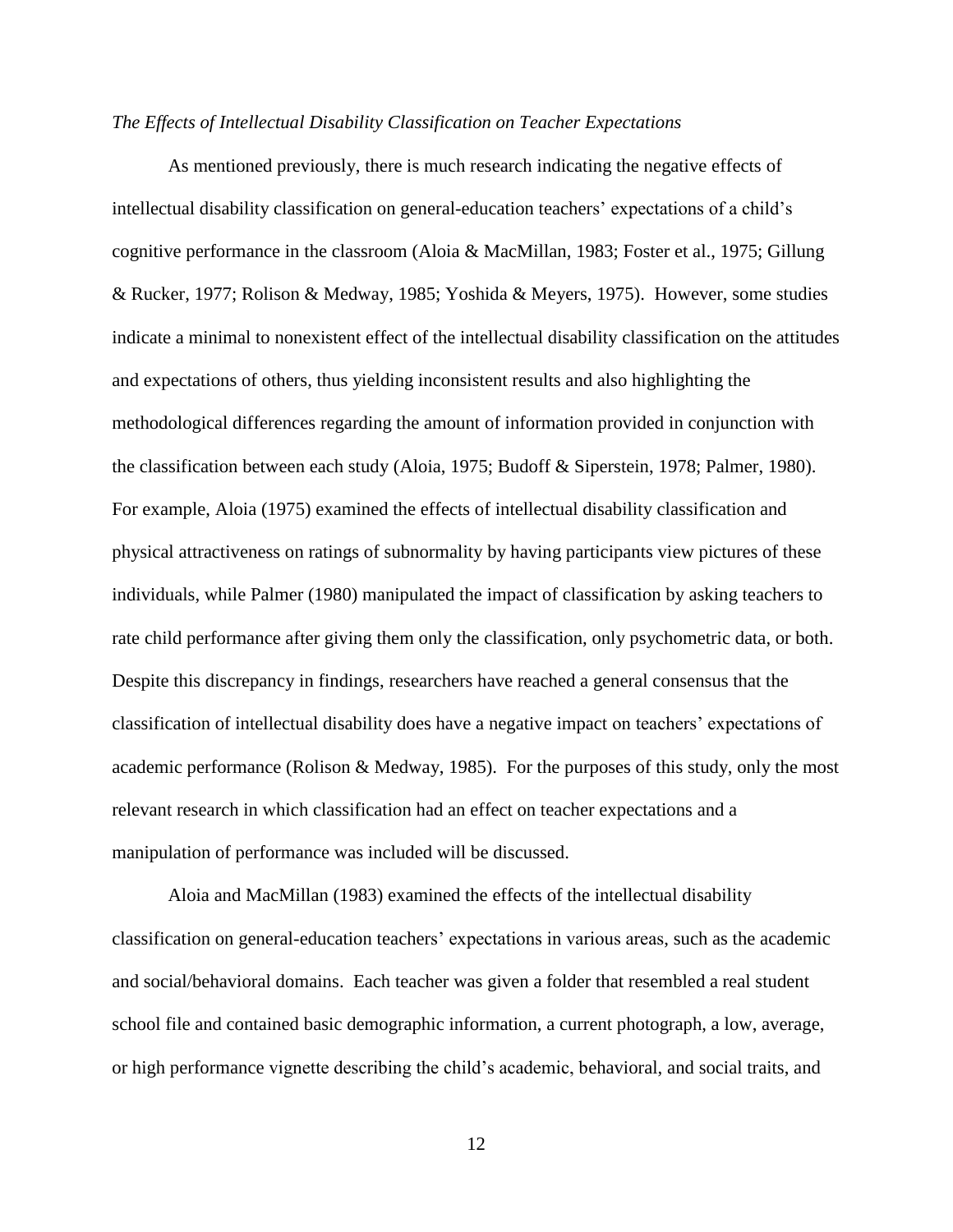either a classification of intellectual disability or no classification at all. The teachers were asked to evaluate their initial expectations for this child who had recently moved into the area and could potentially be a student in their classroom the following year. In general, the results indicated that the intellectual disability classification did have a significant negative effect on teachers' expectations of the child's academic ability, the teachers' ability to work with the child, and the teachers' general impression of the child. However, the researchers did note that the amount of variance accounted for by the intellectual disability classification was very small and that the presence of competing information provided by the vignettes (low, average, or high performance) may have limited the overall influence of the classification.

In a similar study, Rolison and Medway (1985) examined the effects of no classification, a classification of learning disability, and an intellectual disability classification on teachers' expectations for a hypothetical child's future academic performance. General-education teachers with at least two years experience were given a booklet containing the child's classification, basic demographic information, a record of performance patterns on 20 previously taken standardized tests, and the child's participation in either no special education class, a resource room, or a self-contained special education classroom. In regards to the record of performance patterns, teachers were given a sheet that showed whether the child had exceeded the district average on each of the 20 tests. The record exhibited either an ascending pattern in which the child's performance on the test was improving, or a descending pattern in which the child's performance was declining.

The results of this study indicated that the general-education teachers did give lower IQ estimates and more negative predictions about future academic performance to the children with the intellectual disability classification than both the children with the classification of learning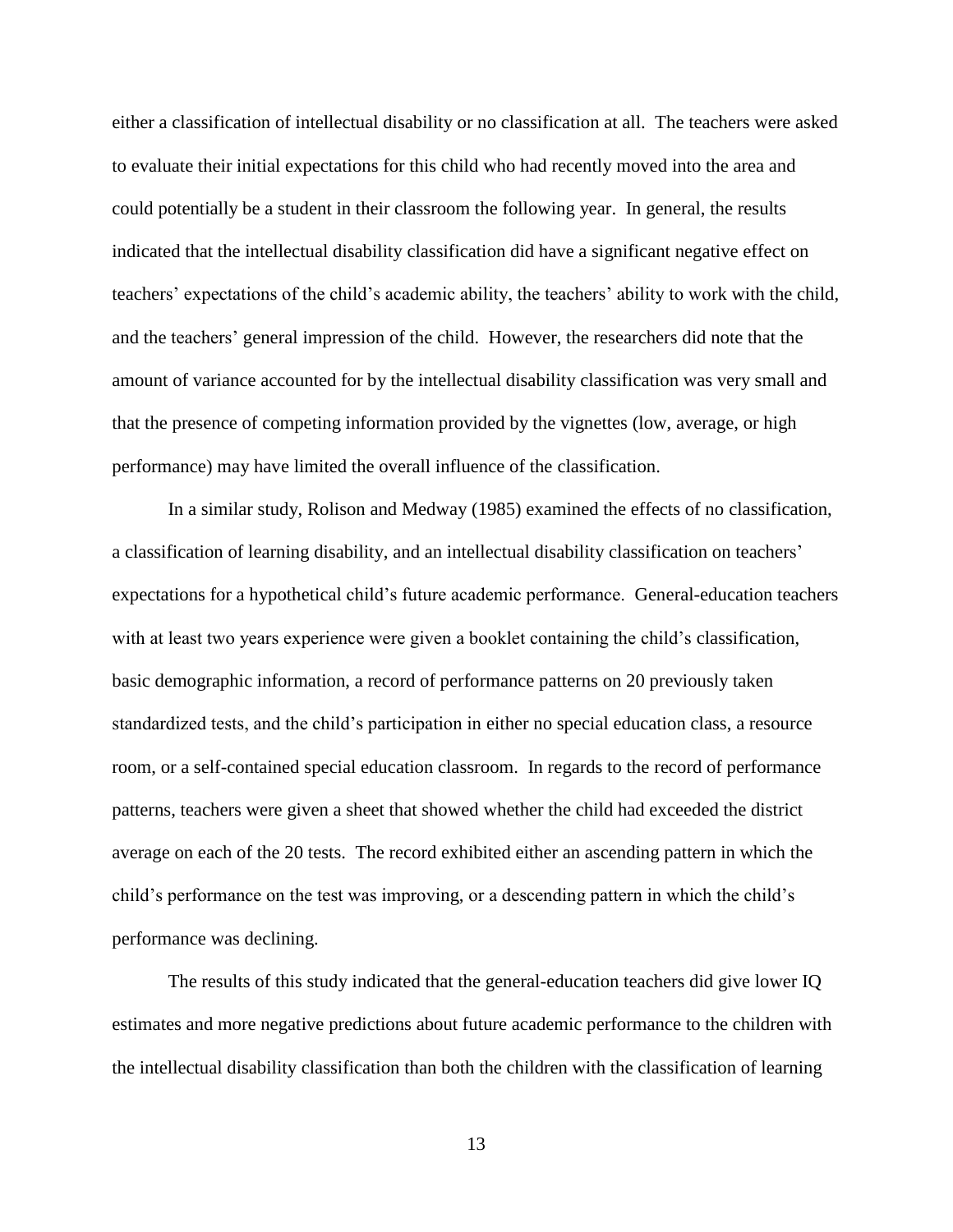disability or no classification at all. Further, it was found that past performance was a more significant predictor of teacher expectations than intellectual disability classification, such that ascending patterns of achievement in which the child's scores improved produced greater expectations than descending performance.

Another interesting component of the Rolison and Medway (1985) study was their inclusion of a scale assessment of performance attributions. In accordance with previous studies, teachers were asked to evaluate the hypothetical child's performance as due to one of the following causes for explaining academic success or failure: general student ability, student effort during the test, test difficulty, student health, previous educational placement, prior teachers, family influences, and student mood during the test (Palmer, 1980; Severance & Gasstrom, 1977; Weiner & Kukla, 1970). Generally, a lower performance of a child with intellectual disability is attributed to general ability, while failure of a typically developing child is most often attributed to low effort or another external cause. Conversely, when a child with intellectual disability performs well, their success is attributed to a secondary factor such as effort or luck. However, the same performance by a typically developing child would be viewed as due to ability. Similarly, in the Rolison and Medway (1985) study, teachers were most likely to attribute the performance of a child with the intellectual disability classification to general student ability, family influences, or characteristics of the test itself.

Finally, Stanley and Comer (1988) examined the effects of the intellectual disability classification alone as well as the impact of the classification when paired with observable behaviors performed by a male child actor. The results revealed negative reactions to the child actor when the classification was presented alone, but these negative effects disappeared when participants were able to observe the child actor's actual behaviors. This study further indicates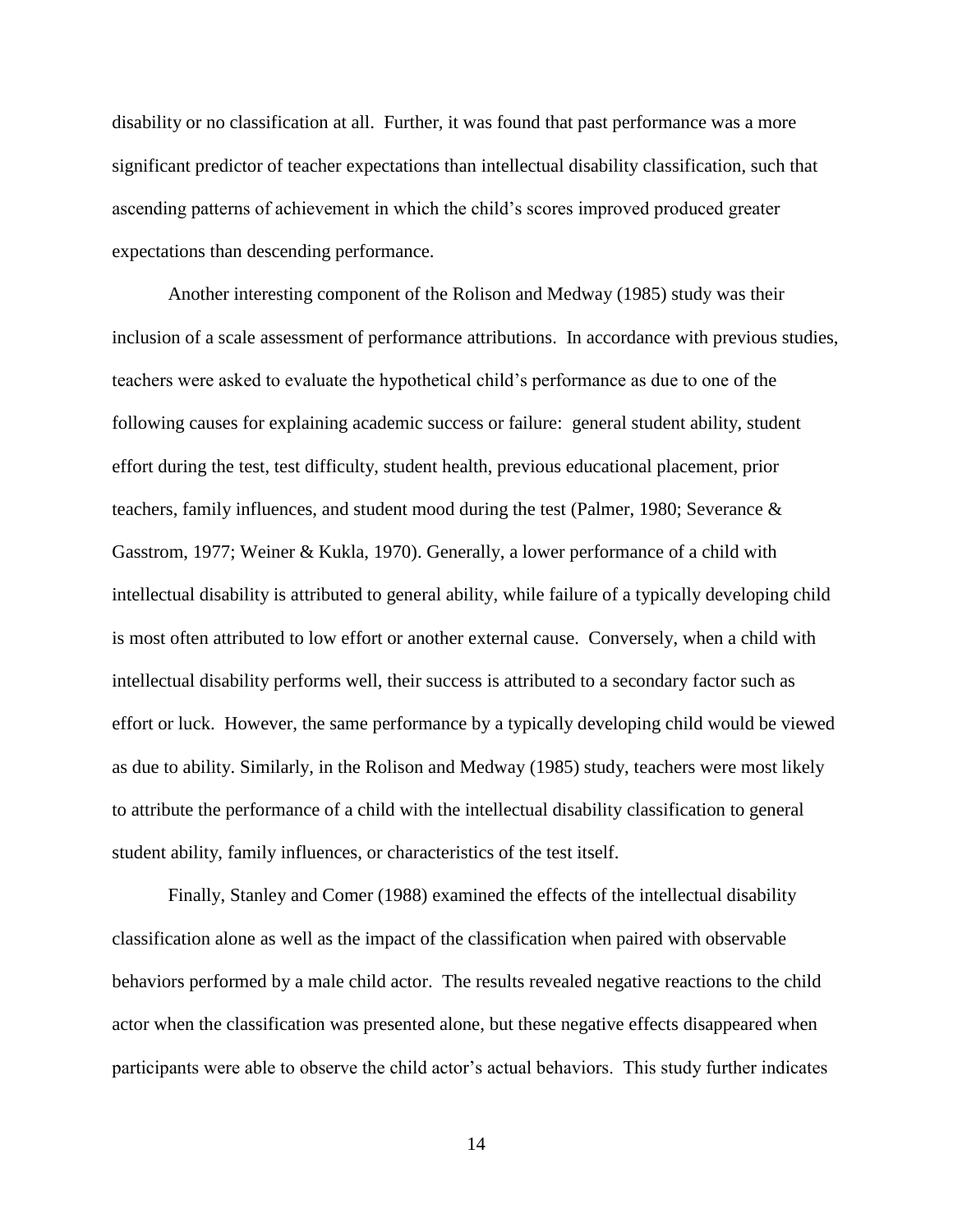that the negative impact of the intellectual disability classification can be diminished when more positive competing information is present.

Overall, the results of the previously mentioned studies do indicate the negative impact of the intellectual disability classification on teachers' expectations of cognitive performance. However, the Aloia and MacMillan (1983), Rolison and Medway (1985), and Stanley and Comer (1988) studies highlight the fact that when other information, such as performance vignettes or a record of performance patterns, accompanies the classification, the negative effects can be minimized. These findings replicate previous research stating that the influence of a classification may be diminished in the presence of other information (Freeman & Algozzine, 1980) and, more importantly, studies citing that the negative effect of a classification can be overcome to an extent if performance is inconsistent with the information conveyed by the classification (Reschly  $&$  Lamprecht, 1979). In other words, people might not hold such negative performance expectations for individuals with a classification of intellectual disability when their actual performance contradicts the stigma and stereotypes associated with the classification.

#### *The Effects of Intellectual Disability Classification on Parent Expectations*

Similar to that of teacher expectations, research on the effects of intellectual disability classification on parent expectations of cognitive performance yields inconsistent results and employs a variety of methodologies. While some studies have indicated the tendency of parents to overestimate the abilities of their preschool and school-age children with intellectual disability, (Heiman, 2002), other studies have found that parent ratings of their child's performance were unrelated to ability level and instead revealed low expectations (Arabsolghar & Elkins, 2000). Miller (1988) attempted to clarify the inconsistency in these findings by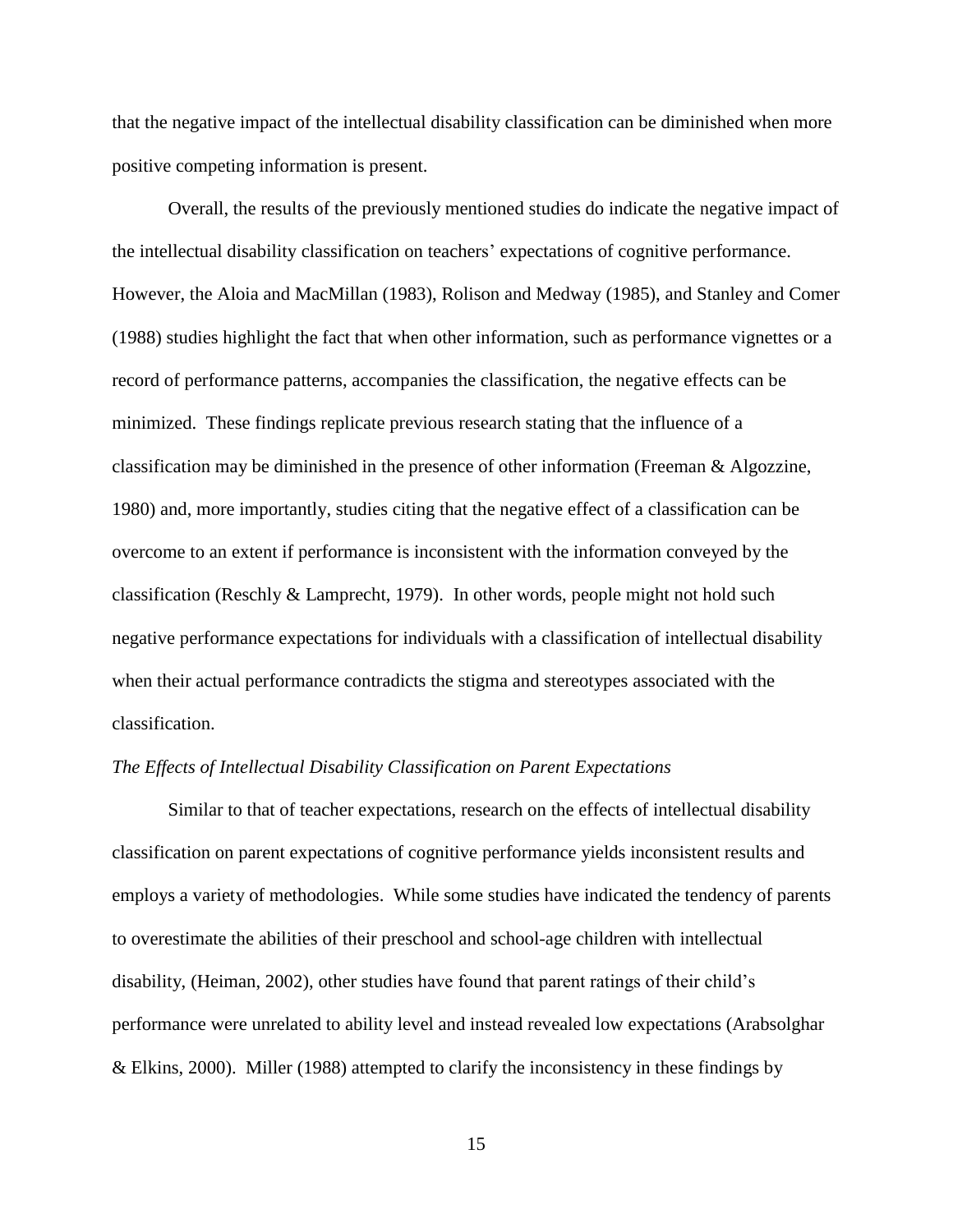conducting a review of literature in this area. He found that a majority of the literature indicated that parents are fairly good at judging their children's general intellectual ability, such that parent judgments typically correlate with IQ scores and academic performance in the range of .5 to .7. However, it was noted that the most common error in parent judgments occurred in the form of overestimation of their child's ability, and this holds true for parents of children with an intellectual disability as well. Further, parental overestimation may decrease as the child ages and parents receive more feedback on the child's actual ability level. In general, very little research has been conducted on this topic and is an area that needs much further clarification. *Purposes and Hypotheses*

For the current study, the effects of intellectual disability classification on teacher and parent interpretations of cognitive performance were explored by having participants watch a brief video of a child who was classified as either typically developing or as having an intellectual disability. Participants were informed of only the child's age and classification. In addition, the child in the video performed at either a predetermined low level of ability or a predetermined high level of ability.

Accordingly, the primary purpose of this study was to clarify the previous findings on the effects of classification on teacher and parent interpretations of performance. Given that a majority of literature in this area is rather dated, it is important to reexamine this issue in light of societal changes and the passing of legislation such as the Individuals with Disabilities Education Improvement Act in 2004. A secondary purpose of this study was to further explore the Freeman & Algozzine (1980) and Reschly and Lamprecht (1979) findings that the negative effects of intellectual disability classification can be minimized, and even eliminated, in the presence of additional or competing information. This study attempted to determine how the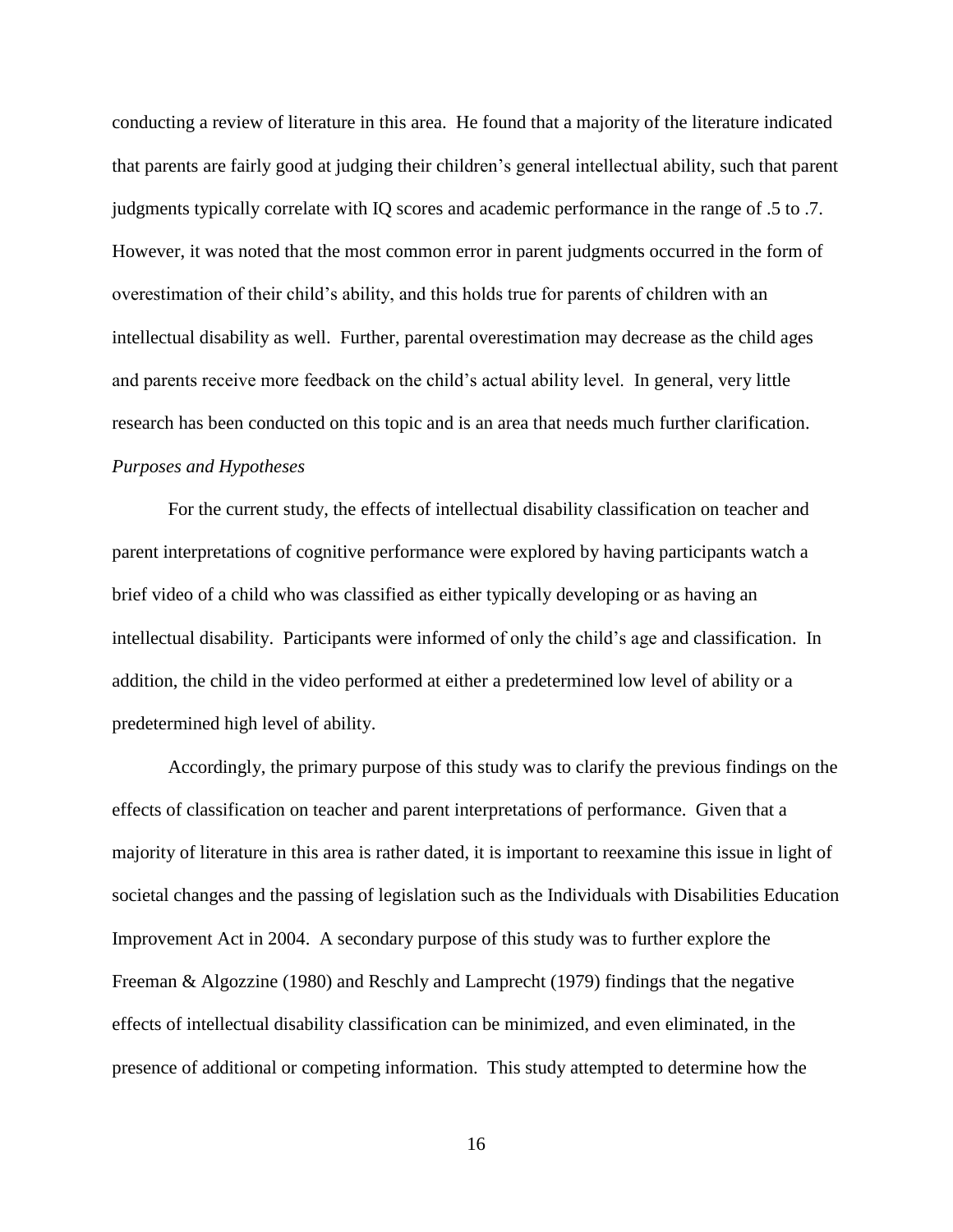effect of classification on teacher and parent expectations changes in conjunction with the child's level of performance on the selected cognitive task. Finally, a third purpose of this study was to replicate the findings of Rolison and Medway (1985) in regards to the teacher and parent attributions of performance.

As more of an exploratory addition to the study, a group of special education teachers were included to determine if their expectations differ from that of general-education teachers. While no known research has previously addressed this issue, it is important to explore the expectations of special education teachers since children with intellectual disability often spend a portion of their day with these teachers. Further, special education teachers have the intensive training necessary to address the individual needs of each student, a quality that generaleducation teachers lack and that greatly contributed to their negative views of the inclusion of children with intellectual disability in their own classrooms.

Based on the purposes of this study, several hypotheses regarding the effects of intellectual disability classification on teacher and parent expectations of cognitive performance as measured by the estimated number correct on the time-telling task and the IQ estimate for the child were devised.

- 1. General-education teachers will have the lowest expectations of cognitive performance when the intellectual disability classification is present because they lack the specialized training necessary to teach such children.
- 2. In accordance with Miller (1988), parents will have the highest, and sometimes most unrealistic, expectations of cognitive performance when the intellectual disability classification is present.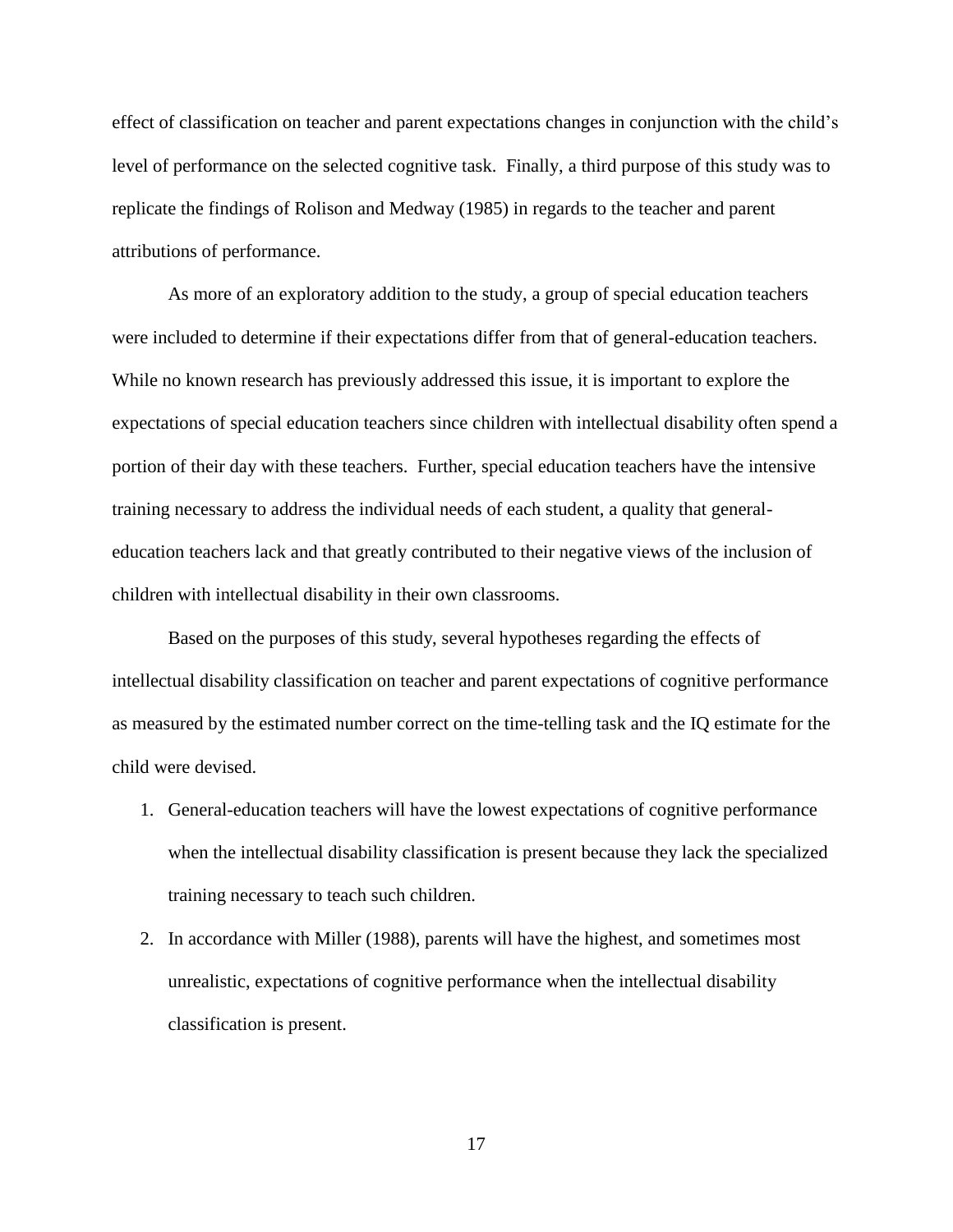- 3. Special education teachers will have the most accurate and ability-based expectations of cognitive performance when the intellectual disability classification is present because they have extensive training and the most experience with such populations of children.
- 4. In accordance with Aloia & MacMillan (1983) and Rolison & Medway (1985), there will be a main effect of classification (intellectual disability vs. typically developing), such that expectations of cognitive performance will be lower for the intellectual disability classification regardless of participant group and performance level.
- 5. Based on Freeman and Algozzine (1980) and Reschly and Lamprecht (1979), there will be a main effect of performance (low level of ability vs. high level of ability), such that expectations will be greater, regardless of classification or participant group, when a high level of ability video is watched.
- 6. If classification has a greater impact than level of performance, participant judgments will be significantly lower for the classification of intellectual disability because the actual performance on the cognitive task is not overriding the negative effect of classification.
- 7. If level of performance has a greater impact than classification such that it overrides the negative effect of classification, participant judgments for the classification of intellectual disability will exhibit a greater change from the low and high ability conditions than the typically developing classification. Accordingly, for the classification of intellectual disability, participant judgments for the high ability condition will be significantly greater than for the typically developing classification due to the violation of expectations of performance on the cognitive task.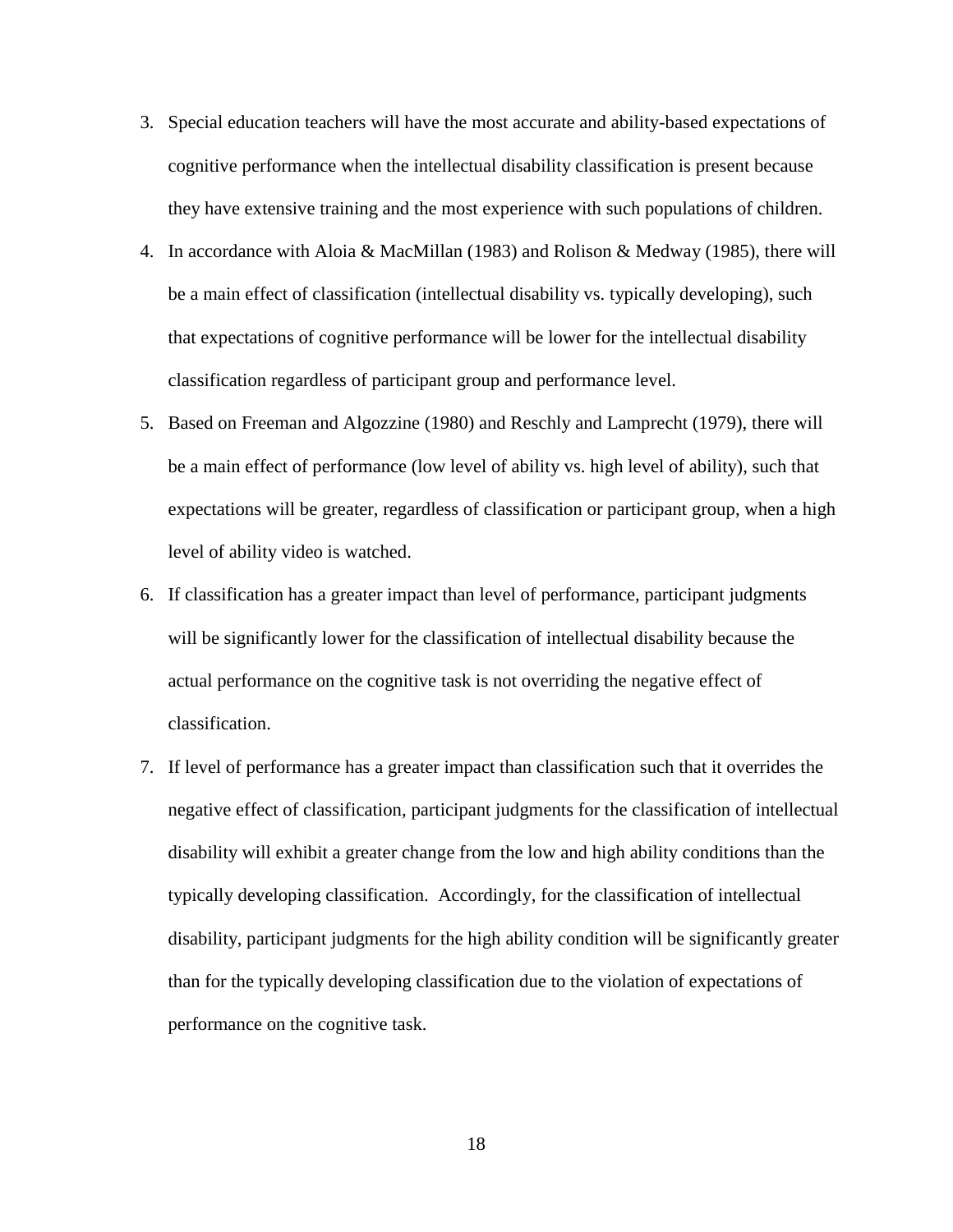8. Based on the findings of Rolison & Medway (1985), participants in each group will attribute the cognitive performance of the individual with intellectual disability as due to general student ability in the low ability condition and as due to external factors in the high ability condition. However, this pattern of participant attributions will be the opposite for the individual with the typically developing classification.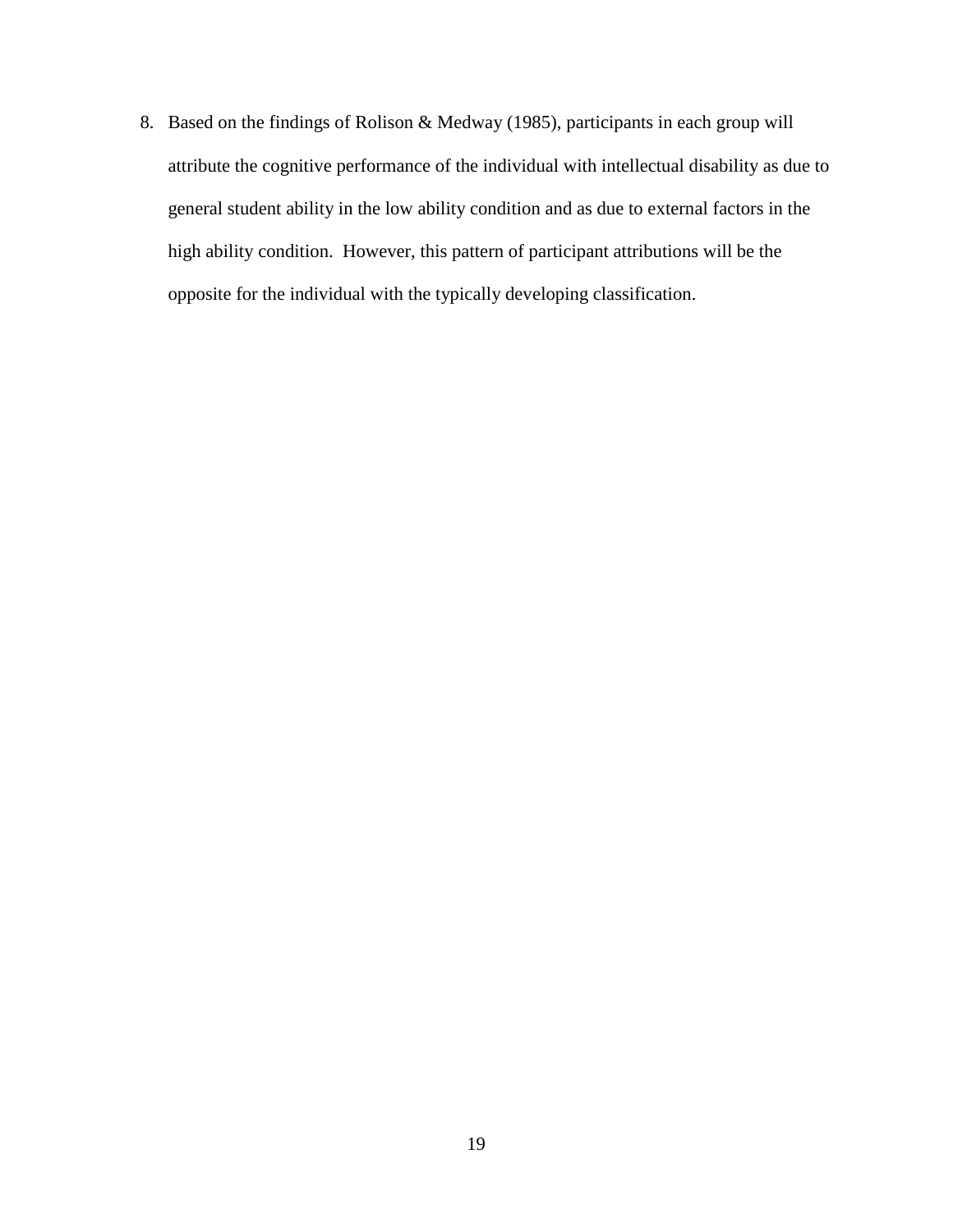#### METHODOLOGY

#### *Design*

The current study utilized a  $3 \times 2 \times 2$  between-subjects design. The variables of interest included participant group (general-education teachers, special education teachers, and parents of children with intellectual disability), level of performance (low and high) on the cognitive task in the video, and the classification of the child in the video (intellectual disability and typically developing). A between-subjects design was chosen to limit the possibility of a participant predicting any of the experimental hypotheses by evaluating both classifications, and completing the study in accordance with these predictions.

#### *Participants*

135 participants completed this study, including 61 general-education teachers, 24 special education teachers, and 50 parents of children with intellectual disability. 18 total participants, comprised of 7 general-education teachers, 4 special education teachers, and 7 parents, were excluded from the study for either violation of the exclusionary criteria or failure to follow the directions of the study.

Parents who completed the study were primarily female (97.67%) and ranged in age from 34 to 62 ( $M = 47.81$ ,  $SD = 6.95$ ). These parents also had a child with a documented intellectual disability between the ages of 5 and 21 ( $M = 14.21$ ,  $SD = 4$ ). This age range was selected because parents with children between these ages would be familiar with the school setting as well as the cognitive task depicted in the video. See Table 1 for parent's ratings of their child's level of functioning as measured by IQ estimates. Additionally, parents who had ever completed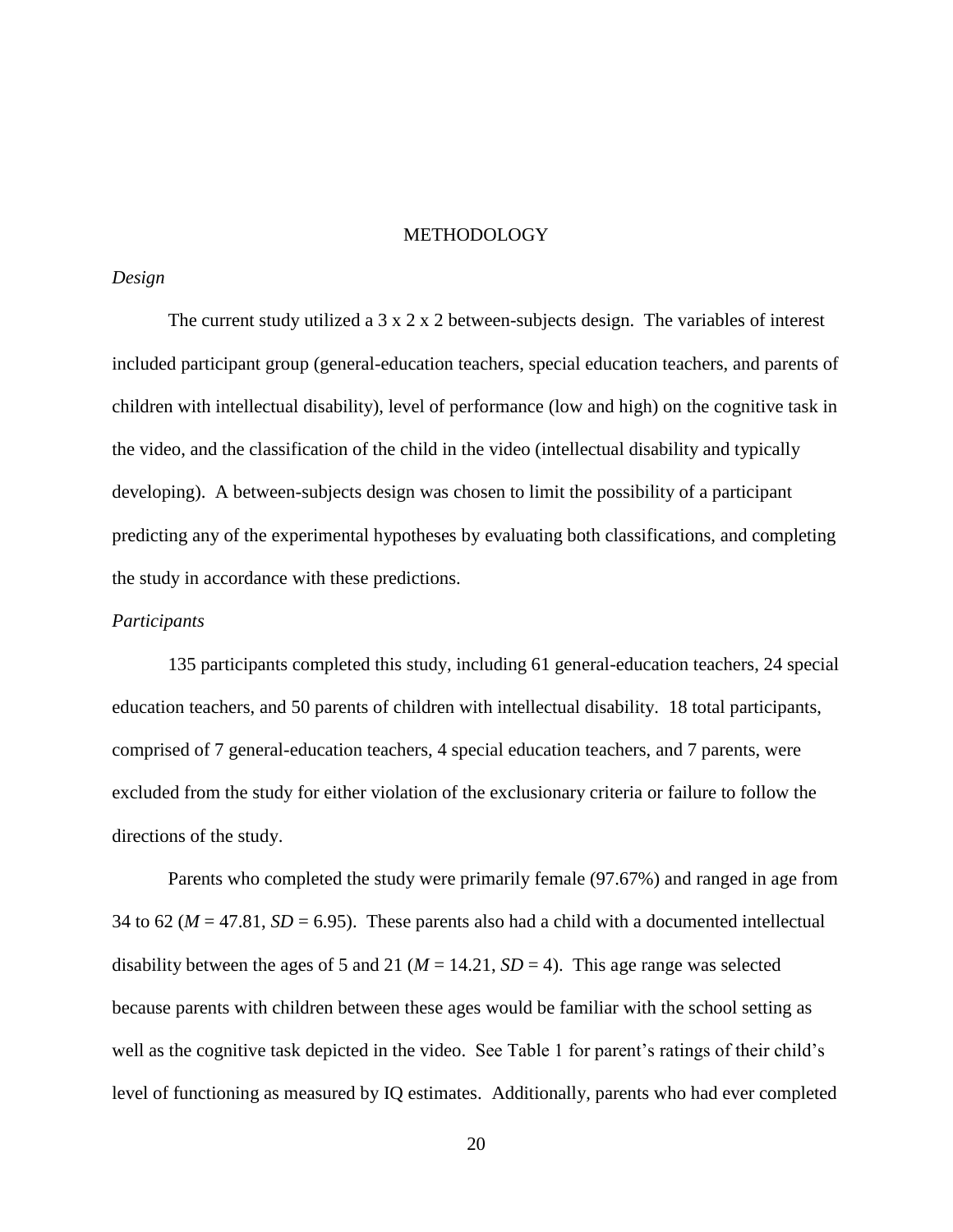a teacher certification program or who had adopted a child with intellectual disability were also

excluded from the study.

#### Table 1

|  | Parent Estimates of their Child's IQ |  |  |
|--|--------------------------------------|--|--|
|--|--------------------------------------|--|--|

|                               | $\overline{N}$ | $\%$    |
|-------------------------------|----------------|---------|
| <b>IQ</b> Estimate            |                |         |
| Below 20 (Profound ID)        | 0              | $0\%$   |
| $20-34$ (Severe ID)           | 6              | 14.29 % |
| 35-49 (Moderate ID)           | 8              | 19.05 % |
| 50-69 (Mild ID)               | 19             | 45.24 % |
| 70-79 (Borderline)            | 9              | 21.43 % |
| 80-89 (Low Average)           | 0              | $0\%$   |
| 90-109 (Average)              | 0              | $0\%$   |
| 110-119 (High Average)        | 0              | $0\%$   |
| 120-129 (Superior)            | 0              | $0\%$   |
| 130 and Above (Very Superior) |                | $0\%$   |

*Note*:  $n = 42$ . (One parent selected not to answer this question on the survey.)

Parent participants were primarily recruited from the University of Alabama Intellectual Disabilities Participant Registry. Developed within the past few years, the UAIDPR recruits families of children with intellectual disability from throughout the state of Alabama, as well as the surrounding states of Georgia, Mississippi, and Florida. The registry coordinator called all members of the registry who met the inclusion criteria and passed along interested individuals to the researcher. An email with a link to the survey was then sent to the parent participants.

Parents were also recruited from organizations that serve individuals with intellectual disability within the state of Alabama and the surrounding states. These organizations were primarily parent support groups but also included educational programs and schools for individuals with intellectual disability. Once permission to distribute the study had been granted by the program director, an email was sent to all parents involved with the group and those who were interested in participating replied to the researcher and were later sent a link to the survey.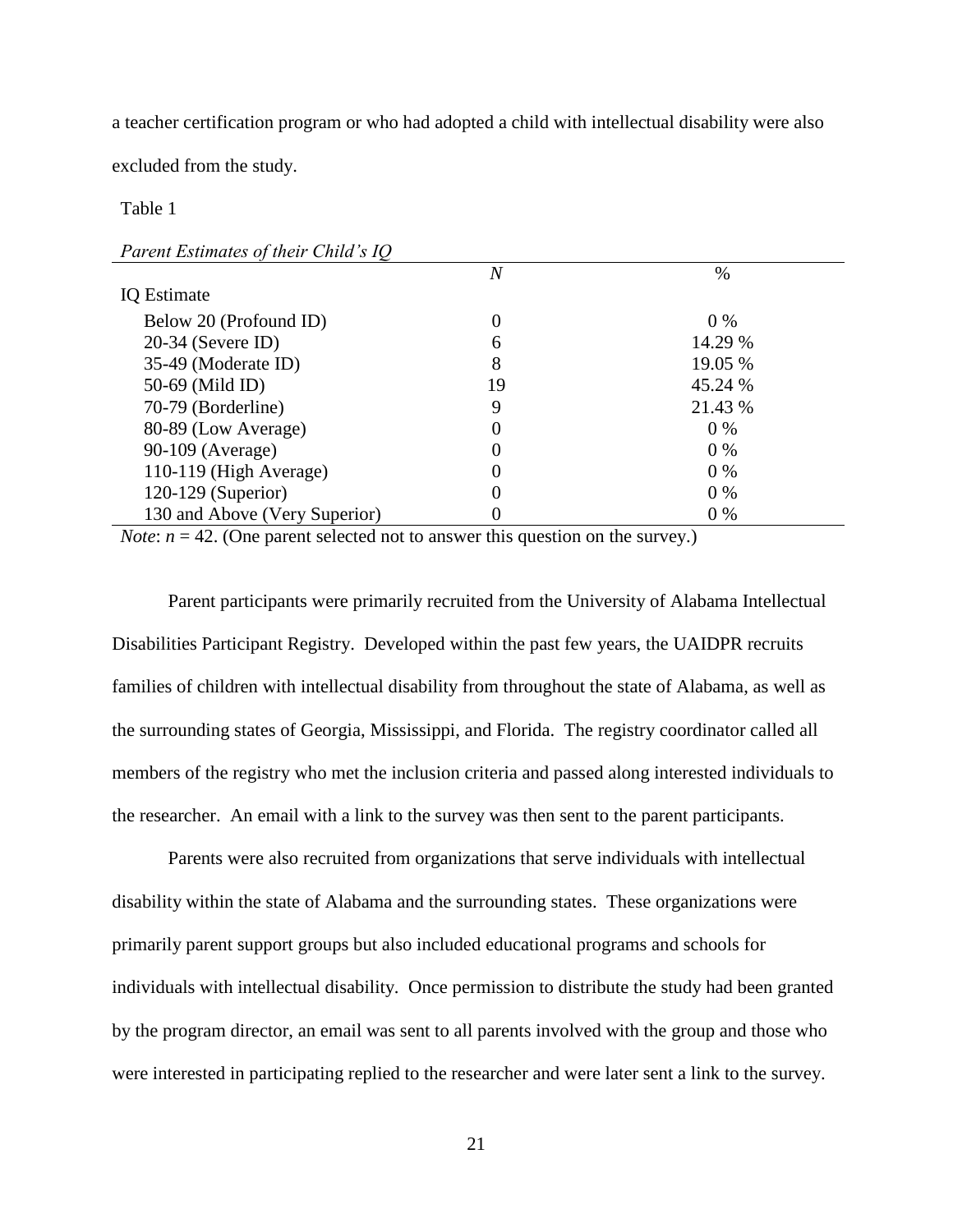Teachers who completed this study were primarily female  $(M = 88.89\%$  for generaleducation teachers and 100 % for special education teachers) and ranged in age from to 22 to 62  $(M = 37.65, SD = 9.12$  for general-education teachers and  $M = 40.25, SD = 11.4$  for special education teachers). Other descriptive statistics for both groups of teachers can be found in Table 2. Based on the participant populations used in previous research, both general-education and special education teachers served at the elementary level and worked with students in second through fifth grades. Further, this grade range of teachers was selected due to the fact that all children in the state of Alabama must receive a diagnosis other than developmental delay from the school system by the age of 9. Therefore, teachers working with children in these grades should be familiar with the intellectual disability classification as well as the material being used in the cognitive task in this study. Teachers who taught grades other than second through fifth were excluded from the study along with teachers who were also the parent of a child with intellectual disability.

#### Table 2

|                          | Years of   | Years of        | Experience   | Knowledge of |
|--------------------------|------------|-----------------|--------------|--------------|
|                          | Teaching   | Experience with | Ratio (Years | ID           |
|                          | Experience | ID              | with ID      |              |
|                          |            |                 | Years        |              |
|                          |            |                 | Experience)  |              |
| General-Education        | 11.21      | 8.67            | .829         | 6.25         |
| Teachers                 | (7.71)     | (5.29)          | (.26)        | (1.69)       |
| <b>Special Education</b> | 12.68      | 10.7            | .811         | $7.5*$       |
| Teachers                 | (10.21)    | (10.47)         | (.329)       | (2.19)       |

*Descriptive Statistics for General-Education and Special Education Teachers* 

*Note*: The knowledge variable was measured on a 1 to 10 scale with 1 meaning no knowledge at all and 10 meaning a vast amount of knowledge.

 $* p < .05$ , two tailed.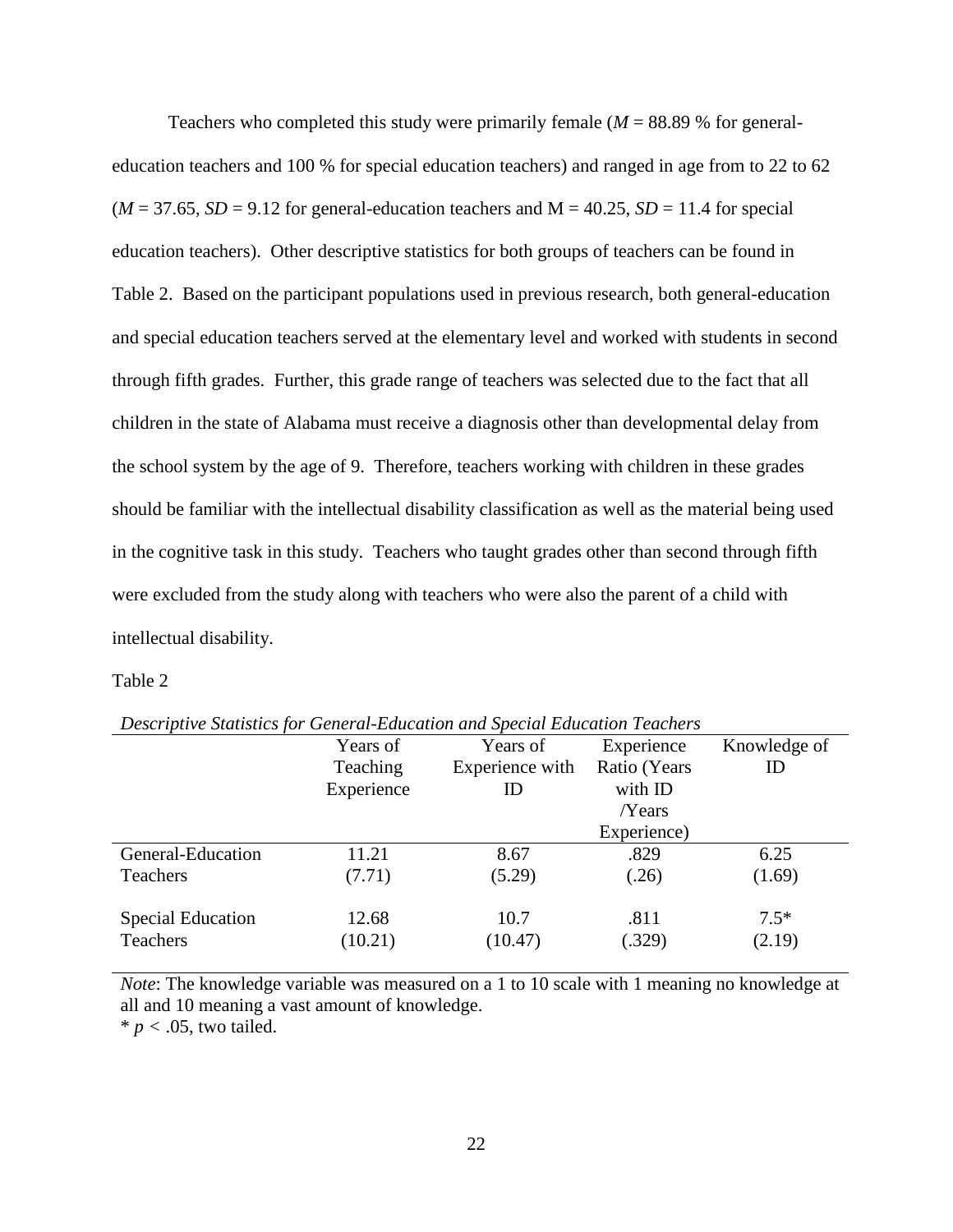General-education teachers and special education teachers were primarily recruited from school systems throughout the state of Alabama. Study approval was first requested from the school system as a whole and then from each individual school in the system. If approval was granted, each teacher was sent an email with the study information and was asked to reply to the researcher if interested in participating. Once the researcher was contacted by an individual teacher, a link to the survey was sent via email.

A small subset of special education teachers was also recruited from the Special Education and Multiple Abilities graduate program at the University of Alabama. Once permission was granted by the department chair, an invitation to participate in the study was sent to students in the master's and doctoral programs via email, and a link to the survey was later sent upon reply of the interested individual. Although the invitation to participate was distributed to everyone in the graduate program, only those teachers who currently taught special education at the elementary level were allowed to complete the study.

#### *Measures*

*Video Stimuli.* For the purposes of this study, participants watched a video of a child who was given either a classification of typically developing or as having an intellectual disability. The use of video was selected instead of having participants view a hypothetical student folder because of the research stating that exposure to individuals with intellectual disability, including that of videos and social media, may influence the attitudes of others in a positive manner (Siperstein, Norins, & Mohler, 2007). For each video, the child actor was coached as to his response on each question in the task. Overall, each video lasted approximately 5 minutes.

Due to the fact that previous research did not go into detail regarding the gender and age of the hypothetical student, this study used a typically developing male around the age of 8 as the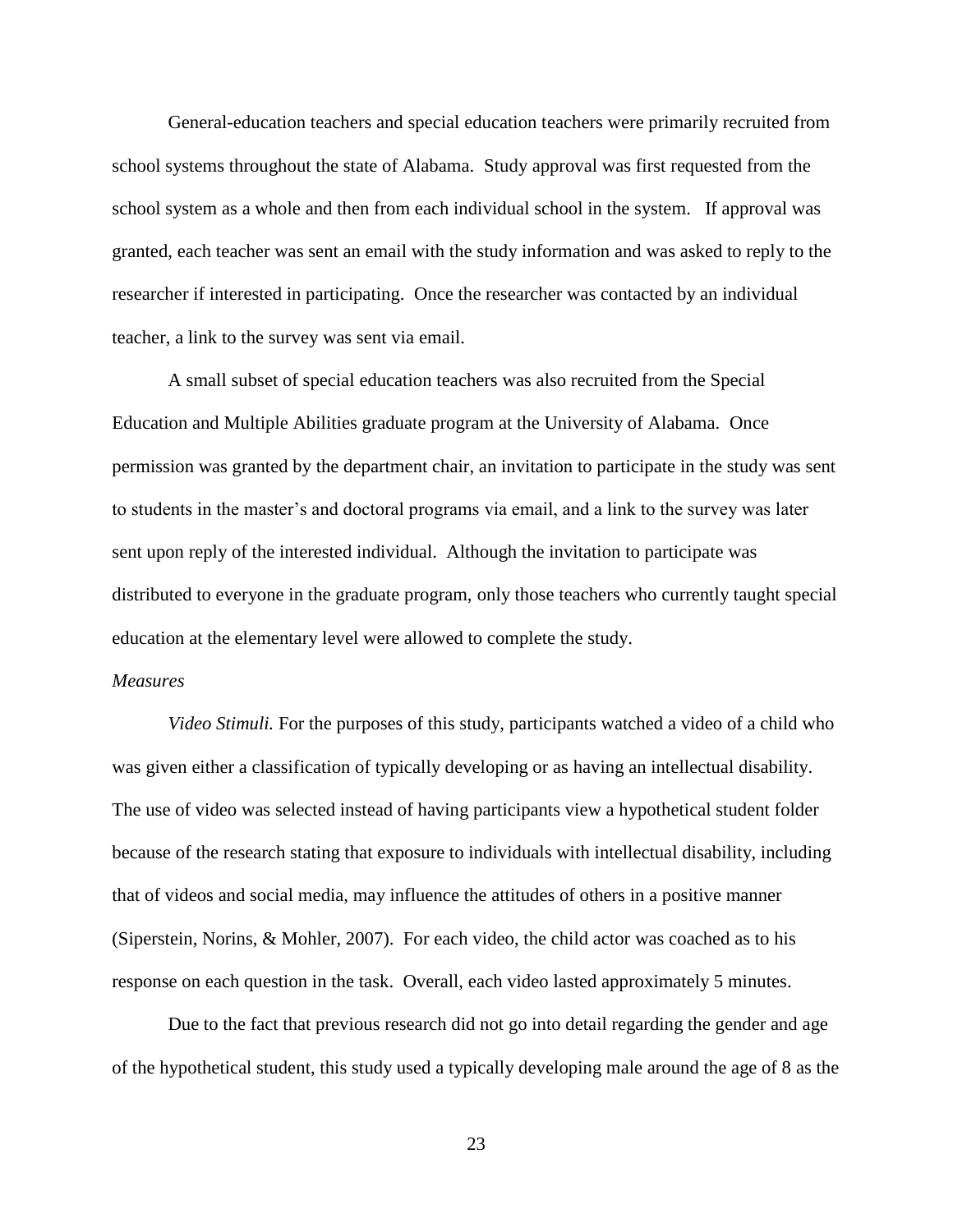actor in the video stimuli. This age was selected because sufficient knowledge to complete the cognitive task in the video would be present by this age. Further, the male child was filmed from behind so that he was able to serve as the actor in both classification conditions (typically developing and intellectual disability).

In regards to the cognitive task in the video, the child actor completed 20 questions that demonstrated his ability to tell time by asking him to model a spoken time on a toy clock. This aspect of cognition was selected because children with intellectual disability have greater difficulty with more conceptual items, such as money and time (National Dissemination Center for Children with Disabilities, 2011); however, telling time is an area in which it is still believable that a child with intellectual disability could perform well. In addition, participants in each group (general-education teachers, special education teachers, and parents) were able to easily identify if the child actor is answering the time questions correctly or incorrectly.

Finally, the child actor's performance in the videos exhibited either low performance or high performance. In the low performance group, the child actor performed very poorly, getting only a predetermined 7 out of 20 problems correct. Conversely, in the high performance group, the child actor performed very well, getting a predetermined 17 out of 20 questions correct. These numbers were selected to reduce performance ambiguity, thus ensuring that the participants were viewing the child actor as performing either very poorly or very well. To manipulate the levels of performance in the videos, the researcher recorded alternate responses and edited them into the video to make some of the child's answers appear incorrect. Further, the incorrect responses depicted in the videos were chosen to mimic common errors that children make when learning to tell time. For example, children often mix up the two hands of the clock, experience difficulty in counting by fives, and have trouble with more abstract concepts such as a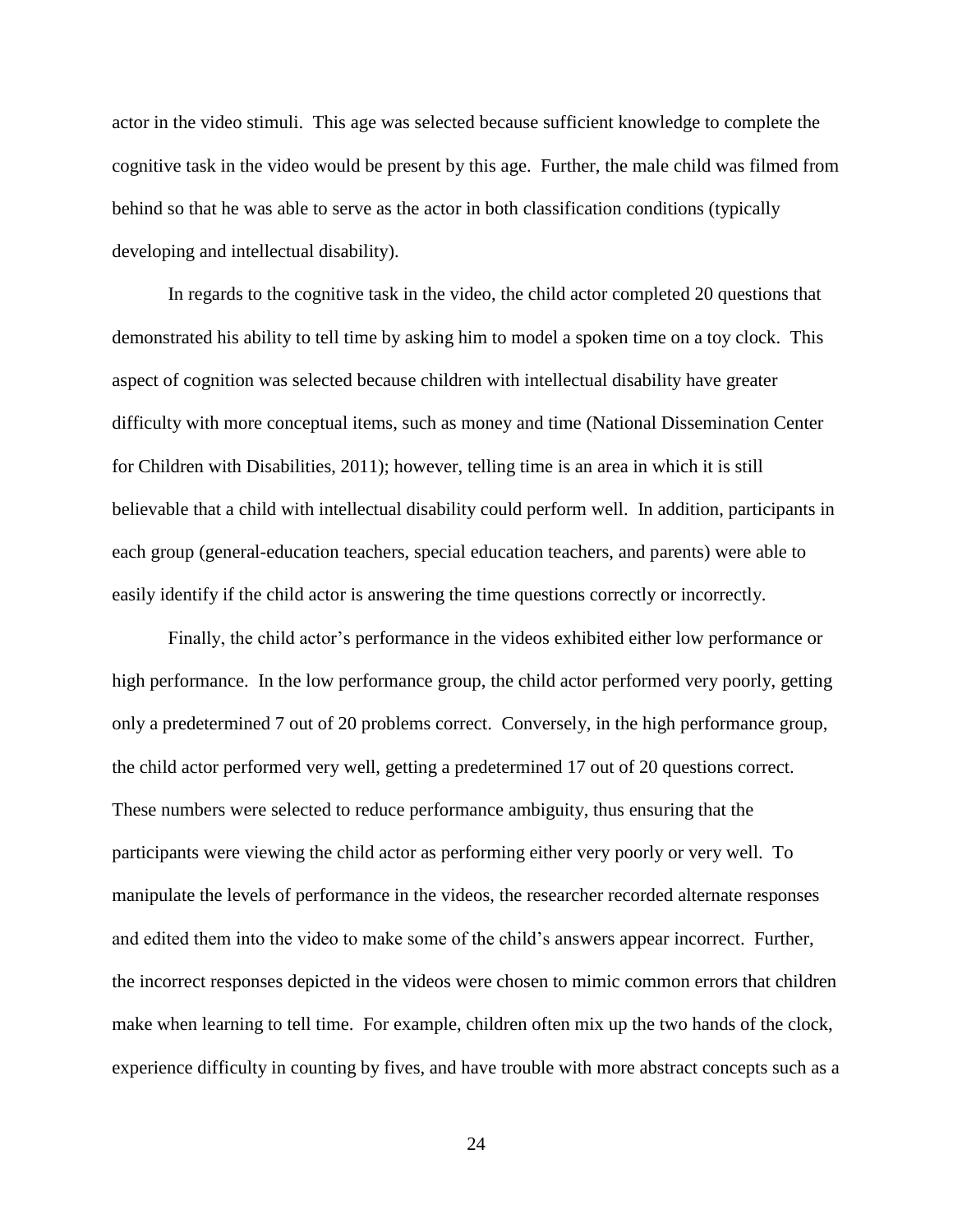quarter to and half past (Catterall, 2008). See Appendix A for a detailed look at the actual time questions and the predetermined responses for the low and high ability performance conditions.

*Evaluation of Performance Questionnaire.* This questionnaire was administered after the video was watched and it asked participants to make judgments of the child's performance on the cognitive task. Questions included the number of items they thought the child in the video got correct and their estimate of the standard IQ range for the child, with these ranges and descriptive categories being adapted from a variety of intelligence tests*.* Participants were instructed that 100 is the average IQ score before completion of this question and were given the following IQ ranges to choose from: Below 20 (Profound ID), 20-34 (Severe ID), 35-49 (Moderate ID), 50-69 (Mild ID), 70-79 (Borderline), 80-89 (Low Average), 90-109 (Average), 110-119 (High Average), 120-129 (Superior), and 130 and above (Very Superior). See Appendix B for a sample of this questionnaire.

*Attributions of Performance Scale.* The attribution scale from Rolison and Medway (1985) was used to determine why the participants believed the children performed at the level that they did. All participants were asked to rate on a scale of 0-6, with 0 meaning not important at all and 6 meaning very important, the influence of the following factors on the child actor's performance during the cognitive task: general student ability, student effort during the task, task difficulty, student health, previous educational placement, prior teachers, family influences, and student mood during the task (see Appendix C).

*Demographic Questionnaire.* Participants were then asked to complete a basic demographic questionnaire which also served as a means of identifying those participants who met our exclusion criterion. For general-education and special education teachers, this included questions regarding their age, teaching certification and year received, total years of experience,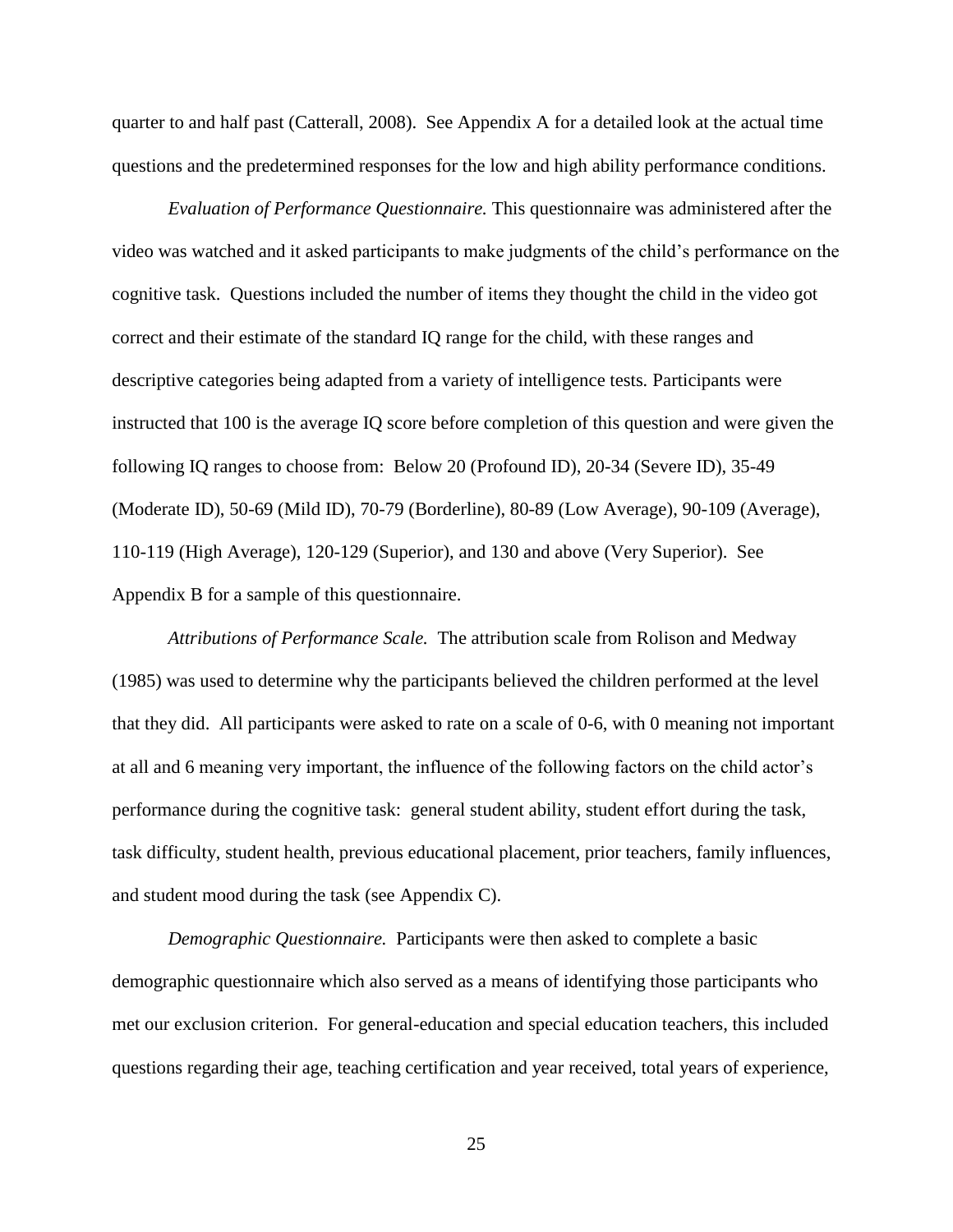and experience with individuals with intellectual disability in their classrooms (see Appendix D). By asking questions regarding the type of teaching certification and the year it was received, it could be determined which certification best equips teachers to handle individuals with intellectual disability as well as if certification programs have improved over time in conjunction with the passing of legislation such as the Individuals with Disabilities Education Act. Additionally, in order to clarify the amount of previous experience with special populations, general-education teachers were asked the number of years in which a child with intellectual disability had been in their classroom, and special education teachers were asked the number of years that they had been working in special education only. Parents of children with intellectual disability were asked their age, the diagnosis, if known, of their child, the age of their child with intellectual disability, and the degree (mild, moderate, severe, or profound) of their child's disability among other questions (see Appendix E).

#### *Procedure*

Due to its questionnaire-based nature, this study was completed online by all participants. Once a general-education teacher, special education teacher, or parent expressed interest in participating, they were sent a link to the survey. In order to avoid the issue of deception, participants were asked to simply imagine that they were needed as pilot members of a new community initiative that uses the opinions of school administrators, teachers, and parents for the educational placement of new students. All participants were further instructed to imagine that they had been asked as part of this initiative to evaluate the cognitive ability of a child who had recently moved into the area and will soon be placed in a local elementary school. This story provided sufficient motivation for participants to complete the study, but did not reveal too much information regarding the specific hypotheses of the study.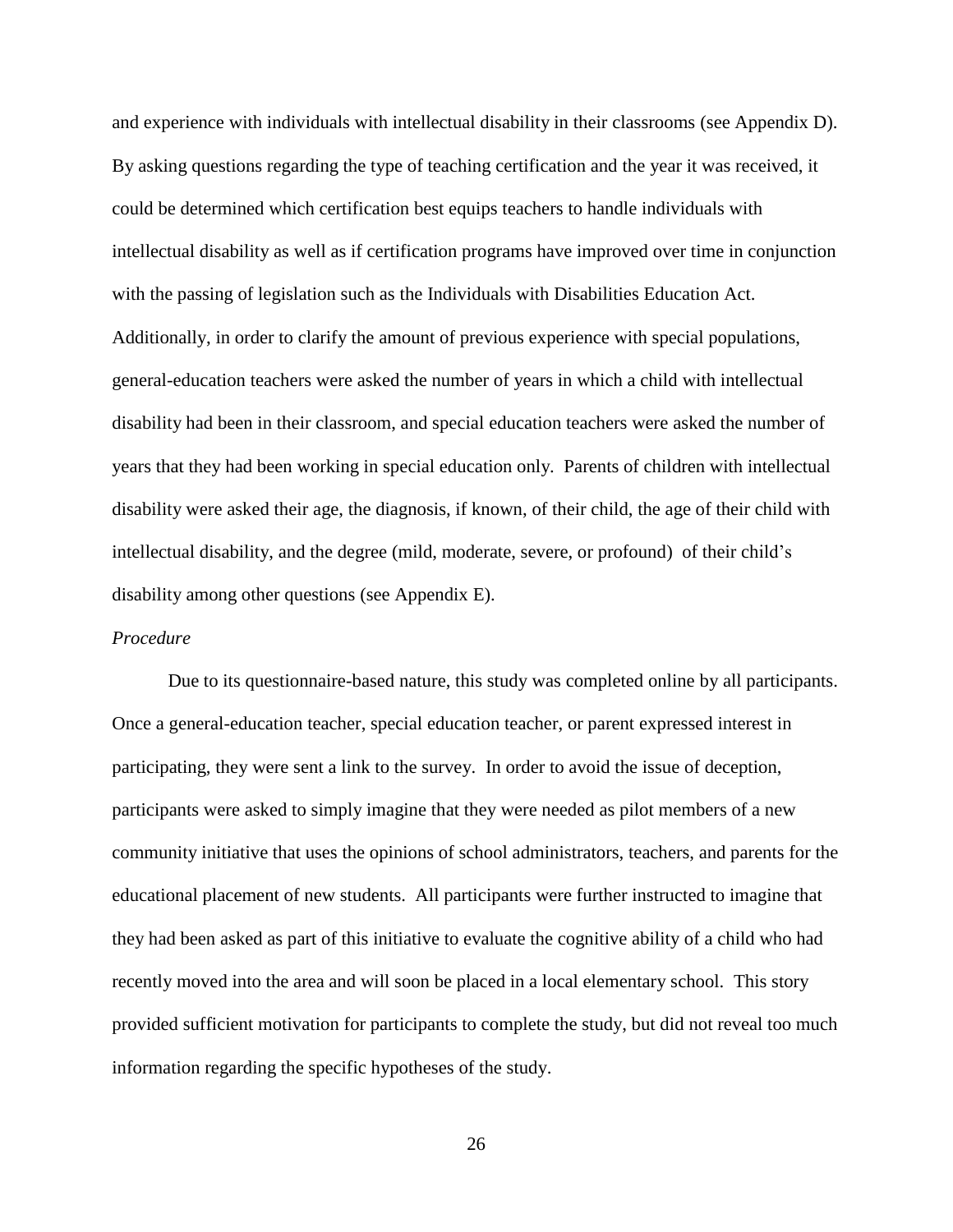At the conclusion of the necessary consent process, participants watched a video of the child actor completing one of the following four conditions: typically developing classification/low performance, typically developing classification/high performance, intellectual disability classification/low performance, and intellectual disability classification/ high performance. Participants were only given the age and classification of the child prior to watching the video. The video that was sent to a participant was determined through random assignment. Once the video was finished, each participant completed the Evaluation of Performance Questionnaire and the related Attributions Scale in reference to the child's performance. Participants were then asked to complete the Demographic Questionnaire for their appropriate group (teacher or parent). Further, the responses to the survey were recorded electronically via Survey Monkey and were accessible to only the researchers. Upon completion of these questionnaires, the participants were debriefed and received information in regards to the true purpose of the study. Participants were also asked to not disclose any information regarding the study to family, friends, or colleagues until a specified date in which data collection had been completed. Overall, the study required no more than 15 minutes for participants to complete.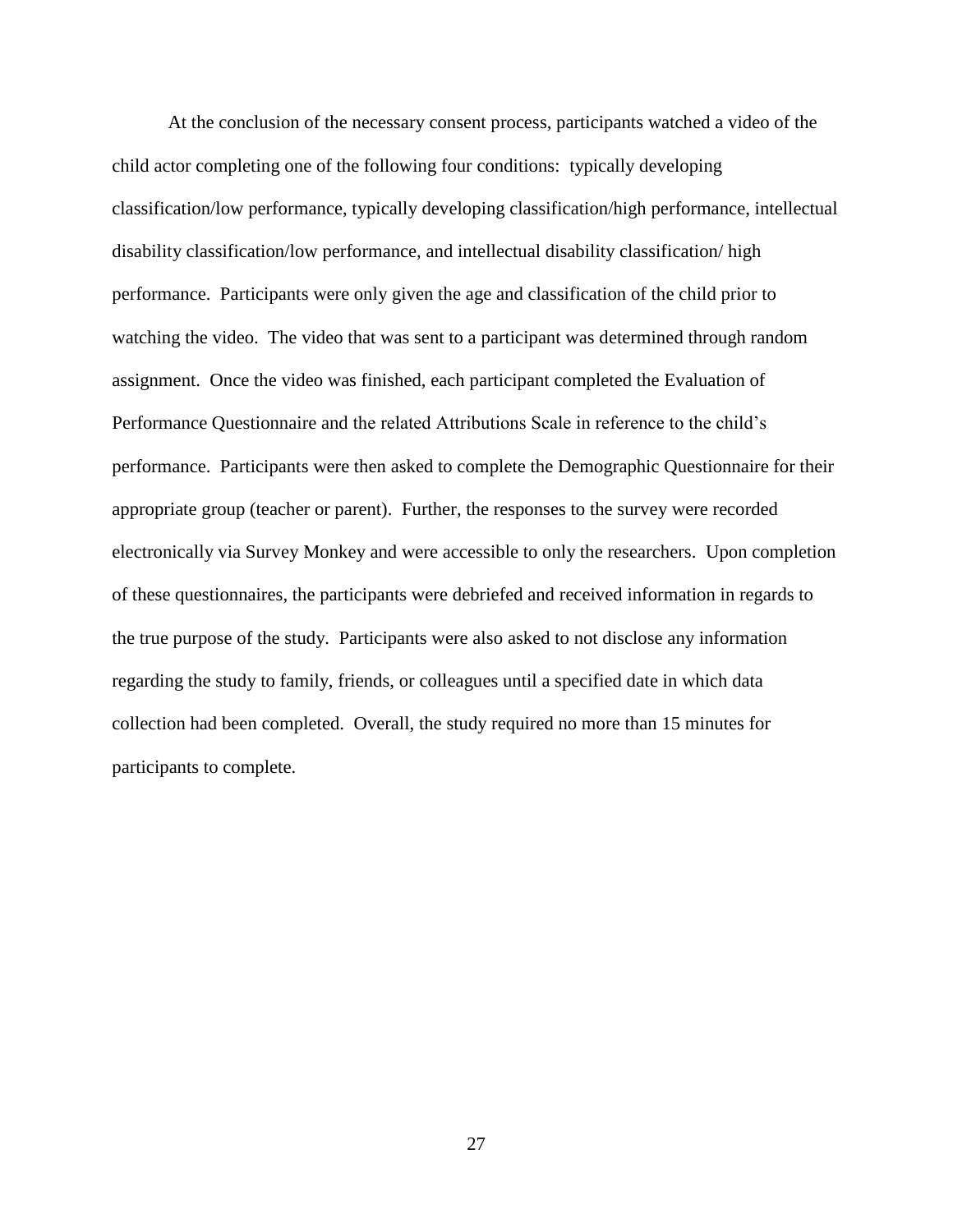#### RESULTS

Due to a disparity in group size, the data was examined in the following way. Multivariate analysis of variance procedures were first used to explore group differences between parents and general-education teachers. This comparison was done in accordance with previous research in this area. The same procedures were then used to evaluate group differences between general-education teachers and special education teachers. As no known research in this area has ever been done with special education teachers, it was deemed most important to examine how they performed in comparison to their general-education counterparts. Further, there is no evidence to suggest the presence of meaningful differences between the interpretations of parents and special education teachers.

For each multivariate analysis of variance (MANOVA), the two primary dependent variables, estimated number correct on the time-telling task and the IQ estimate for the child, were analyzed. Means for the estimated number correct and the IQ estimates can be found in Figures 1 and 2. The values for the estimated number of questions answered correctly could range from 0 to 20 and the IQ estimate categories were assigned the following numerical values for the purpose of data analysis:  $1 =$  Below 20 (Profound ID),  $2 = 20-34$  (Severe ID),  $3 = 35-49$ (Moderate ID),  $4 = 50-69$  (Mild ID),  $5 = 70-79$  (Borderline),  $6 = 80-89$  (Low Average),  $7 = 90-$ 109 (Average),  $8 = 110-119$  (High Average),  $9 = 120-129$  (Superior), and  $10 = 130$  and above (Very Superior).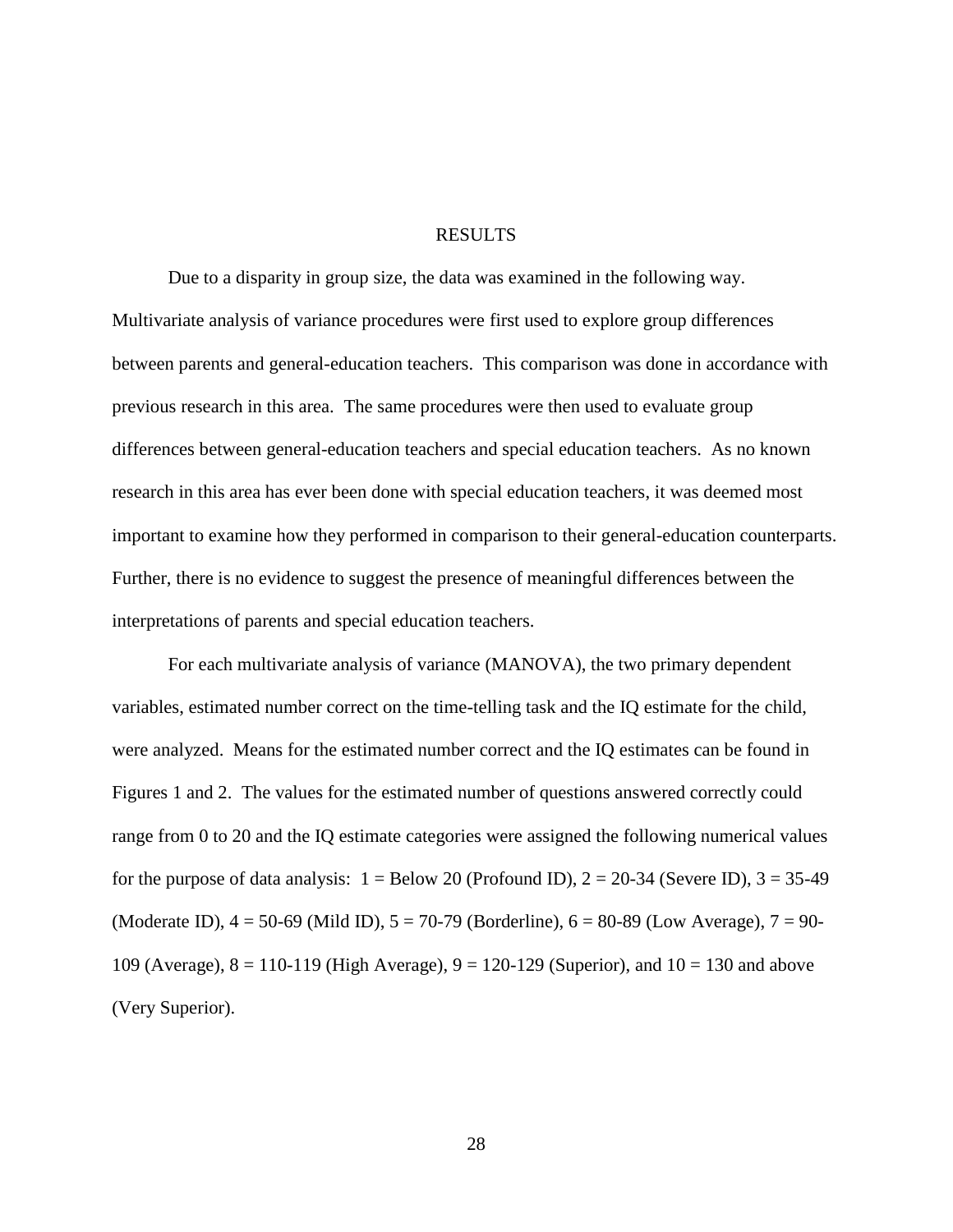# Figure 1





# Figure 2

*Means of IQ Estimates*

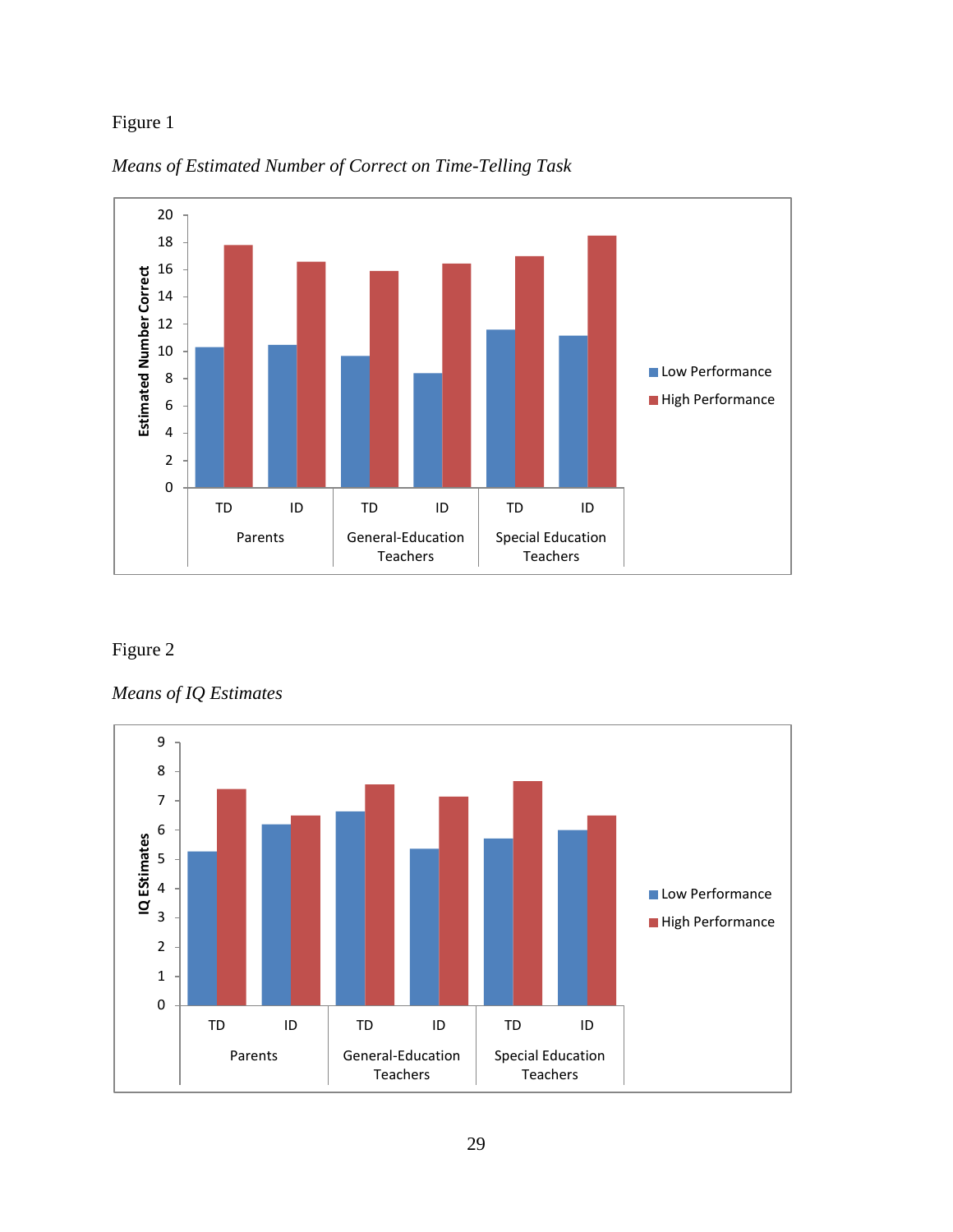It should be noted that a number of participants (approximately 12% equally distributed across conditions) failed to respond to the first question on the survey which involved estimating the number of correct answers on the time-telling task. Rather than eliminate these participants, who did respond to the other questions on the survey including the one involving IQ estimates, it was decided to use mean imputation to replace this missing data. Imputation was based on each condition mean and this procedure did not change the condition means. However, the consequence of using condition means for missing data is that it tends to reduce the magnitude of the error term. Therefore, it is necessary to be cautious in the interpretation of differences associated with the dependent variable of number correct.

In addition, the independent variables used in each MANOVA consisted of group (either parents and general-education teachers or general-education teachers and special education teachers), classification (TD and ID), and level of performance (low and high). All of the independent variables were manipulated between subjects. Finally, all significant effects in each MANOVA were subsequently evaluated using univariate analysis of variance procedures on number correct and IQ estimate separately.

### *Parents vs. General-Education Teachers*

The results of the MANOVA for parents and general-education teachers revealed significant main effects of group (Wilk's  $\lambda$  = .93, *F*[2, 88] = 3.306, *p* = .041) and level of performance (Wilk's  $\lambda$  = .335, *F*[2, 88] = 87.423, *p* < .001). There was also a significant three way interaction of group x classification x level of performance (Wilk's  $\lambda$  = .893, *F*[2, 88] = 5.283,  $p < .01$ ). A univariate analysis of variance (ANOVA) on the estimated number of questions answered correctly on the time-telling task revealed significant main effects of group  $(F[1, 89] = 4.308, p = .041)$  and level of performance  $(F[1, 89] = 147.682, p = < .001)$ . In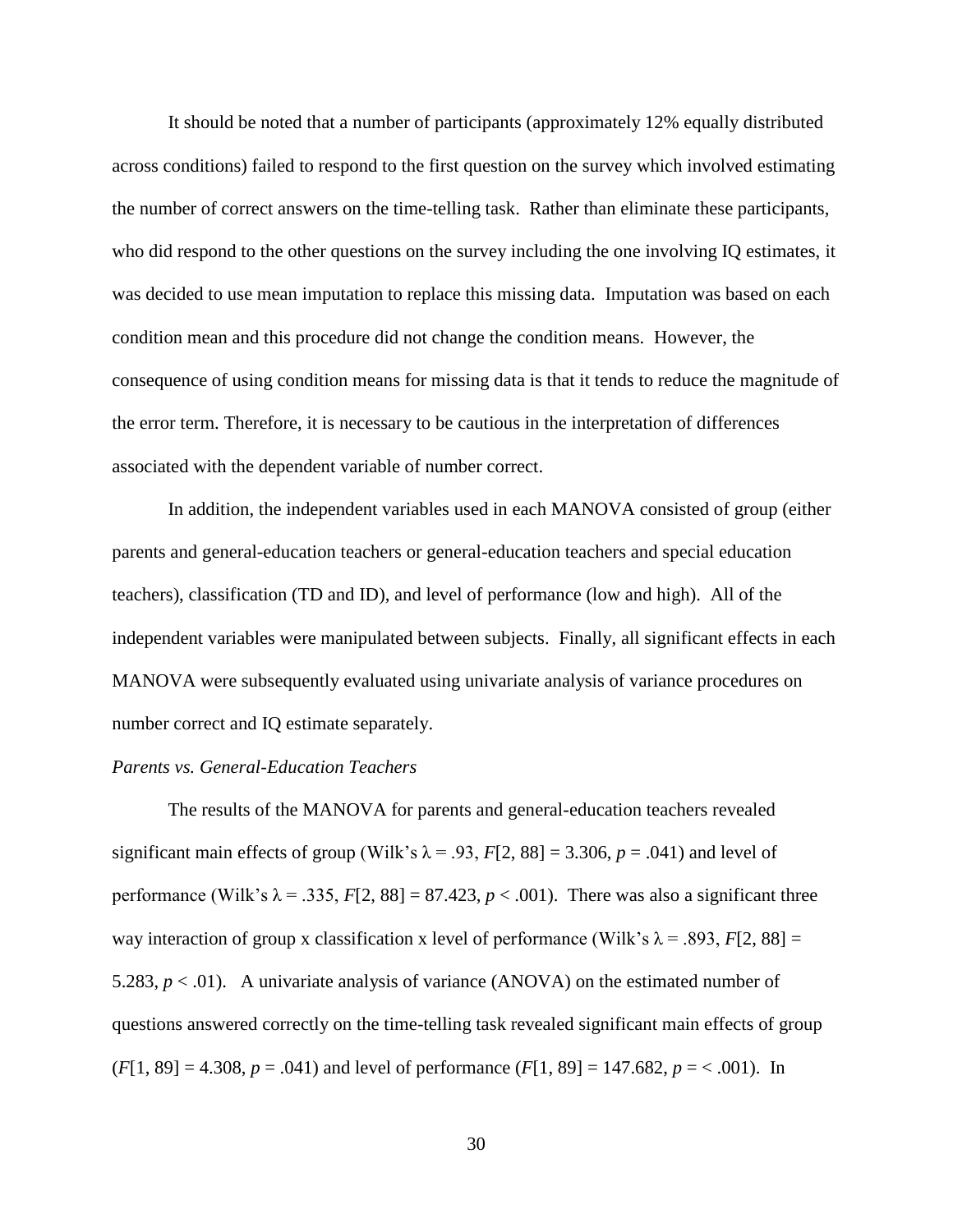general, parents ( $M = 13.85$ ,  $SD = 4.36$ ) viewed the child in the video as having answered more questions correctly than general-education teachers ( $M = 12.83$ ,  $SD = 4.54$ ), regardless of classification and level of performance. One sample *t*-tests comparing the estimated number correct to the actual number correct on the time-telling task indicated that both the generaleducation teachers,  $t(53) = 2.52$ ,  $p < .05$ , and the parents,  $t(43) = 3.57$ ,  $p < .01$ , overestimated the number correct. However, the general-education teachers were more accurate in their interpretations of performance overall. As for the main effect of level of performance, both parents and teachers viewed the child as answering fewer questions correctly in the low performance condition ( $M = 9.63$ ,  $SD = 2.79$ ) than the high performance condition ( $M = 16.58$ ,  $SD = 2.81$ ), thus indicating that the manipulation of performance in this study was successful.

A univariate ANOVA was also conducted to determine the effects of group, classification, and level of performance on the IQ estimate for the child in the video. The results revealed a significant main effect of level of performance  $(F[1, 89] = 32.767, p = < .001)$ , such that participants viewed the child in the video as having a lower IQ when in the low performance condition ( $M = 5.83$ ,  $SD = 1.36$ ) than in the high performance condition ( $M = 7.18$ ,  $SD = .97$ ). The results also indicated a significant group x classification x level of performance interaction  $(F[1, 89] = 8.992, p = < .01)$ . Tests of simple effects indicated that level of performance influenced the parent's estimates of IQ more for the typically developing classification ( $M =$ 5.27,  $SD = 1.49$  for low performance and  $M = 7.40$ ,  $SD = 0.52$  for high performance) than it did for the classification of intellectual disability ( $M = 6.20$ ,  $SD = 1$  for low performance and  $M =$ 6.50,  $SD = 1.38$  for high performance),  $F(1, 39) = 6.30$ ,  $p < .016$ . This comparison was not significant for the general-education teachers  $(F[1, 50] = 2.44, NS)$  and was actually greater for the intellectual disability classification ( $M = 5.36$ ,  $SD = 1.55$  for low performance and  $M = 7.15$ ,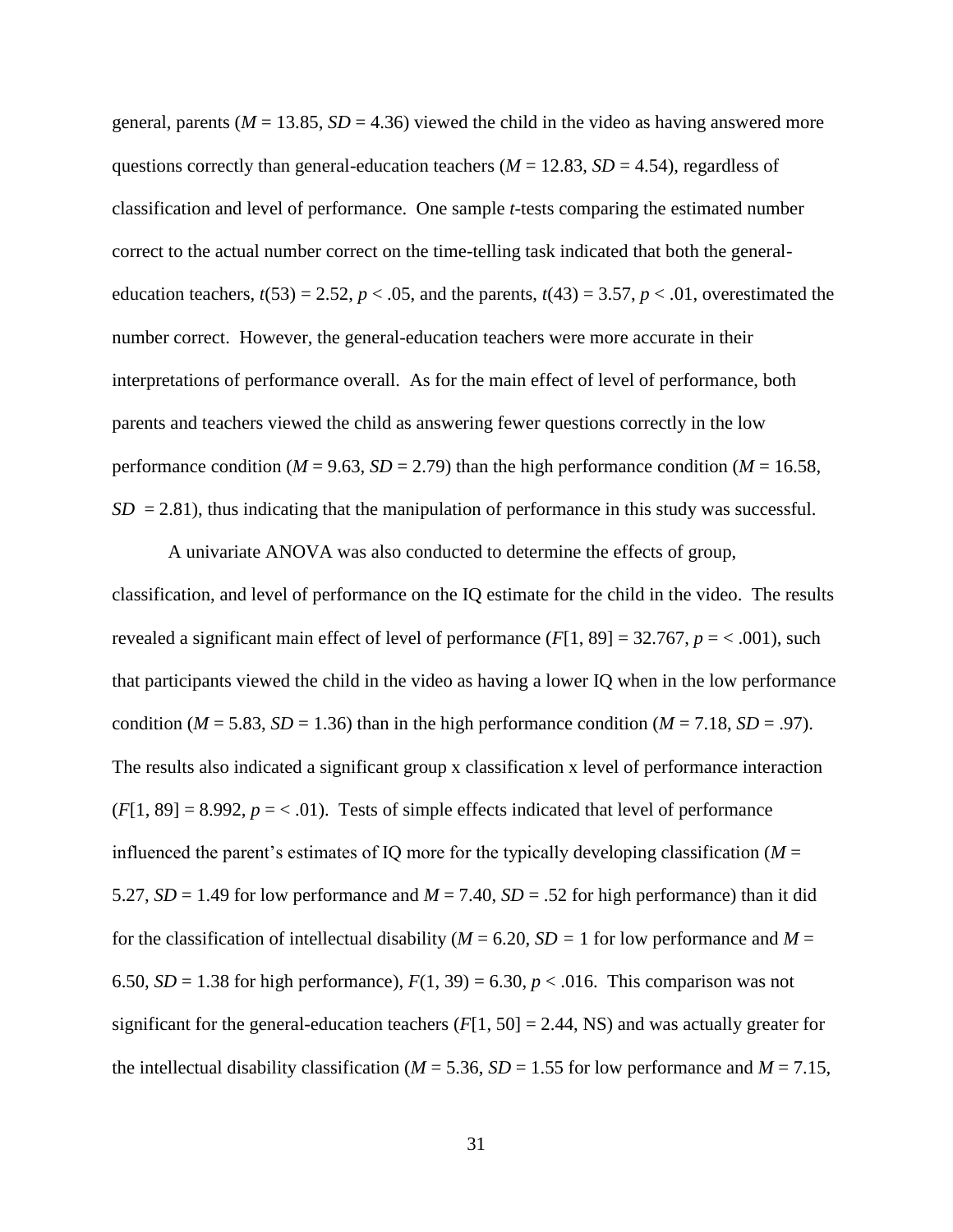*SD* = .69 for high performance) than for the typically developing classification ( $M = 6.64$ , *SD* = .67 for low performance and  $M = 7.56$ ,  $SD = .81$  for high performance).

#### *General-Education Teachers vs. Special Education Teachers*

Before describing the analyses for the general-education teachers and special education teachers, it should be noted that there was a considerably small sample size for the special education teachers. Therefore, due to a lack of power, any conclusions presented in regards to special education teachers are only tentative and should be interpreted with caution. Accordingly, the results of the MANOVA for general-education and special education teachers revealed significant main effects of group (Wilk's  $\lambda$  = .904, *F*[2, 65] = 3.439, *p* = .038) and level of performance (Wilk's  $\lambda = .413$ ,  $F[2, 65] = 46.211$ ,  $p = < .001$ ), as well as a marginally significant main effect of classification (Wilk's  $\lambda$  = .929, *F*[2, 65] = 2.494, *p* = .09).

A univariate ANOVA on the estimated number of questions answered correctly on the time-telling task indicated significant main effects for group  $(F[1, 66] = 6.333, p = .014)$  and level of performance  $(F[1, 66] = 75.905, p = <.001)$ . In general, special education teachers ( $M =$ 13.66,  $SD = 4.23$ ) perceived the child in the video as having answered more questions correctly than general-education teachers ( $M = 12.83$ ,  $SD = 4.54$ ). Also, both general-education and special education teachers viewed the child as answering fewer questions correctly in the low performance condition ( $M = 9.8$ ,  $SD = 3.05$ ) than the high performance condition ( $M = 16.49$ ,  $SD$ )  $= 2.78$ ).

Further, a univariate ANOVA on the IQ estimate for the child in the video revealed significant main effects of classification  $(F[1, 66] = 5.03, p = .028)$  and level of performance  $(F[1, 66] = 20.414, p = <.001)$ . In general, participants gave lower IQ estimates when the child in the video was classified as having an intellectual disability  $(M = 6.22, SD = 1.42)$  than when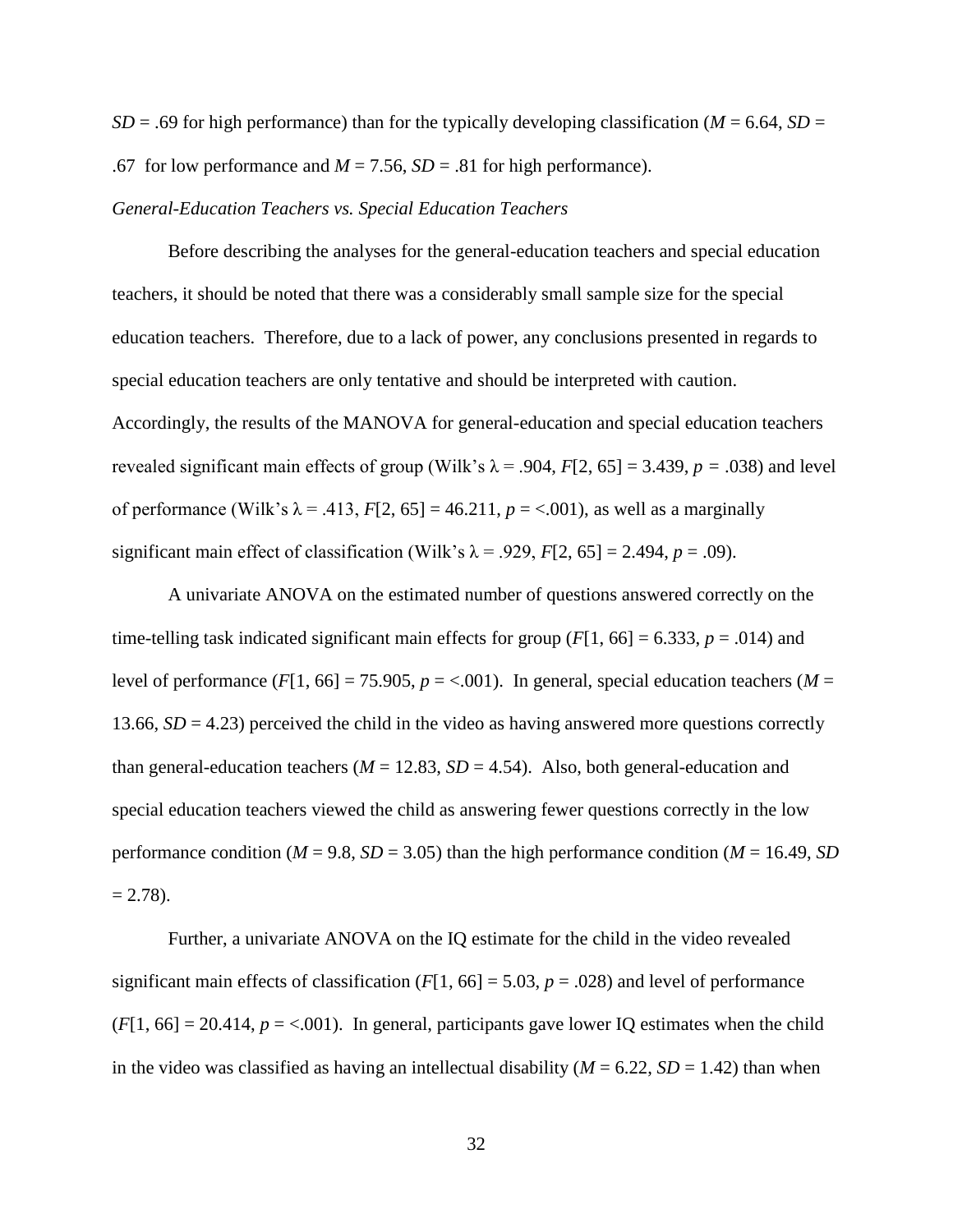the child was classified as typically developing ( $M = 6.95$ ,  $SD = 1.08$ ). Finally, participants viewed the child in the video as having a lower IQ when in the low performance condition ( $M =$ 5.89,  $SD = 1.25$ ) than in the high performance condition  $(M = 7.31, SD = .92)$ .

### *Attribution Measures*

Attribution measures were analyzed using univariate analysis of variance procedures and this was done for two primary reasons. First, the analyses were essentially exploratory in nature. Hence, while the potential exists for increased Type 1 error, these variables were included to suggest avenues of future research rather than reach final conclusions. Therefore, the purpose was to identify as many variables as possible that may be related to parent and teacher evaluations of student performance so that they may be considered in future research. Second, the relatively few previous studies that have used these and similar attributions have been conducted using univariate procedures (Rolison & Medway, 1985). Accordingly, it was necessary to use univariate procedures in this research to provide a basis for comparison with previous results. Further, special education teachers were excluded from these analyses due to the small sample size and resulting disparity between groups. For each attribution measure, group (parents and general-education teachers only), classification, and level of performance were used as independent variables while the particular attribution measure was used as the dependent variable. All attributions were rated on a scale of 0 to 6, with 0 meaning not important at all and 6 meaning very important. Attribution means can be found in Table 3.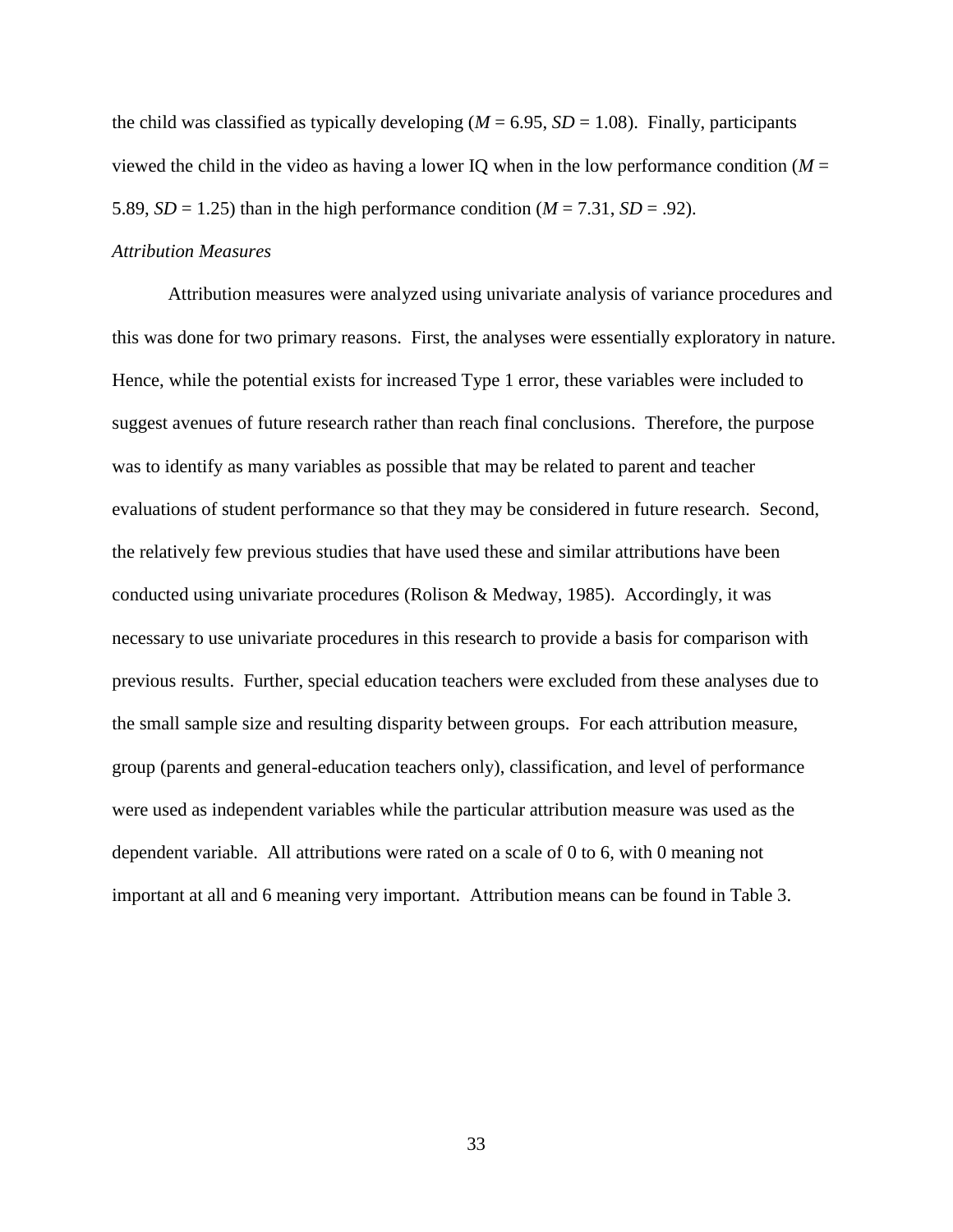### Table 3

|                                       |            | Parents    | <b>General-Education Teachers</b> |            |
|---------------------------------------|------------|------------|-----------------------------------|------------|
|                                       |            |            |                                   |            |
|                                       | TD         | ID         | TD                                | ID         |
| <b>General Student Ability</b>        |            |            |                                   |            |
| Low Performance                       | 4.45(1.75) | 5(1.63)    | 5.55(.52)                         | 4.86(1.56) |
| <b>High Performance</b>               | 5.40(.84)  | 5.25(.87)  | 5.13(.89)                         | 4.77(1.01) |
| Effort                                |            |            |                                   |            |
| Low Performance                       | 4.55(1.81) | 5.9(.32)   | 5.55(.69)                         | 5.14(1.35) |
| <b>High Performance</b>               | 5.5(.85)   | 5.17(.86)  | 5.31(1.08)                        | 4.62(0.77) |
| <b>Task Difficulty</b>                |            |            |                                   |            |
| Low Performance                       | 4.78 (.97) | 5.7(0.48)  | 5(.89)                            | 4.69(1.6)  |
| <b>High Performance</b>               | 5.4(.84)   | 5.27(.79)  | 4.69(1.08)                        | 4.5(.91)   |
| Child's Health                        |            |            |                                   |            |
| Low Performance                       | 4(1.34)    | 5.2(1.32)  | 4.73(1.35)                        | 4.85(1.14) |
| <b>High Performance</b>               | 5.4(1.08)  | 5.08(1.24) | 4.5(1.41)                         | 4.08(1.38) |
| <b>Previous Educational Placement</b> |            |            |                                   |            |
| Low Performance                       | 4.18(1.89) | 5.1(1.6)   | 5.27(1.01)                        | 4.93(1.21) |
| <b>High Performance</b>               | 5.5(.85)   | 4.58(1.83) | 4.62(1.31)                        | 3.77(1.54) |
| Past Teachers                         |            |            |                                   |            |
| Low Performance                       | 4.45(1.81) | 5.5(.85)   | 5.18(1.17)                        | 5.14(1.03) |
| <b>High Performance</b>               | 5.5(1.08)  | 5.08(.99)  | 5(.89)                            | 4.15(1.07) |
| Child's Family                        |            |            |                                   |            |
| Low Performance                       | 3.91(2.07) | 5(1.7)     | 4.73(1.74)                        | 4.79(1.25) |
| <b>High Performance</b>               | 5.3(1.49)  | 4.33(1.78) | 4.94(1.44)                        | 4.23(1.3)  |
| Child's Mood                          |            |            |                                   |            |
| Low Performance                       | 4.45(1.86) | 5.7(.68)   | 5.45(.69)                         | 5.29(.83)  |
| <b>High Performance</b>               | 5.5(1.08)  | 5(1.21)    | 4.87(1.09)                        | 5(0.91)    |

### *Attribution Means (Standard Deviations)*

For the attribution of general student ability, the results revealed a marginally significant group x level of performance interaction  $(F[1, 89] = 2.989, p = .087)$ , such that parents rated general student ability as more important in the high performance condition  $(M = 5.32, SD = .84)$ than the low performance condition ( $M = 4.71$ ,  $SD = 1.68$ ). However, general-education teachers viewed general student ability to be a more relevant factor for low performance ( $M = 5.16$ ,  $SD =$ 1.25) than high performance  $(M = 4.97, SD = .94)$ .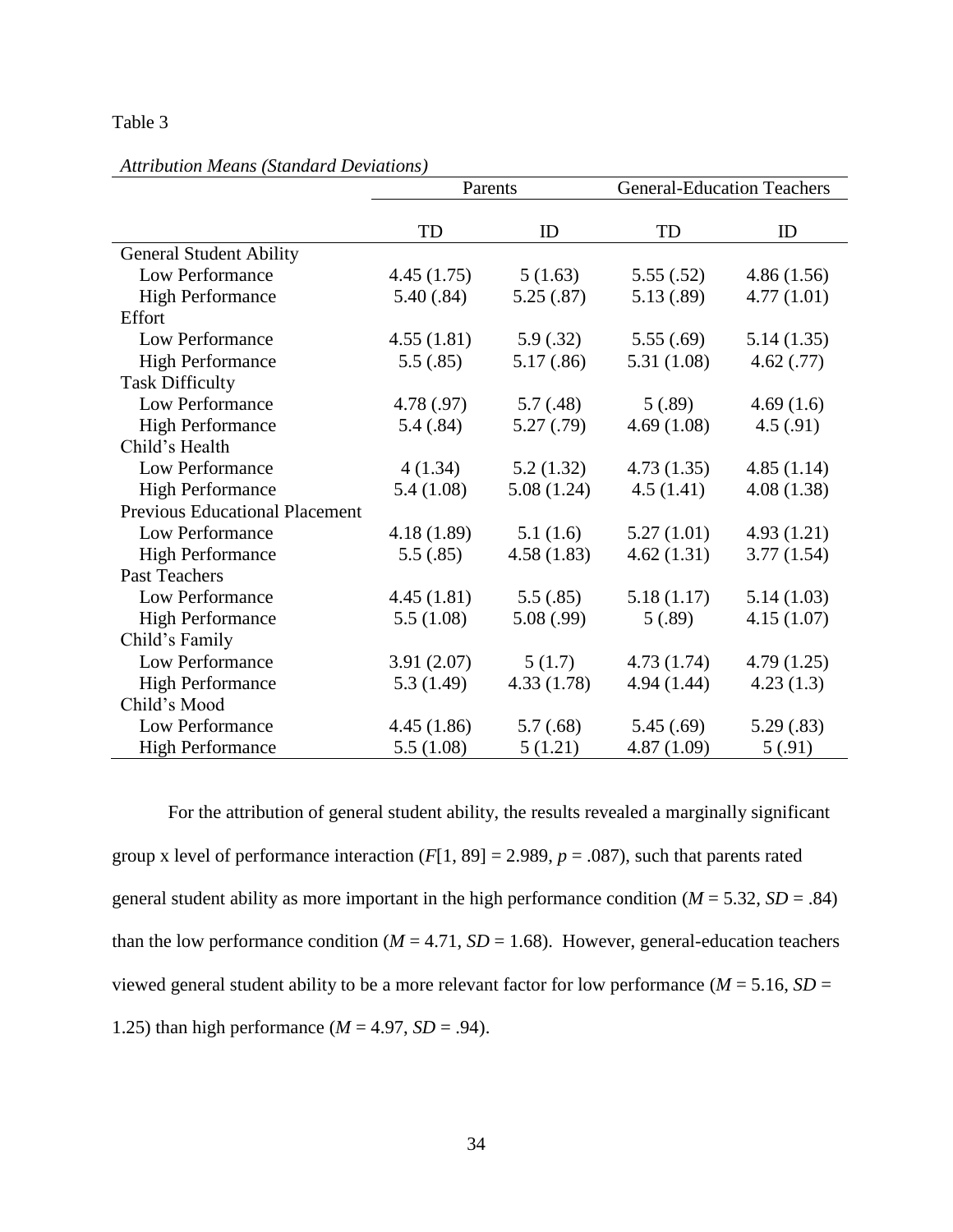In regards to the attribution of effort, the results indicated a group x classification interaction  $(F[1, 89] = 5.878, p = .017)$ , such that parents rated effort as more important for the ID classification ( $M = 5.5$ ,  $SD = .74$ ) than the TD classification ( $M = 5$ ,  $SD = 1.48$ ). Conversely, general-education teachers viewed effort as a more important factor when the child in the video was typically developing ( $M = 5.41$ ,  $SD = .93$ ) as opposed to having an intellectual disability classification ( $M = 4.89$ ,  $SD = 1.12$ ). In addition, the univariate ANOVA on effort identified a classification x level of performance interaction  $(F[1, 89] = 5.135, p = .026)$ , thus indicating that both parents and general-education teachers viewed effort as a more important factor in the high performance condition ( $M = 5.38$ ,  $SD = .98$ ) than the low performance condition ( $M = 5.05$ ,  $SD =$ 1.43) when the child in the video was classified as typically developing. However, when the intellectual disability classification was present, participants rated the effects of effort on task performance as higher when the child performed poorly (*M* = 5.46, *SD* = 1.1) instead of well (*M*  $= 4.88$ , *SD* = .83) on the time-telling task.

For the attribution of task difficulty, the results revealed a significant main effect of group  $(F(1, 84) = 6.921, p = .01)$ , such that parents  $(M = 5.3, SD = .82)$  rated task difficulty as a more important factor in determining performance than general-education teachers  $(M = 4.71)$ ,  $SD = 1.14$ .

In regards to the child health attribution, the results indicated a significant group x level of performance interaction  $(F[1, 88] = 4.544, p = .036)$ , such that parents viewed the child's health as a more important factor in the high performance condition ( $M = 5.23$ ,  $SD = 1.15$ ) than the low performance condition  $(M = 4.57, SD = 1.43)$ . Conversely, general-education teachers rated the child's health as more important in the low performance condition ( $M = 4.79$ ,  $SD =$ 1.22) than the high performance condition  $(M = 4.31, SD = 1.39)$ . In addition, the univariate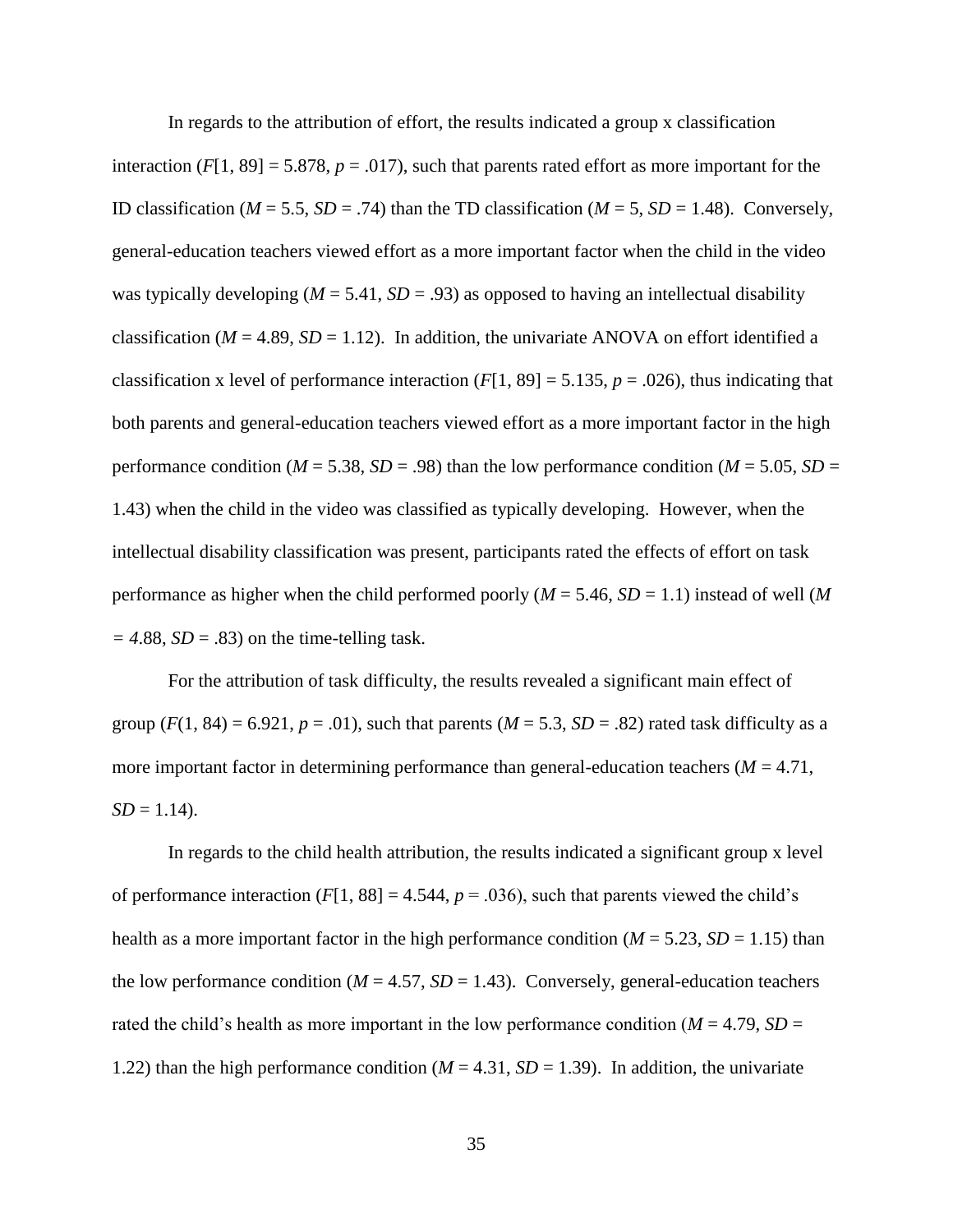ANOVA on child health identified a marginally significant classification x level of performance interaction  $(F[1, 88] = 3.705, p = .057)$ . In general, both parents and general-education teachers perceived child health as more relevant in the high performance condition ( $M = 4.85$ ,  $SD = 1.35$ ) than the low performance condition ( $M = 4.36$ ,  $SD = 1.36$ ) when the child was classified as typically developing, while child health was rated higher in the low performance condition  $(M =$ 5,  $SD = 1.21$ ) than the high performance condition ( $M = 4.56$ ,  $SD = 1.39$ ) when the intellectual disability classification was present.

For the attribution of previous educational placement, the results revealed a group x level of performance interaction  $(F[1, 89] = 4.839, p = 0.3)$ , such that parents rated previous educational placement as more important in the high performance condition  $(M = 5, SD = 1.51)$ than the low performance condition ( $M = 4.62$ ,  $SD = 1.77$ ). On the other hand, general-education teachers viewed previous educational placement to be a more relevant variable in the low performance condition ( $M = 5.08$ ,  $SD = 1.11$ ) than the high performance condition ( $M = 4.24$ ,  $SD$ )  $= 1.46$ ). The univariate ANOVA on previous educational placement also indicated a marginally significant classification x level of performance interaction  $(F[1, 89] = 3.916, p = 0.51)$ . In general, both parents and general-education teachers identified previous educational placement as more important in the high performance condition  $(M = 4.96, SD = 1.22)$  than the low performance condition ( $M = 4.73$ ,  $SD = 1.58$ ) when the child was classified as typically developing; however, when the intellectual disability classification was present, previous education placement was perceived as a more important factor in the low performance condition  $(M = 5, SD = 1.35)$  rather than the high performance condition  $(M = 4.16, SD = 1.7)$ .

In regards to the attribution of past teachers, the results indicated a group x level of performance interaction of marginal significance  $(F[1, 89] = 3.751, p = .056)$ , such that parents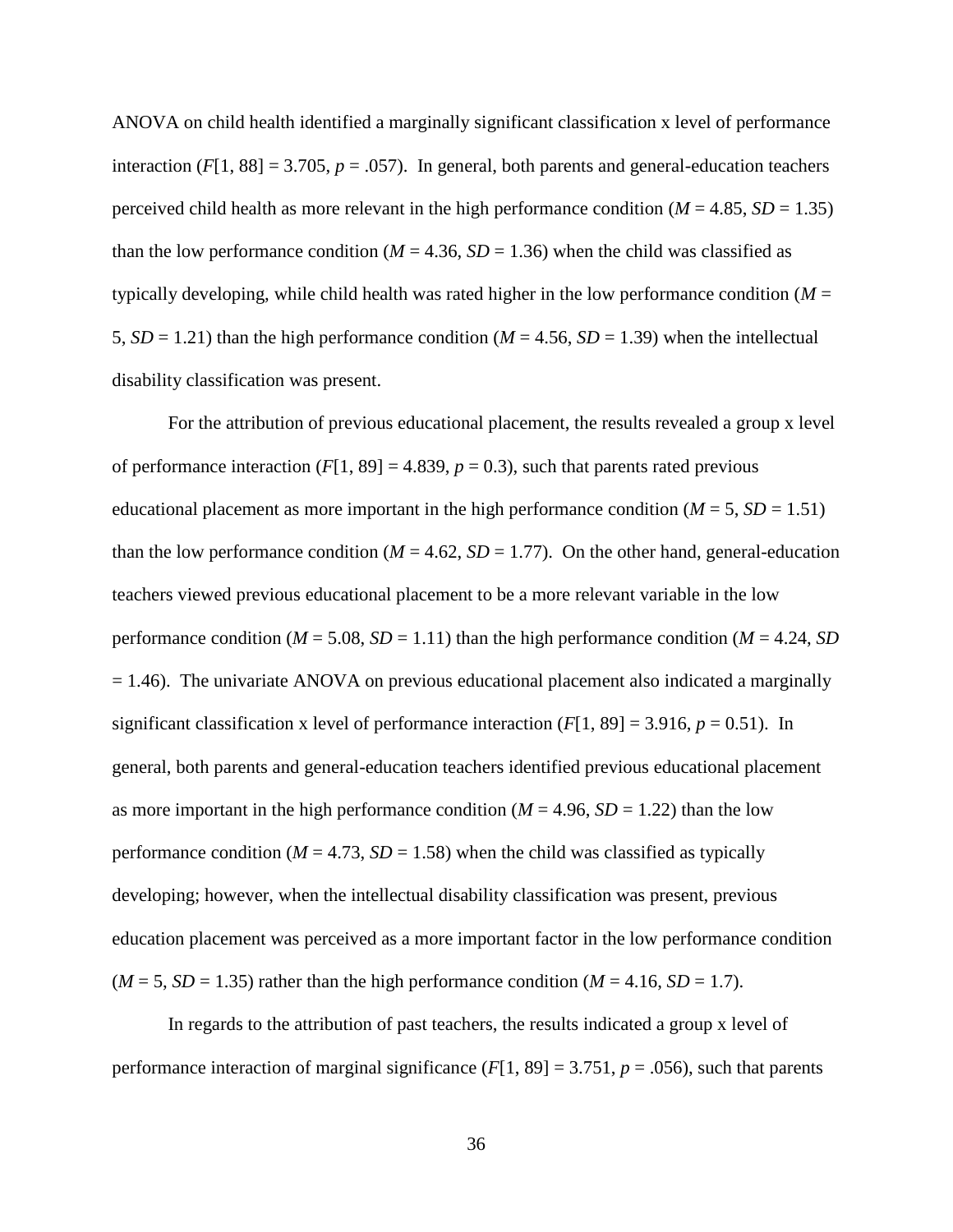rated past teachers as a more relevant factor in the high performance condition ( $M = 5.27$ ,  $SD =$ .94) than the low performance condition ( $M = 4.95$ ,  $SD = 1.56$ ). Conversely, general-education teachers deemed past teachers as more important in the low performance condition  $(M = 5.16$ ,  $SD = 1.07$ ) than the high performance condition ( $M = 4.62$ ,  $SD = 1.05$ ). The univariate ANOVA on past teachers also revealed a classification x level of performance interaction  $(F[1, 89] =$ 5.964, *p* = .017). In general, both parents and general-education teachers viewed past teachers as more important in the high performance condition  $(M = 5.19, SD = .98)$  than the low performance condition  $(M = 4.82, SD = 1.53)$  when the child in the video was classified as typically developing. However, when the intellectual disability classification was present, participants rated past teachers as a more relevant factor in the low performance condition (*M* = 5.29,  $SD = .96$ ) rather than the low performance condition ( $M = 4.6$ ,  $SD = 1.12$ ).

For the child family attribution, the results identified a significant classification x level of performance interaction  $(F[1, 89] = 4.653, p = .034)$ , such that both parents and generaleducation teachers perceived the child's family as a more significant factor in the high performance condition ( $M = 5.08$ ,  $SD = 1.44$ ) than the low performance condition ( $M = 4.32$ ,  $SD$  $= 1.91$ ) when the child was classified as typically developing. However, the child's family was deemed as more important in the low performance condition ( $M = 4.88$ ,  $SD = 1.42$ ) than the high performance condition ( $M = 4.28$ ,  $SD = 1.51$ ) in the presence of the intellectual disability classification.

Finally, in regards to the attribution of child mood, the results indicated a significant group x classification x level of performance interaction  $(F[1, 89] = 5.133, p = .026)$ . In general, parents viewed child mood as a more important factor for high performance (*M* = 5.5, *SD* = 1.08) than low performance  $(M = 4.45, SD = 1.86)$  when the child in the video was classified as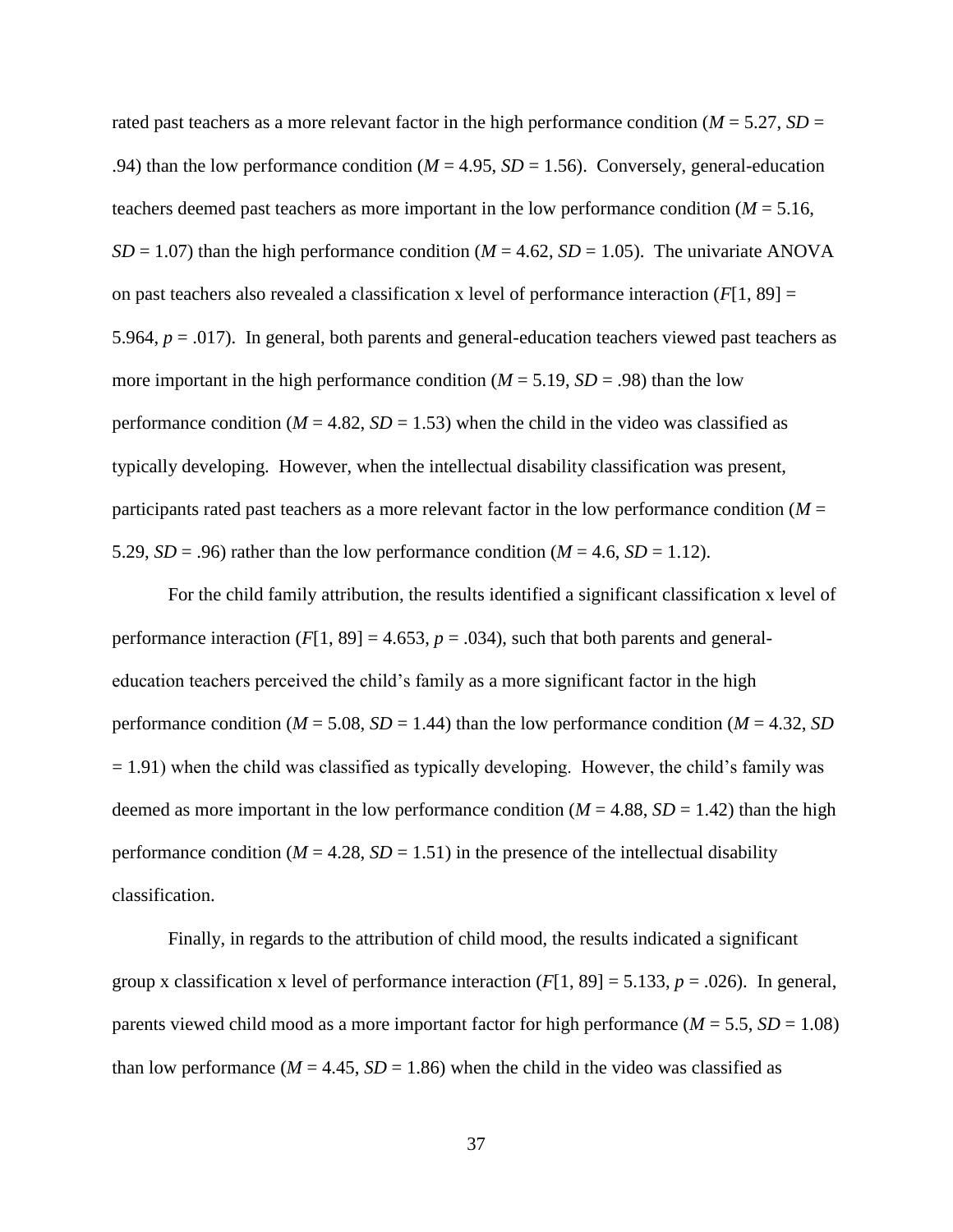typically developing. However, when the intellectual disability classification was present, parents identified child mood as more relevant for low performance  $(M = 5.7, SD = .67)$  than high performance  $(M = 5, SD = 1.21)$ . In comparison, general-education teachers seemed to view the importance of child mood in a fundamentally different manner, such that they rated this attribution variable as more important for low performance ( $M = 5.36$ ,  $SD = .76$ ) than high performance  $(M = 4.93, SD = .99)$ , regardless of classification.

### *Correlations*

Several correlations were analyzed for each participant group to determine if any variables were related to the participant's accuracy of judging the child actor's performance on the time-telling task. Accuracy scores were derived by taking the absolute value of the difference between the participant's estimate of the number correct and the actual number correct for each level of performance (7 for low performance and 17 for high performance). In addition, the Pearson product-moment correlation coefficient was used to determine the significance of correlations between the accuracy scores and continuous participant variables, while the Spearman rank correlation coefficient was used for ordinal participant variables.

For participants in the parent group, parent age and several variables pertaining to their child with intellectual disability were correlated with accuracy scores. The child-related variables included the child's age, a classification of their intellectual disability (mild, moderate, severe, and profound), an estimate of their child's IQ, and a judgment of how the child in the video performed in comparison to their own child (much worse, somewhat worse, about the same, somewhat better, much better). None of these correlations yielded significant results.

In regards to general-education and special education teachers, the variables that were examined involved their personal experiences as a teacher. Variables included teacher age,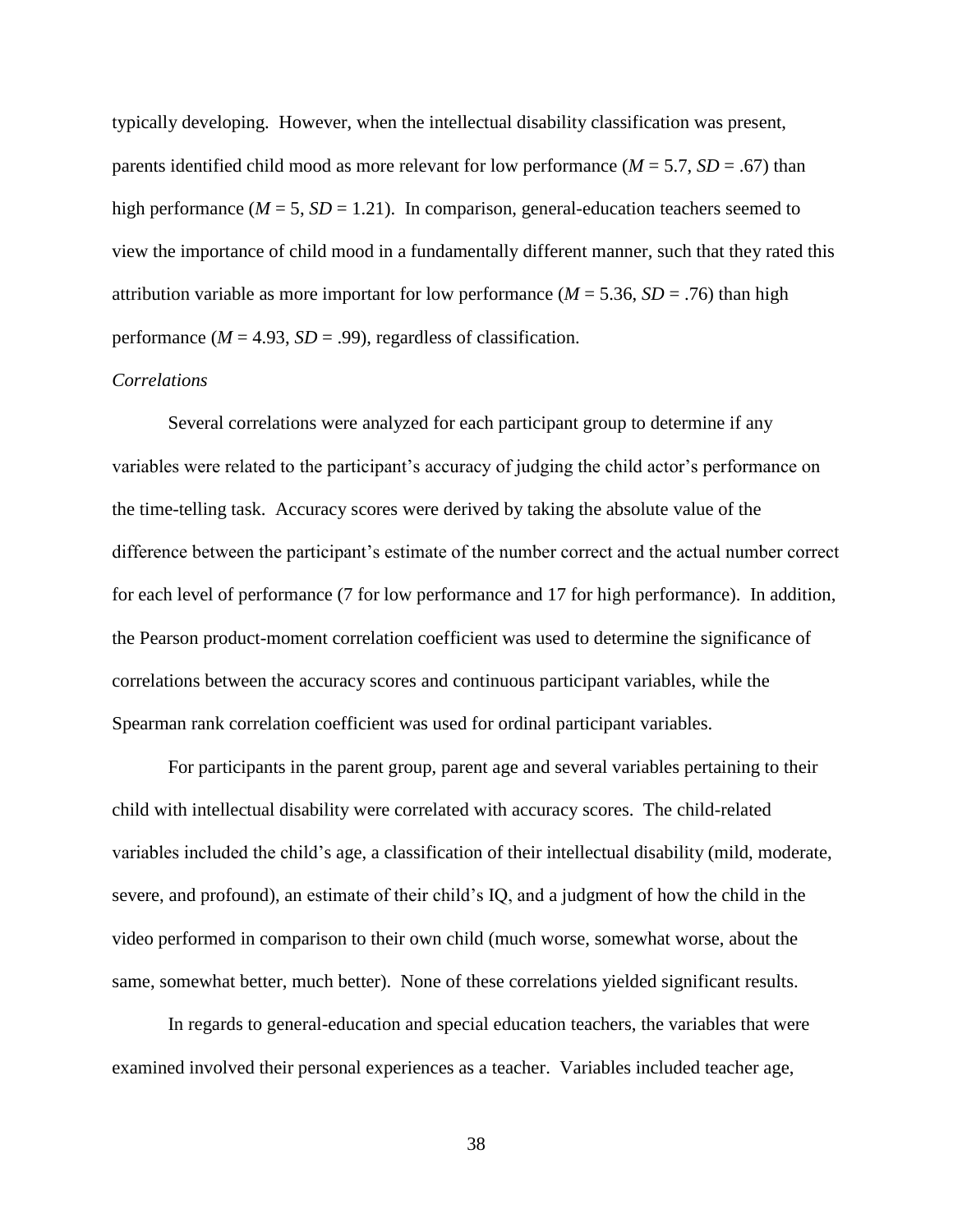highest degree received, certification year, total number of years experience, number of years that at least one person with intellectual disability was in their classroom, total number of students with intellectual disability that they taught, and general knowledge of intellectual disability. The knowledge variable was rated on a scale from 1 to 10, with 1 representing no knowledge at all and 10 representing a vast amount of knowledge. Due to differences in teaching backgrounds, separate correlations were run for general-education and special education teachers. However, no significant correlations were found for any of the teacher variables for either group.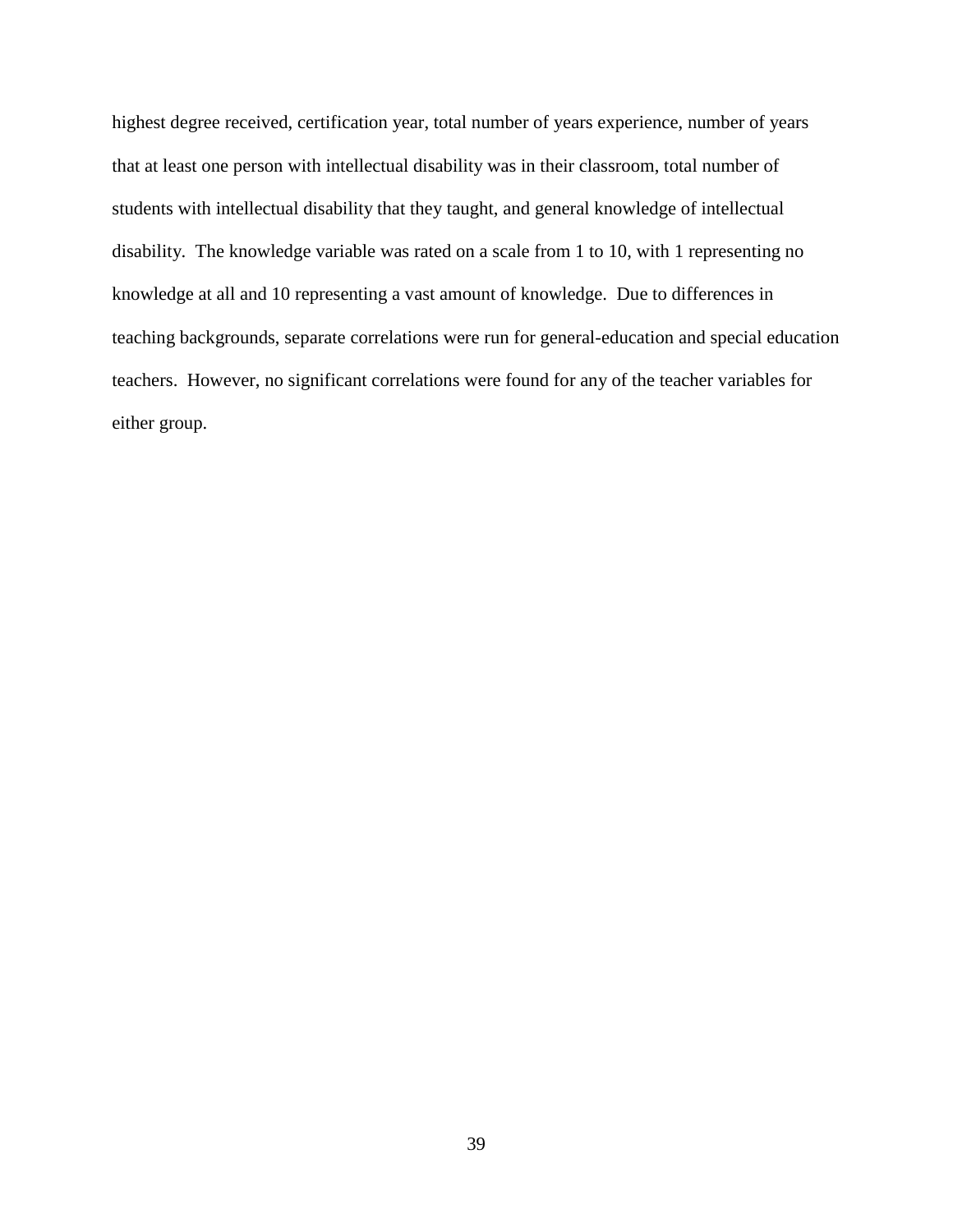#### **DISCUSSION**

The primary goal of this study was to clarify the previous research on the effects of classification on parent and teacher interpretations of the cognitive performance of children with intellectual disability. Although previous literature in both the parent and teacher research indicated inconsistent results due to differences in methodology, it is widely accepted that the intellectual disability classification does have a negative impact on teacher and parent expectations of performance (Rolison & Medway, 1985). Further, as most of the literature in this area is rather dated, it is important to reexamine these findings in light of new legislation, such as the Individuals with Disabilities Education Improvement Act of 2004, which has revolutionized the incorporation of individuals with intellectual disability into the educational system. In this study, parent and teacher interpretations of performance were assessed by having participants watch a video of a child who was classified as either typically developing or as having an intellectual disability perform a time-telling task.

A secondary purpose of this study was to determine if the negative effects of the intellectual disability classification could be minimized, or even eliminated, in the presence of competing information, as indicated previously by Freeman and Algozzine (1980) and Reschly and Lamprecht (1979). In this study, the performance of the child in the video was manipulated such that participants watched the child perform either very poorly (7 out of 20 questions answered correctly) or very well (17 out of 20 questions answered correctly) on the time-telling task. If the competing information provided by performance did override the negative effect of classification, participant judgments for the classification of intellectual disability would exhibit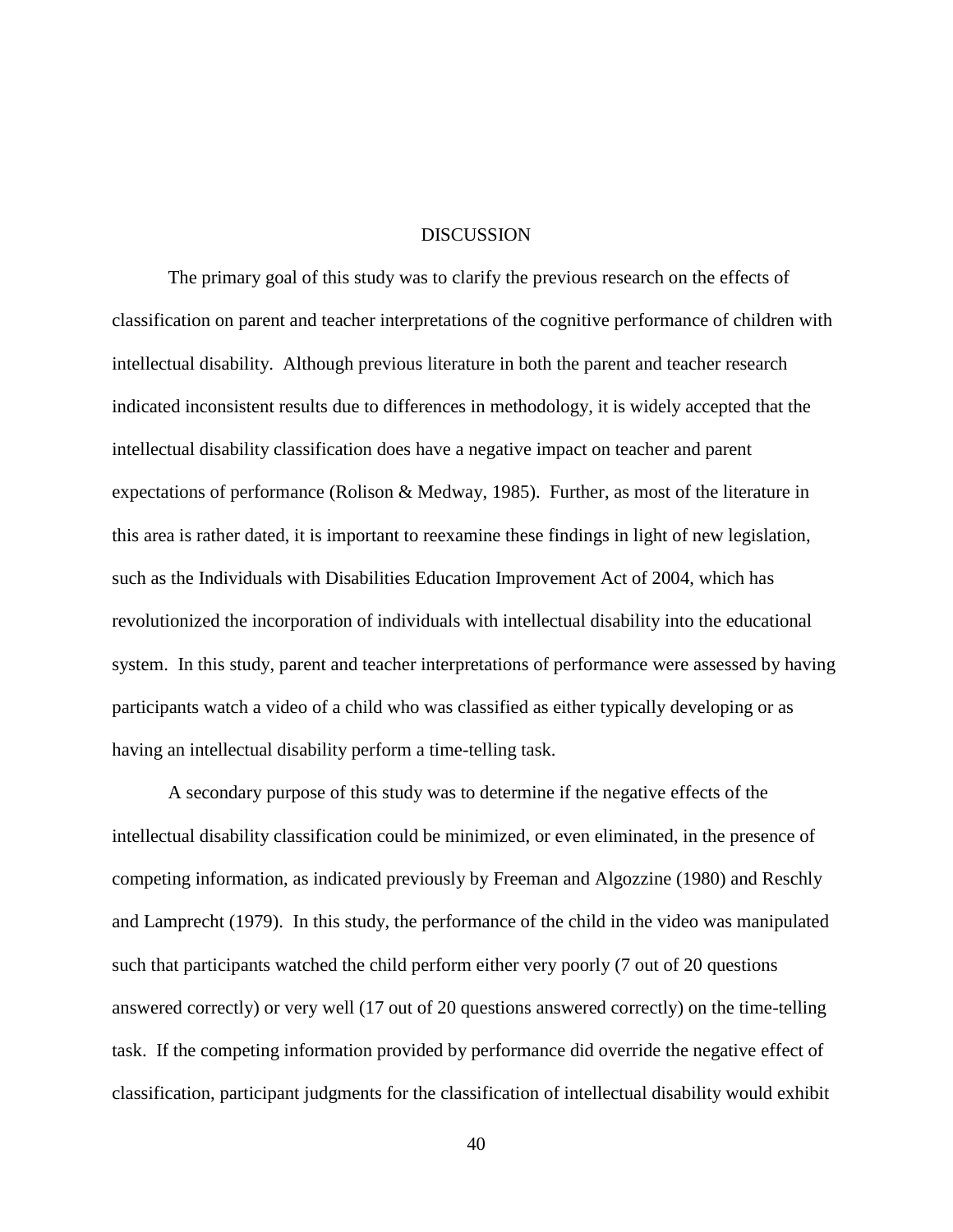a greater change from the low and high ability conditions than the typically developing classification. Accordingly, for the classification of intellectual disability, participant judgments for the high ability condition would be significantly greater than for the typically developing classification due to the violation of expectations of performance on the cognitive task.

A third purpose of this study was to replicate the pattern of performance attributions indicated by Rolison and Medway (1985). According to their findings, lower performance of a child with intellectual disability is often attributed to general ability, while failure of a typically developing child is most often attributed to low effort or another external cause. Conversely, when a child with intellectual disability performs well, their success is not attributed to ability but instead to a secondary factor such as effort or luck. However, the same performance by a typically developing child is often viewed as due to ability. In this study, participants were asked to rate the role of the eight attributions on the child's performance on a scale (0 to 6) ranging from not important at all to very important.

Finally, an exploratory purpose of this study was to examine possible group differences between general-education and special education teachers. Although no prior literature has ever investigated this issue, there is reason to believe that special education teachers may interpret performance associated with the intellectual disability classification differently than generaleducation teachers. For example, special education teachers have the specialized training that general-education teachers often state that they lack, and special education teachers spend a good deal of time and have a great deal of experience with special populations.

#### *Modified Hypotheses*

Due to the small sample size of special education teachers, the results were analyzed by first conducting a MANOVA to compare general-education teachers and parents and then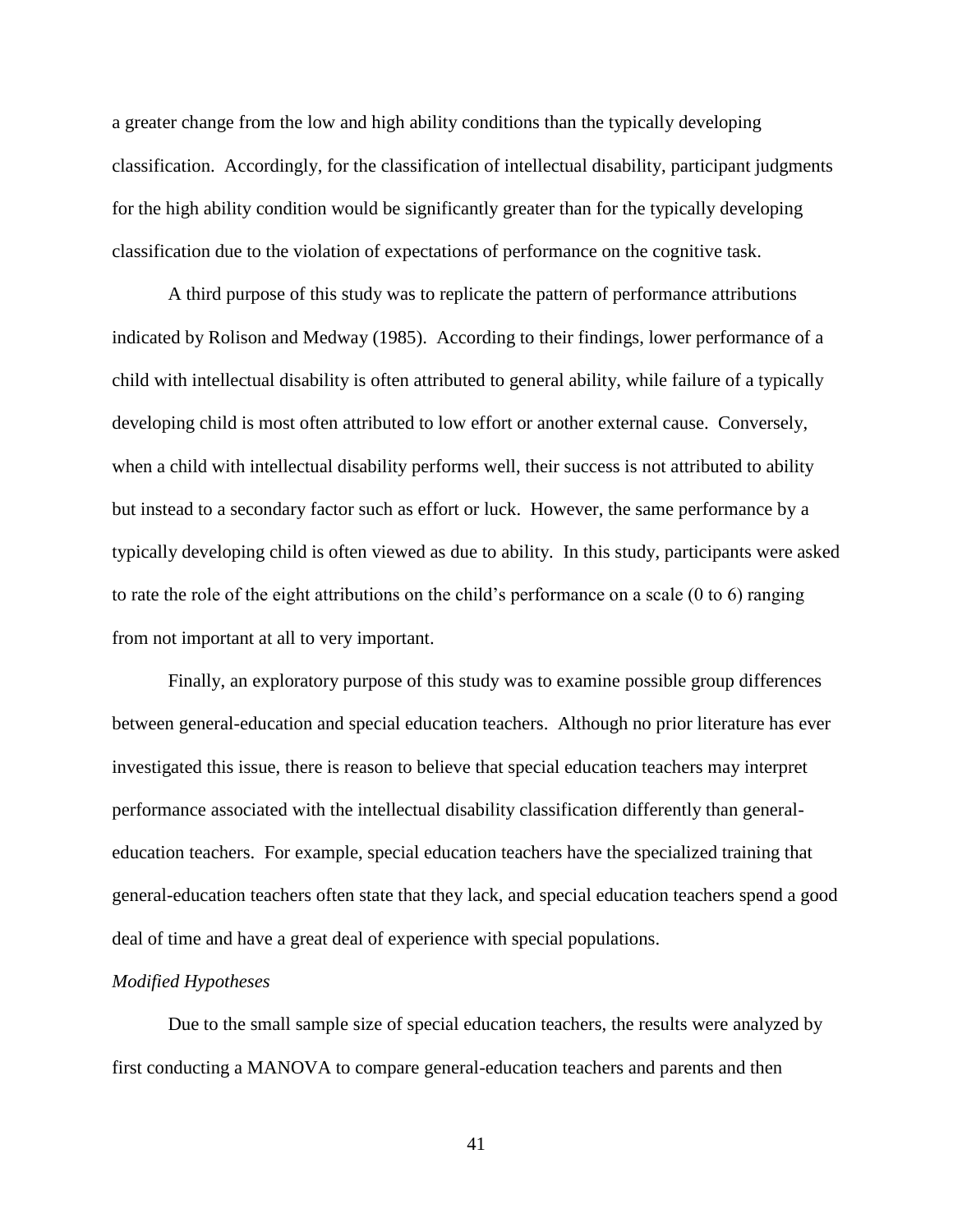conducting a separate MANOVA for general-education teachers and special education teachers. Based on the analyses selected, no comparisons can be made between parents and specialeducation teachers, thus highlighting a need for changes in the original hypotheses pertaining to group differences. The modified hypotheses are as follows:

- 1. General-education teachers will have the lowest expectations of cognitive performance when the intellectual disability classification is present.
- 2. Parents will have higher expectations of cognitive performance than general-education teachers when the intellectual disability classification is present.
- 3. Special education teachers will have more accurate and ability-based expectations of cognitive performance than general-education teachers when the intellectual disability classification is present.

#### *Effects of Group on Participant Judgments of Performance*

Several hypotheses were devised in regards to the effects of group (parents, generaleducation teachers, or special education teachers) on participant interpretations of the cognitive performance of the child in the video. First, it was hypothesized that general-education teachers would have the lowest expectations of cognitive performance when the intellectual disability classification was present because they lack the specialized training necessary to teach such children. This hypothesis was partially supported in that both parents and special education teachers estimated that the child in the video answered more questions correctly on the timetelling task than general-education teachers. However, general-education teachers were overestimating performance as well, as their estimations were significantly higher than the actual number of correct answers. As for IQ estimates, general-education and special education teachers had almost identical ratings, and these ratings were slightly lower than the parent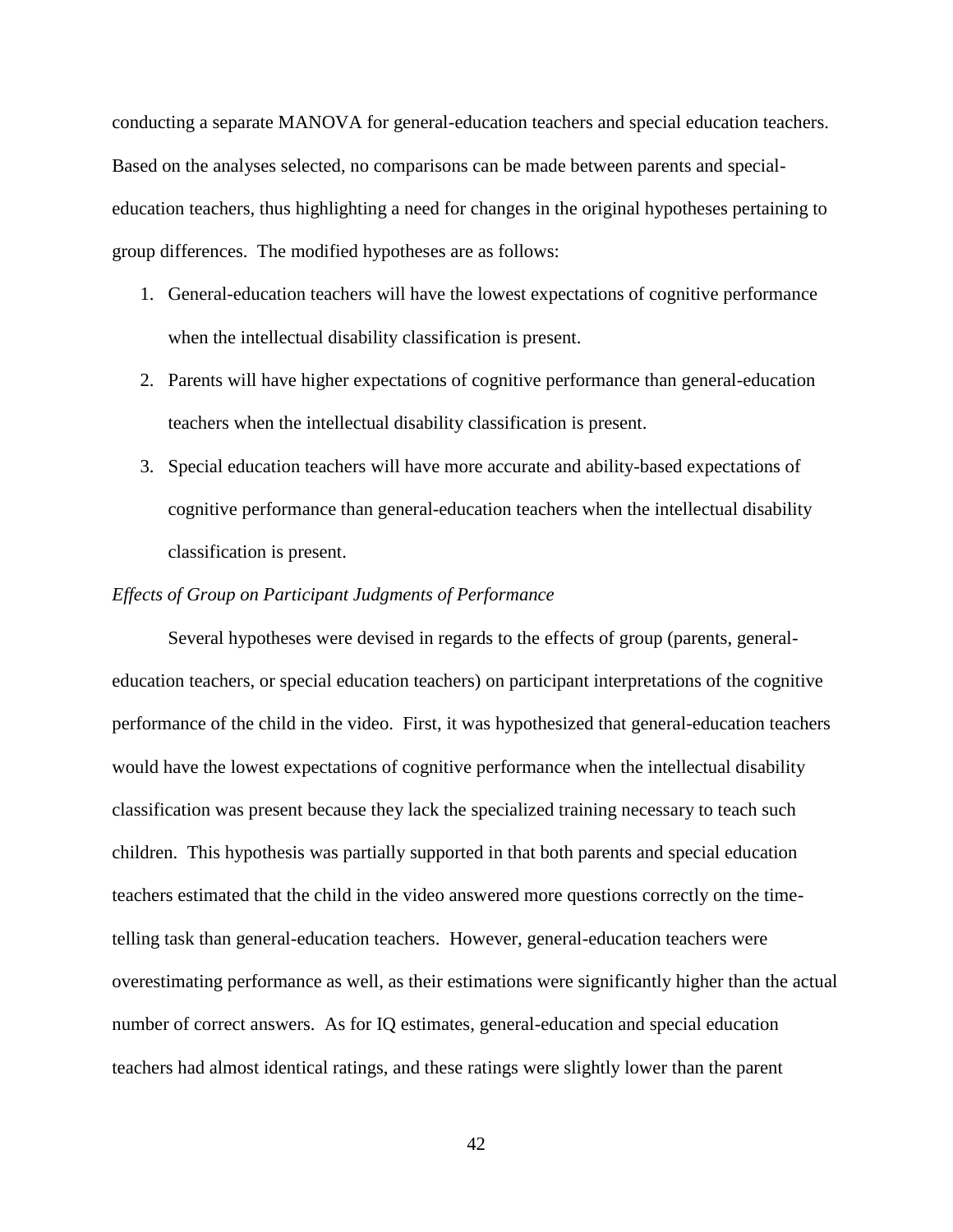estimations of IQ when the intellectual disability classification was present. These results suggest that general-education teachers may no longer be falling victim to the negative effects of the intellectual disability classification as suggested in previous literature (Aloia & MacMillan, 1983; Foster et al., 1975; Gillung & Rucker, 1977; Rolison & Medway, 1985; Yoshida & Meyers, 1975). This may be due to recent legislation that has restructured the placement of individuals with intellectual disability within the educational system. As a result of legislation such as the Individuals with Disabilities Education Improvement Act of 2004, general-education teachers now have more experience with persons with intellectual disability and likely more knowledge of intellectual disability as a whole. This idea is partially supported in our teacher demographics such that general-education teachers reported similar numbers of years with children with intellectual disability in their classrooms as special education teachers. In addition, general-education teachers actually had a higher ratio of experience with intellectual disability as calculated by dividing years with ID by total years of experience; however, special-education teachers still rated themselves as having significantly more knowledge of intellectual disability than general-education teachers.

Second, it was hypothesized that parents would have higher, and sometimes more unrealistic, expectations of cognitive performance than general-education teachers when the intellectual disability classification was present. This hypothesis was fully supported such that parents had higher ratings of the number correct on the time-telling task as well as the IQ estimates in comparison to general-education teachers, thus suggesting that parents continue to possess a tendency to overestimate performance. These findings may have emerged as a result of parents comparing the performance of the child in the video to the ability of their own child, such that they viewed the child in the video as functioning at a higher level. Accordingly, they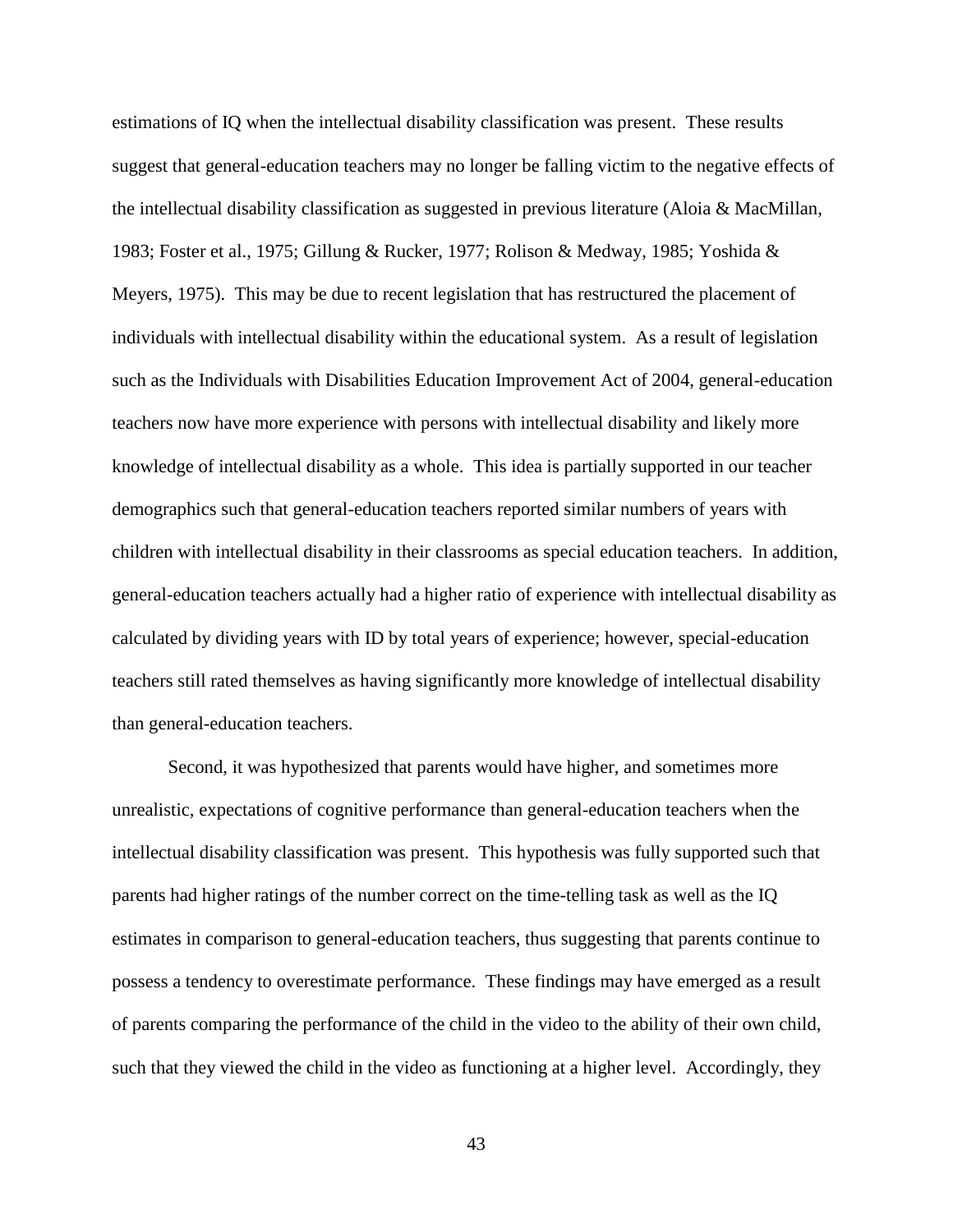may have been surprised by the level of functioning of the child in the video and thus gave higher ratings on the performance and IQ variables. In addition, parents may not be as versed on the evaluation of child performance on cognitive tasks as general-education teachers, which is another reason why parents may have been less accurate in their judgments. Further, parental overestimation for IQ estimates may have occurred in this study because parents are not as familiar with the general concept of IQ as teachers.

Third, it was hypothesized that special education teachers would have more accurate and ability-based expectations of cognitive performance than general-education teachers when the intellectual disability classification was present because they have extensive training and the most experience with such populations of children. This hypothesis was not supported as special education teachers greatly overestimated the number correct on the time-telling task and had the highest estimations of performance in comparison to general-education teachers. As for the IQ estimates, special education teachers had almost identical ratings to general-education teachers. Taken together, these results of number correct and IQ estimates suggest that, similar to parents, special education teachers have a tendency to overestimate the cognitive performance of individuals with intellectual disability. This may be explained by the fact that special education teachers likely have more experience with and knowledge of intellectual disability and thus have a more positive outlook of what individuals with intellectual disability can accomplish.

In addition, this difference in performance judgments may also be explained by a fundamental variation in teaching philosophy employed by the two teacher groups. While general-education teachers are often viewed as more concrete and evaluative in nature due to an emphasis on meeting standardized student achievement goals as determined by annual yearly progress, special education teachers often utilize a more strategy-based approach in their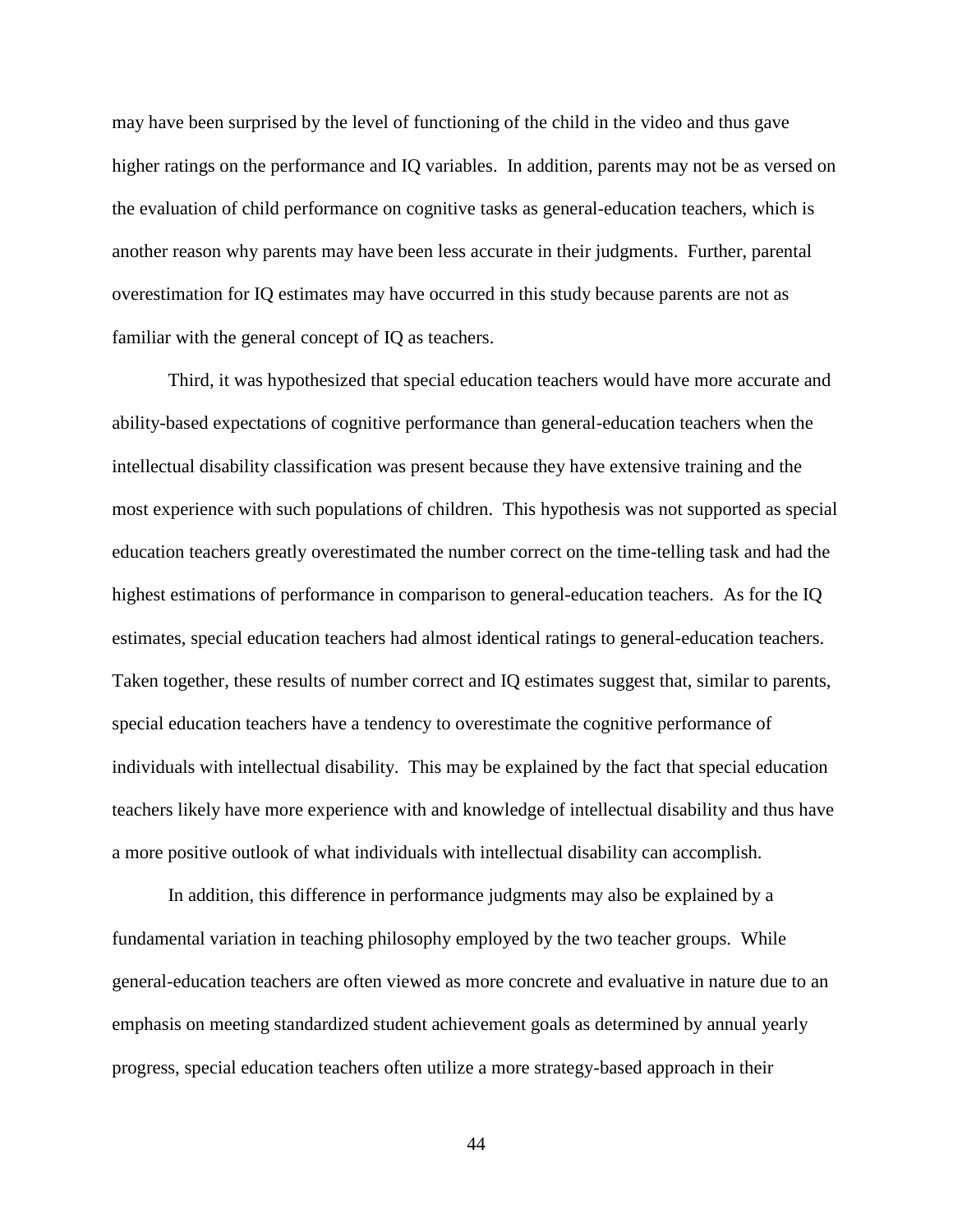teaching, such that they tend to focus on various ways to improve student performance. Accordingly, these differences in teaching focus could have impacted how the two teacher groups analyzed the performance of the child in the video, thus explaining why generaleducation teachers were more accurate in their judgments.

#### *Effects of Classification and Level of Performance on Participant Judgments*

The next set of hypotheses was designed to examine the effects of classification and level of performance on participant judgments of the performance of the child in the video. First, it was hypothesized that there would be a main effect of classification (intellectual disability vs. typically developing), such that expectations of cognitive performance would be lower for the intellectual disability classification regardless of participant group and performance level. In general, this hypothesis was not supported, as a main effect for classification was only identified for the IQ estimates of general-education teachers and special education teachers. This main effect may have emerged for these two groups as teachers may have a greater understanding of the general concept of IQ and thus know the standard ranges for typical development and intellectual disability. Further, these results suggest that level of performance may have been a more significant predictor of participant ratings of performance than classification, especially in regards to the number correct on the time-telling task.

Second, it was hypothesized there would be a main effect of performance (low level of ability vs. high level of ability), such that expectations would be greater, regardless of classification or participant group, when a high performance video was watched. This hypothesis was fully supported as there was a significant main effect of level of performance for both number correct and IQ estimates when parents were compared to general-education teachers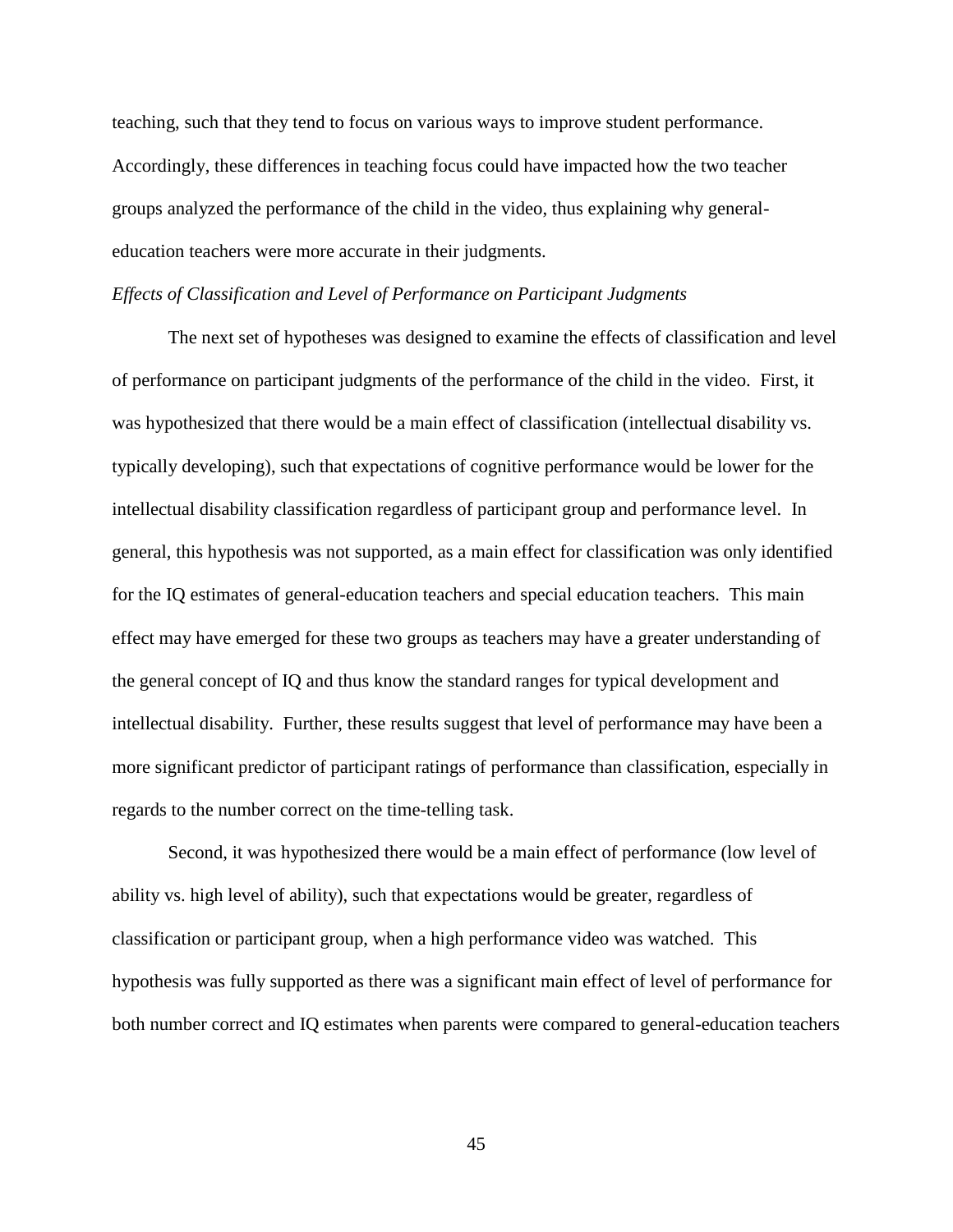and general-education teachers were compared to special education teachers. Overall, this indicates that the manipulation of performance used in this study was successful.

Third, it was hypothesized that participant judgments would be significantly lower for the classification of intellectual disability if classification had a greater impact than level of performance because the actual performance on the cognitive task was not overriding the negative effect of classification. This hypothesis was not supported as classification did not play a significant role in participant interpretations of the performance of the child in the video. Instead, level of performance was a more significant predictor of participant judgments.

Finally, it was hypothesized that participant judgments for the classification of intellectual disability would exhibit a greater change from the low and high ability conditions than the typically developing classification if level of performance had a greater impact than classification such that it cancelled the negative effect of the classification. Accordingly, for the classification of intellectual disability, participant judgments for the high ability condition would be significantly greater than for the typically developing classification due to the violation of expectations of performance on the cognitive task. This hypothesis was supported for generaleducation and special education teachers but not for parents. Overall, general-education teachers placed a greater emphasis on level of performance such that their judgments exhibited a greater change from low and high performance conditions and they gave higher ratings in the high performance condition when the intellectual disability classification was present. This effect was also present to a lesser degree in special education teachers. In accordance with Freeman and Algozzine (1980) and Reschly and Lamprecht (1979), these results again suggest that teachers may no longer be falling victim to the negative effects of classification and may instead be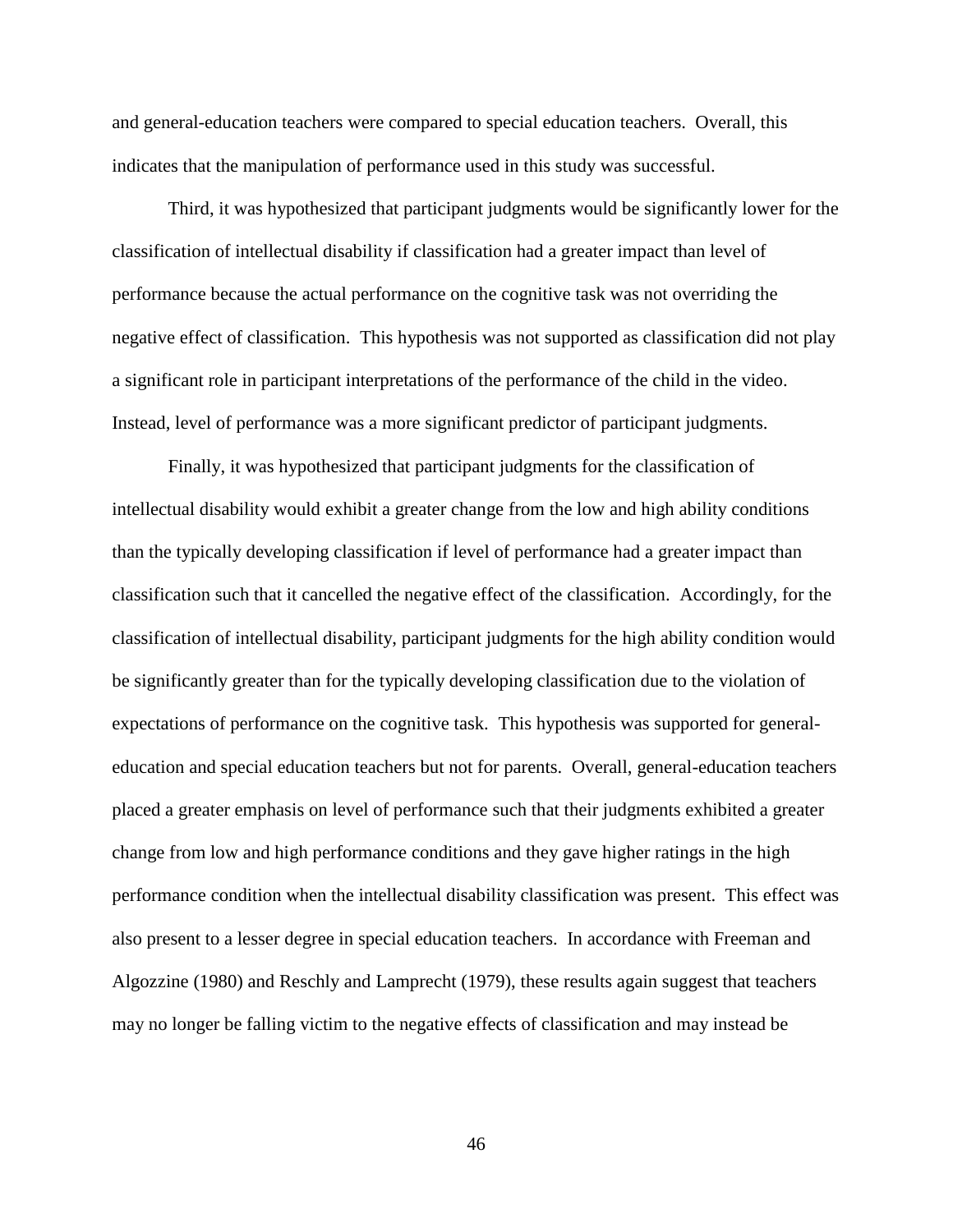relying on competing information, such as level of performance, to make judgments of the ability of individuals with intellectual disability.

### *Pattern of Attributions*

In regards to the eight attribution variables, it was hypothesized that participants in each group would attribute the cognitive performance of the individual with intellectual disability as due to general student ability in the low ability condition and as due to external factors in the high ability condition. However, this pattern of participant attributions would be the opposite for the individual with the typically developing classification. This hypothesis was not supported as no interaction was found between classification and level of performance for general student ability. It should be noted that all attributions were viewed as having a significant impact on performance, such that all ratings were higher than four except for one parent rating of child health which was a 3.91.

Further, for the attributions of effort, child health, previous educational placement, past teachers, child family, and child mood, the results indicated that these variables were viewed as more important for explaining high performance when the child in the video was classified as typically developing and low performance when the intellectual disability classification was present. These results suggest that participants had a tendency to focus on explaining the good performance of typically developing individuals, but instead tried to justify the poor performance of individuals with intellectual disability. However, it does seem to be a step in a positive direction such that these results indicate that people now recognize that factors other than general student ability play a role in the cognitive performance of individuals with intellectual disability.

Another interesting finding that emerged in regards to the attribution measures was the interaction between group and level of performance for general student ability, child health,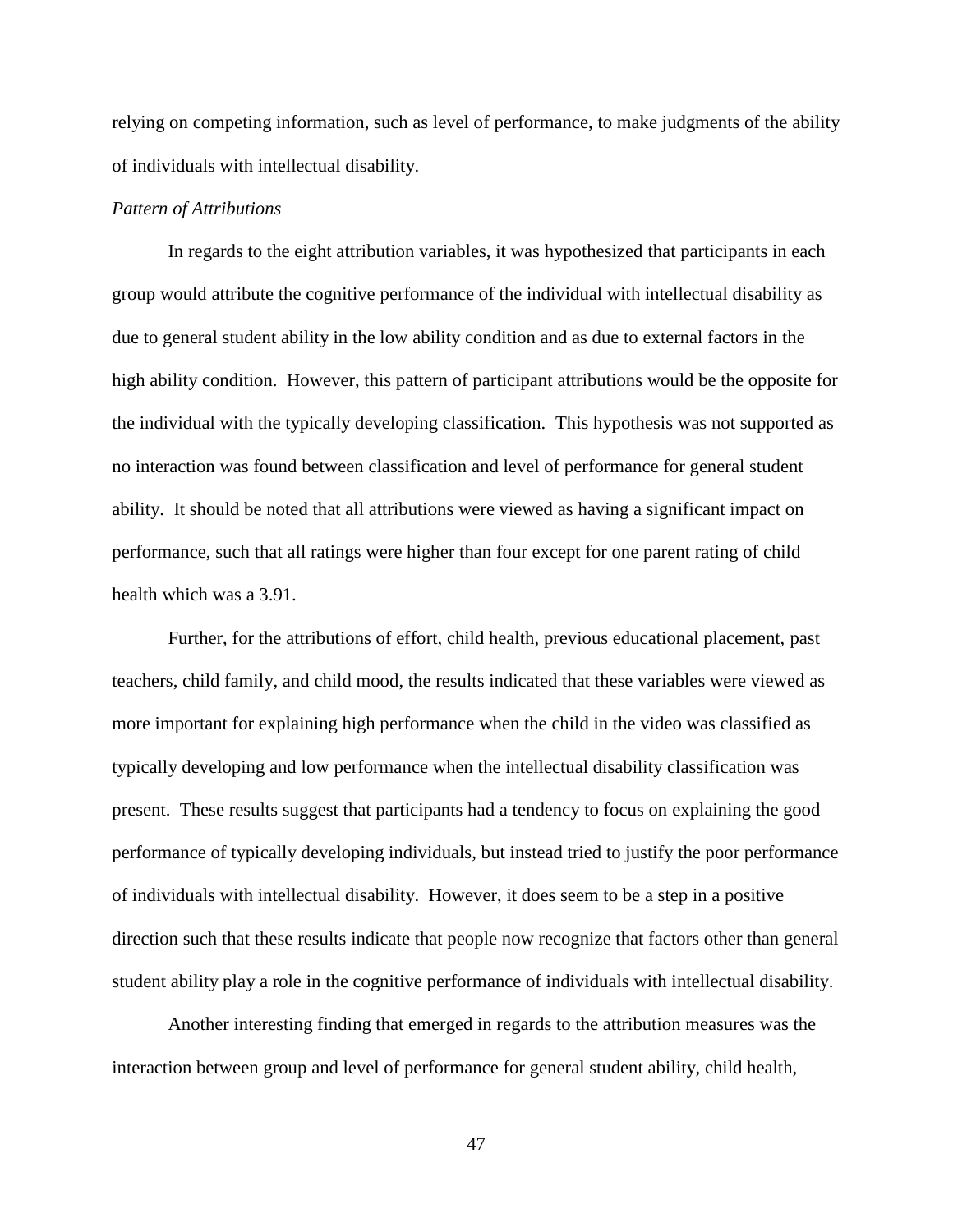previous educational placement, past teachers, and child mood. These interactions revealed that parents rated these attributions as more important for high performance while general-education teachers deemed them as more relevant for low performance. These results suggest that parents and general-education teachers interpreted these attributions in a fundamentally different manner, such that parents used the attributions to justify good performance while teachers used them to explain poor performance.

#### *Correlations*

Several correlations were analyzed to determine if any participant variables were significantly related to the accuracy of participant judgments of cognitive performance. Although previous research indicated that variables such as the classification (mild, moderate, severe, or profound) of their own child's ID for parents and years of experience for teachers would correlate with accuracy, no significant correlations were found for parent or teacher variables. This lack of significant findings may be attributed to the fact that the performance estimates as measured by number correct were fundamentally accurate throughout the study. Further, level of performance was a stronger predictor of participant estimates of performance than classification, thus making the relationship between accuracy and the participant variables irrelevant.

#### *Importance of Current Study*

In summary, the results of this study revealed some interesting new findings on the effects of classification on parent and teacher interpretations of the cognitive performance of individuals with intellectual disability. First, contrary to the findings of older literature, generaleducation teachers did not fall victim to the negative effects of classification in the same manner as was previously indicated. Instead, level of performance was found to be a more significant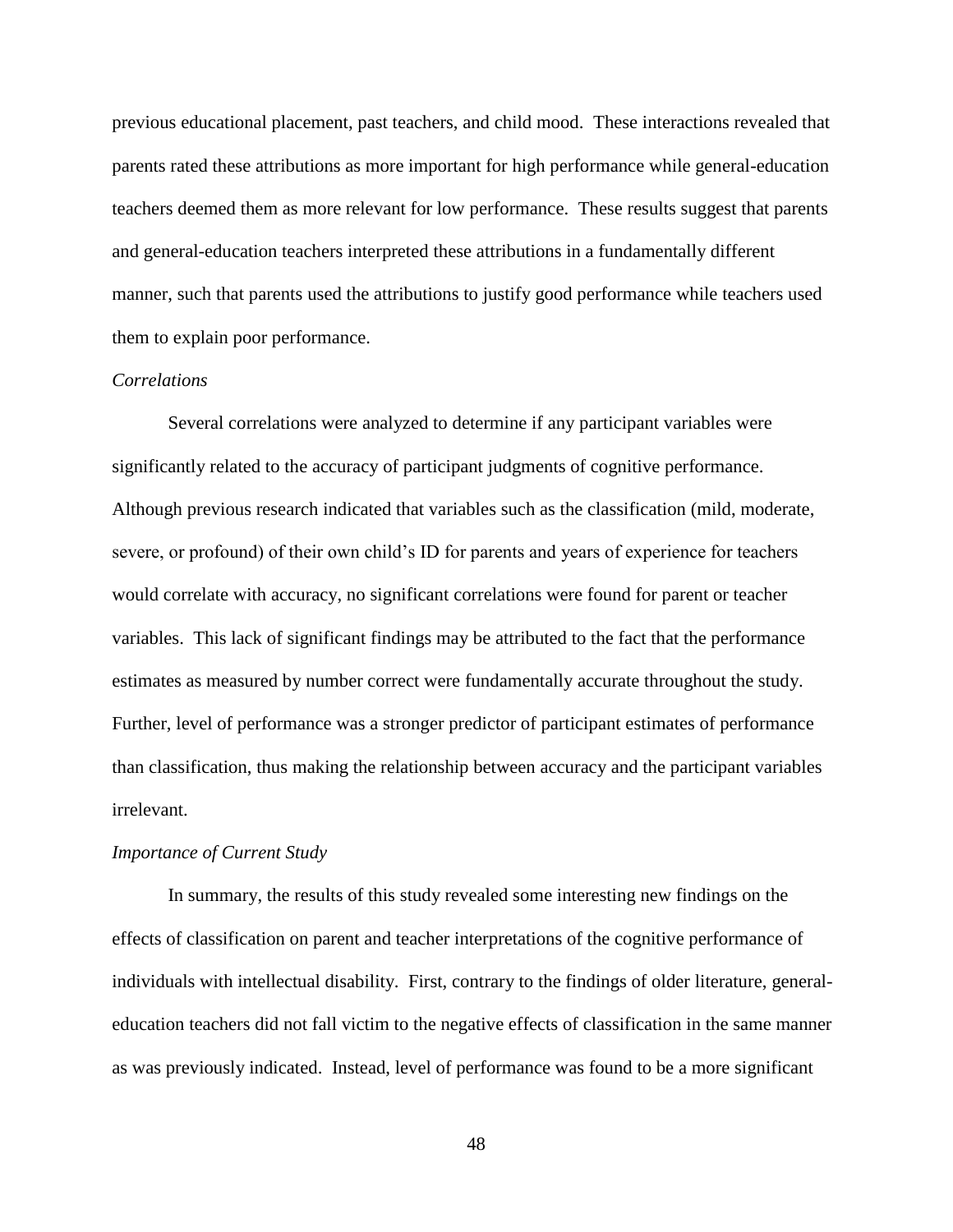predictor of general-education teacher judgments than classification, such that the competing information provided by the level of performance cancelled out the negative effects of the intellectual disability classification. These findings are interesting because they indicate that the attitudes of general-education teachers may be changing, possibly as a result of new legislation that has restructured the inclusion of children with intellectual disability into mainstream classrooms. In addition, these findings suggest more positive outcomes for children with intellectual disability who spend time in general-education classrooms, such that their interactions with the teachers may no longer be clouded by the negative effects of the intellectual disability classification.

In addition, this study revealed some interesting findings in regards to the pattern of attributions used to explain the child's performance on the time-telling task. Previous studies found that when the classification of intellectual disability was present, low performance was attributed to general student ability while high performance was attributed to various external factors. Further, the opposite pattern of attributions was found to be true for the typically developing classification. However, in the present study, there was no interaction between classification and level of performance for general student ability. Instead, several other attributions were used to justify poor performance in the presence of the intellectual disability classification, thus indicating that participants are now examining various external factors other than general student ability as plausible explanations for the performance of individuals with intellectual disability. Additionally, parents and teachers seemed to view attributions in a fundamentally different manner, such that parents used the attributions to justify high performance while general-education teachers tried to explain poor performance. Again, these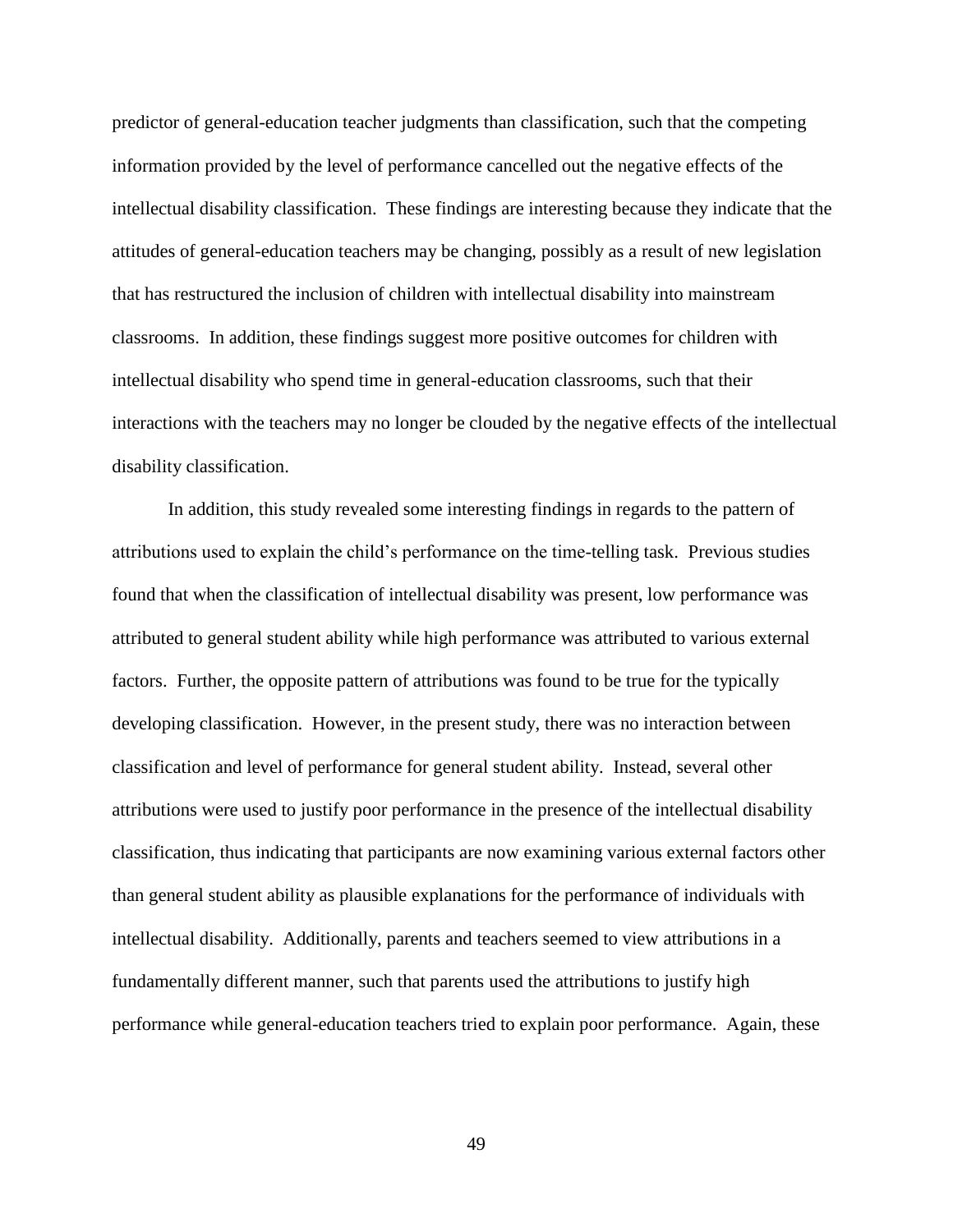results appear to be a step in a positive direction as individuals seem to be recognizing that factors other than ability are involved in the performance of children with intellectual disability.

Finally, this study examined some exploratory findings involving the comparison of the performance judgments of special education teachers to general-education teachers. Contrary to the initial prediction that special education teachers would have the most accurate and abilitybased interpretations of performance, the results actually indicated a tendency of special education teachers to overestimate performance in a similar manner to parents. Although the sample size for special education teachers was especially small, the results of this study do suggest that special education teachers interpret the performance of individuals with intellectual disability differently than general-education teachers. However, this tendency for specialeducation teachers and parents to be less accurate than general-education teachers and overestimate performance when the intellectual disability classification is present may not necessarily be a negative thing. As participant groups who likely have more knowledge and experience with intellectual disability, this more positive outlook may be a natural result of working with children with intellectual disability and may allow for better interactions with and outcomes for the children themselves.

#### *Limitations and Future Directions*

Although this study yielded some significant findings, several limitations should be highlighted. The primary limitation for this study was the small sample size and the resulting disparity in size between participant groups. Despite this being an online survey, the recruitment process was rather difficult and the desired number of 60 participants per group (15 in each of the four conditions) was not reached. The sample size for special education teachers was especially low and prevented the study from making vast claims about the findings for this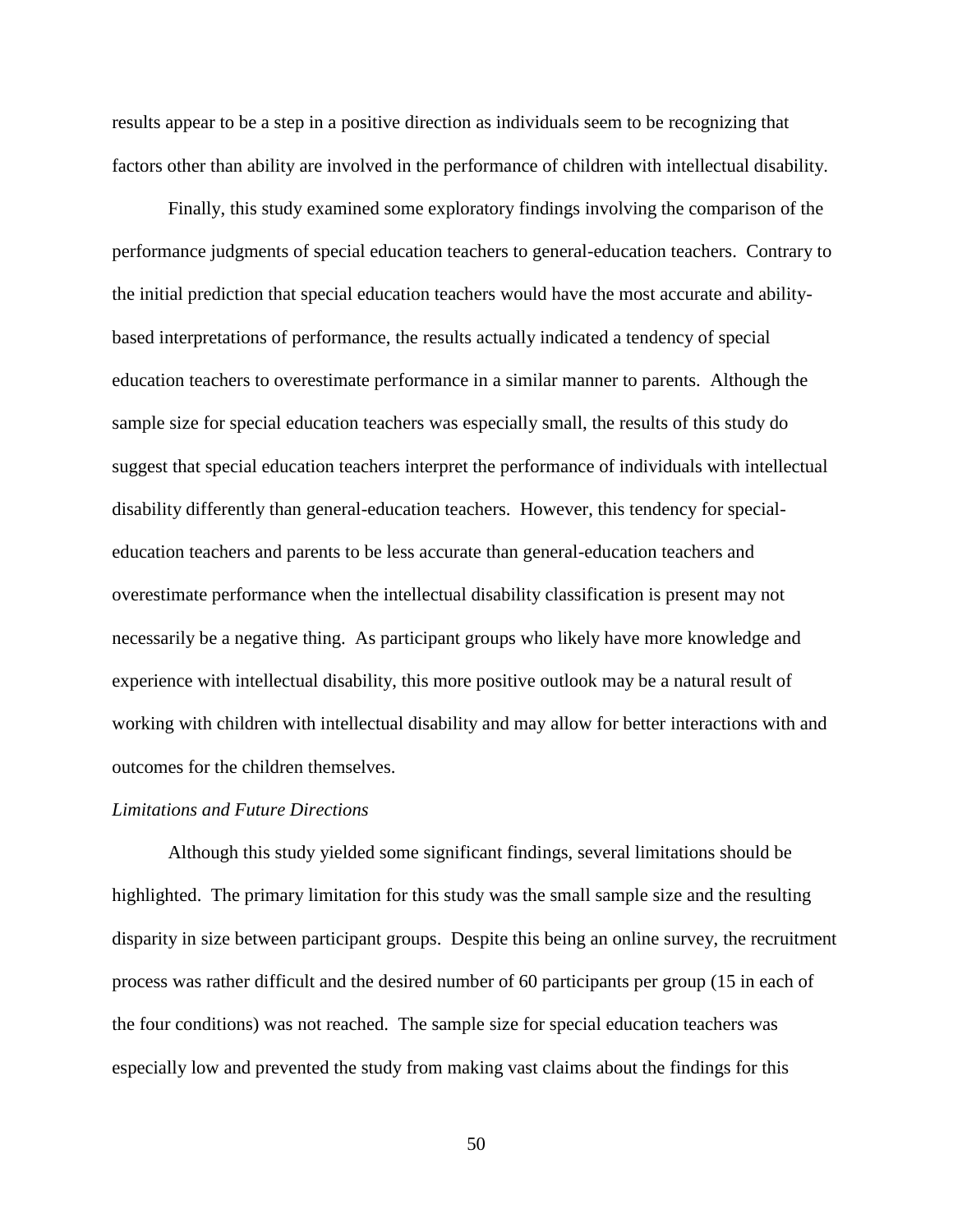group. Ideally, future research would gather a larger sample size with equality between participant groups so that there would be enough power to make sufficient claims about the findings of the study.

Further, our sample of parents may not have been representative of the broader population of parents with intellectual disability. As parents were recruited from the University of Alabama Intellectual Disabilities Participant Registry and service organizations throughout the Southeast, these participants may fundamentally differ from other parents of children with intellectual disability on variables such as socioeconomic status and child IQ. In addition, the eligibility criteria for the study may have further restricted the range of parent participants, thus limiting the variability of the results.

Another limitation of this study was the lack of ambiguity in the manipulation of level of performance. In this study, a stronger manipulation of level of performance in regards to number correct (7 out of 20 correct for low performance and 17 out of 20 correct for high performance) was used to ensure that performance differences were obvious. However, a better approach may have been to use a more ambiguous manipulation, such as 10 out 20 correct for low performance and 15 out of 20 correct for high performance, so that participant interpretations of performance would likely rely more on classification. This same research question could also be explored by increasing the amount of questions on the time-telling task so that it would be more difficult for participants to count the number correct, thus causing them to rely on other factors like classification in their performance judgments. Accordingly, these types of manipulations would be interesting avenues for future research.

In addition, the manipulation of performance used in this study differed slightly from previous research in that it provided only one aspect of performance. While previous studies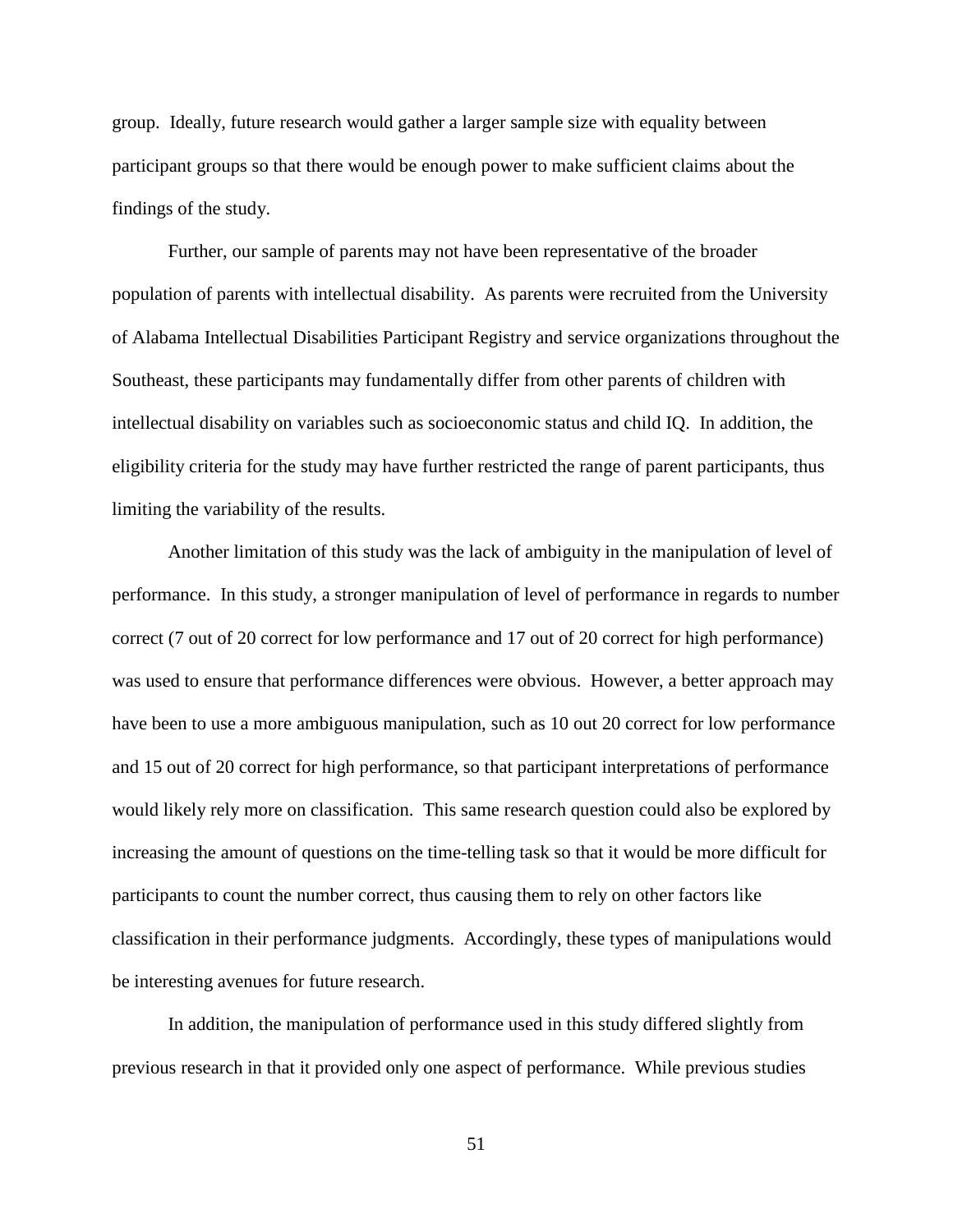have given a more comprehensive picture of performance by providing vignettes or cumulative test scores, this study only provided participants with performance on an isolated task. Accordingly, classification may have played a lesser role in this study if participants did not view performance on the time-telling task as indicative of the child's overall intellectual ability. Future research could explore whether or not the findings indicated in this study would hold true if a more comprehensive picture of performance was given.

A final limitation for this study was the number of missing data points for the estimates of number correct on the time-telling task. Despite being the first question on the survey, a significant number of participants failed to respond and their missing responses had to be replaced via mean imputation. Although the reasoning behind the lack of responses for this question is unclear, attempts will be made in the future to make this question more prominent in the survey.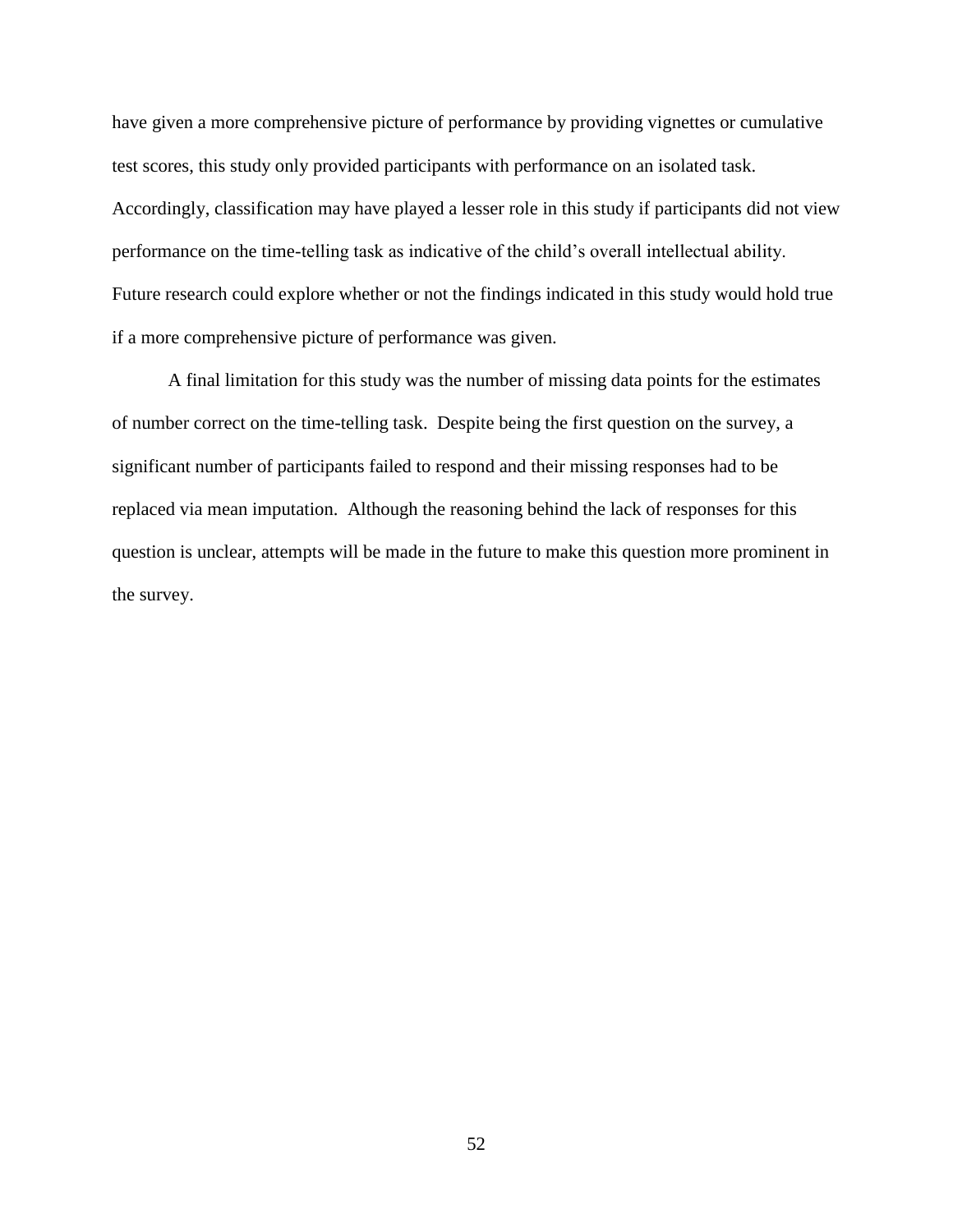#### REFERENCES

- Aloia, G.F. (1975). Effects of physical stigmata and labels on judgments of subnormality by preservice teachers. *Mental Retardation*, *13(6)*, 17-22.
- Aloia, G.F., & MacMillan, D.L. (1983). Influence of the EMR label on initial expectations of regular-classroom teachers. *American Journal of Mental Deficiency*, *88(3)*, 255-262.
- American Association on Intellectual and Developmental Disabilities (2011). Retrieved from [http://aaidd.com.](http://aaidd.com/)
- Arabsolghar, F., & Elkins, J. (2000). Comparative expectations of teachers and parents with regard to memory skills in children with intellectual disabilities. *Journal of Intellectual and Developmental Disability, 25(3)*, 169-179.
- Avramidis, E. & Norwich, B. (2002). Teachers' attitudes towards integration/inclusion: A review of the literature. *European Journal of Special Needs Education, 17(2)*, 129-147.
- Budoff, M., & Siperstein, G.N. (1978). Low-income children's attitudes toward mentally retarded children: Effects of labeling and academic behavior. *American Journal of Mental Deficiency*, *82*, 474-479.
- Catterall, R. (2008). Doing Time. *Mathematics Teaching Incorporating Micromath*, *209*, 37-39.
- Colella, A., DeNisi, A.S., & Varma, A. (1997). Appraising the performance of employees with disabilities: A review and model. *Human Resource Management Review, 7(1),* 27-53.
- Colella, A. & Varma, A. (1999). Disability-job fit stereotypes and the evaluation of persons with disabilities at work. *Journal of Occupational Rehabilitation, 9(2),* 79-95.
- Faul, F., Erdfelder, E., Lang, A.G., & Buchner, A. (2007). G\*Power 3: A flexible statistical power analysis program for the social, behavioral, and biomedical sciences. *Behavior Research Methods, 39*, 175-191.
- Feldman, D., & Altman, R. (1985). Conceptual systems and teacher attitudes toward regular classroom placement of mildly mentally retarded students. *American Journal of Mental Deficiency*, *89*, 345-351.
- Feldman, J. (1981). Beyond attribution theory: Cognitive processes in performance appraisal. *Journal of Applied Psychology, 66,* 127-148.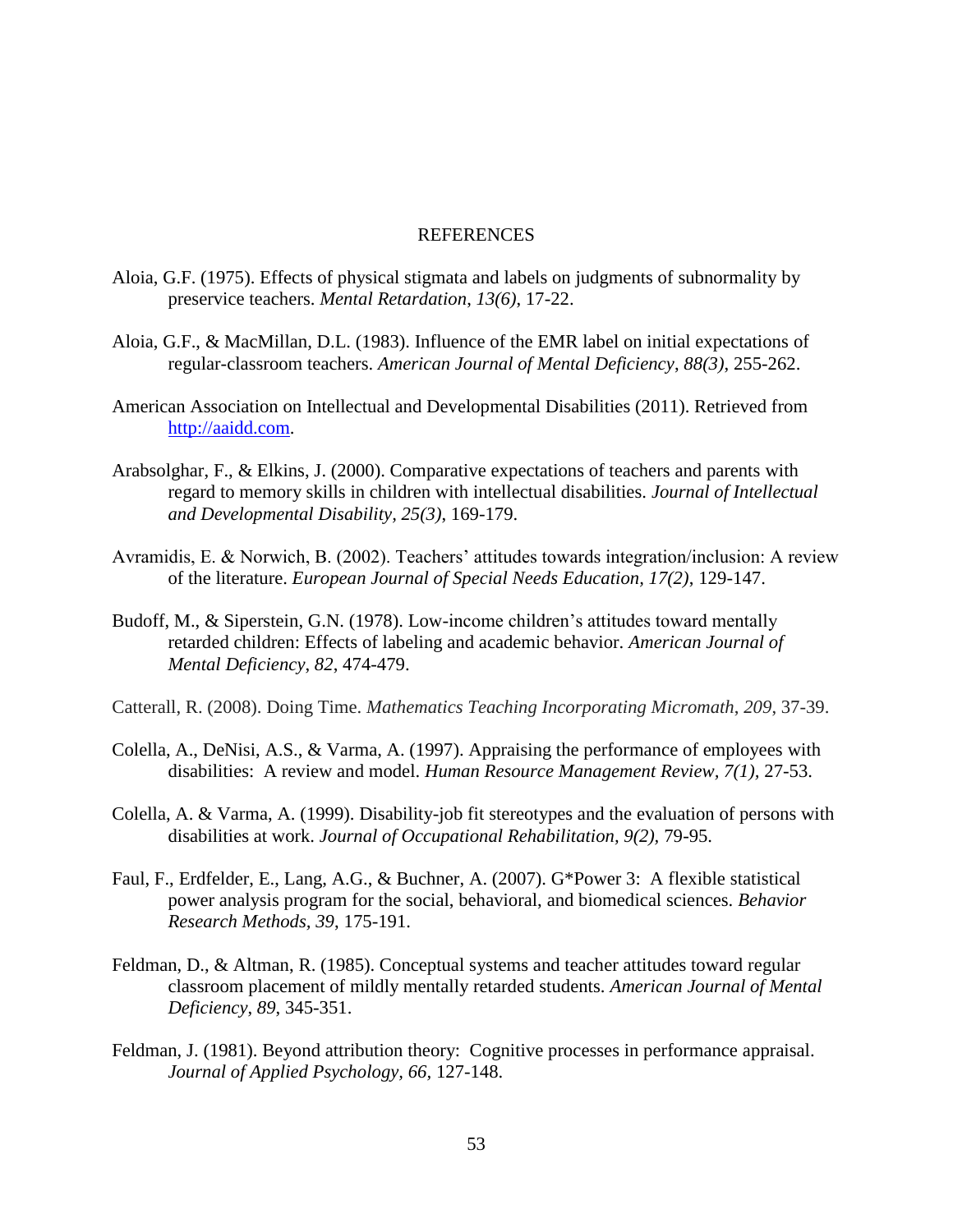- Foster, G., Ysseldyke, J., & Reese, J. (1975). I wouldn't have seen it if I hadn't believed it. *Exceptional Children*, *41*, 469-473.
- Freeman, S., & Algozzine, B. (1980). Social acceptability as a function of labels and assigned attributes. *American Journal of Mental Deficiency, 84*, 589-595.
- Gazzaniga, M., Heatherton, T., & Halpern, D. (2010). *Psychological science* (3rd ed.). New York, NY: W.W. Norton & Company, Inc.
- Gillung, T.B., & Rucker, C.N. (1977). Labels and teacher expectations. *Exceptional Children*, *43*, 464-465.
- Gottlieb, J., & Siperstein, G.N. (1976). Attitudes toward mentally retarded persons: Effects of attitude referent specificity. *American Journal of Mental Deficiency, 80*, 376-381.
- Heiman, T. (2002). Parents of children with disabilities: Resilience, coping and future expectations. *Journal of Developmental and Physical Disabilities, 14(2)*, 159-171.
- Jorgensen, C.M., McSheehan, M., & Sonnenmeier, R.M. (2007). Presumed competence reflected in the educational programs of students with IDD before and after the Beyond Access professional development intervention. *Journal of Intellectual and Developmental Disability*, *32(4)*, 248-262.
- Kavale, K.A., & Forness, S.R. (2000). History, rhetoric, and reality: Analysis of the inclusion debate. *Remedial and Special Education*, *21(5)*, 279-296.
- McGregor, G., & Vogelsberg, R.T. (1998). *Inclusive schooling practices: Pedagogical and research foundations. A synthesis of the literature that informs best practices about inclusive schooling.* Baltimore: Paul H. Brookes.
- Miller, S.A. (1988). Parents' beliefs about children's cognitive development. *Child Development, 59*, 259-285.
- Morin, D., Rivard, M., Crocker, A.G., Boursier, C.P., & Caron, J. (2013). Public attitudes towards intellectual disability: A multidimensional perspective. *Journal of Intellectual Disability Research, 57(3)*, 279-292.
- National Dissemination Center for Children with Disabilities (2011, January). Retrieved from [http://nichcy.org/disability/specific/intellectual.](http://nichcy.org/disability/specific/intellectual)
- Palmer, D.J. (1980). The effect of educable mental retardation descriptive information on regular classroom teachers' attribution and instructional prescription. *Mental Retardation*, *18*, 171-175.
- Reschly, D.J., & Lamprecht, M.J. (1979). Expectancy effects of labels: Fact or artifact? *Exceptional Children*, *46*, 55-58.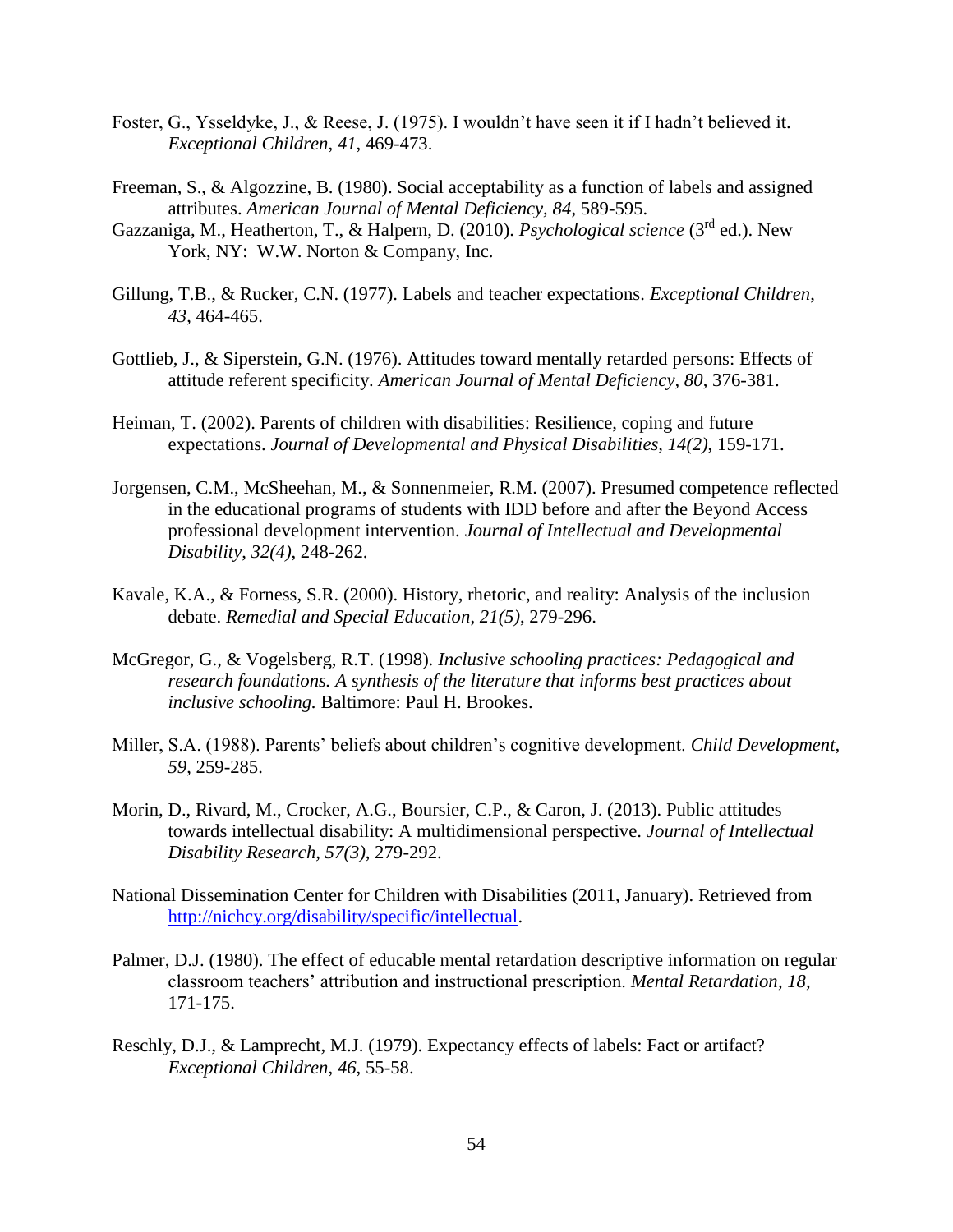- Rolison, M.A., & Medway, F.J. (1985). Teachers' expectations and attributions for student achievement: Effects of label, performance pattern, and special education intervention. *American Educational Research Journal*, *22(4)*, 561-573.
- Rosenthal, R., & Jacobson, L. (1968). *Pygmalion in the classroom.* New York: Holt, Rinehart, and Winston.
- Run Ren, L., Paetzold, R.L., & Colella, A. (2008). A meta-analysis of experimental studies on the effects of disability on human resource judgments. *Human Resource Management Review, 18*, 191-203.
- Scior, K. (2011). Public awareness, attitudes, and beliefs regarding intellectual disability: A systematic review. *Research in Developmental Disabilites, 32*, 2164-2182.
- Scruggs, T.E., & Mastropieri, M.A. (1996). Teacher perceptions of mainstreaming/inclusion, 1958-1995: A research synthesis. *Exceptional Children*, *63*, 59-74.
- Severance, L.J., & Gasstrom, L.L. (1977). Effects of the label "mentally retarded" on causal explanations for success and failure outcomes. *American Journal on Mental Deficiency, 81,* 547-555.
- Siperstein, G.N., Norins, J. & Mohler, A. (2007). Social acceptance and attitude change: Fifty years of research. In J. Jacobson, J.A. Mulick, & J. Rojahn (Eds.), *Handbook of Intellectual and Developmental Disabilities*, (pp.134-153). New York, NY: Springer.
- Smith, M.G. (2000). Secondary teachers' perception toward inclusion of students with severe disabilities. *NASSP Bulletin, 84(54)*, 54-60.
- Special Olympics (2003). *Multinational study of attitudes toward individuals with intellectual disabilities*. Washington, DC: G. Siperstein.
- Stanley, M.A., & Comer, R.J. (1988). Reacting to mentally retarded persons: The impact of labels and observed behaviors. *Journal of Social and Clinical Psychology, 6(3-4)*, 279- 292.
- Taylor, S.E., & Fiske, S.T. (1978). Salience, attention, and attributions: Top of the head phenomena. In L. Berkowitz (Ed.), *Advances in experimental social psychology* (Vol. 11). New York: Academic Press.
- Wehmeyer, M., Lattin, D., Lapp-Rincker, G., & Agran, M. (2003). Access to the general curriculum of middle school students with mental retardation: An observational study. *Remedial and Special Education*, *24(5)*, 262-272.
- Weiner, B., & Kukla, A. (1970). An attributional analysis of achievement motivation. *Journal of Personality and Social Psychology, 15,* 1-20.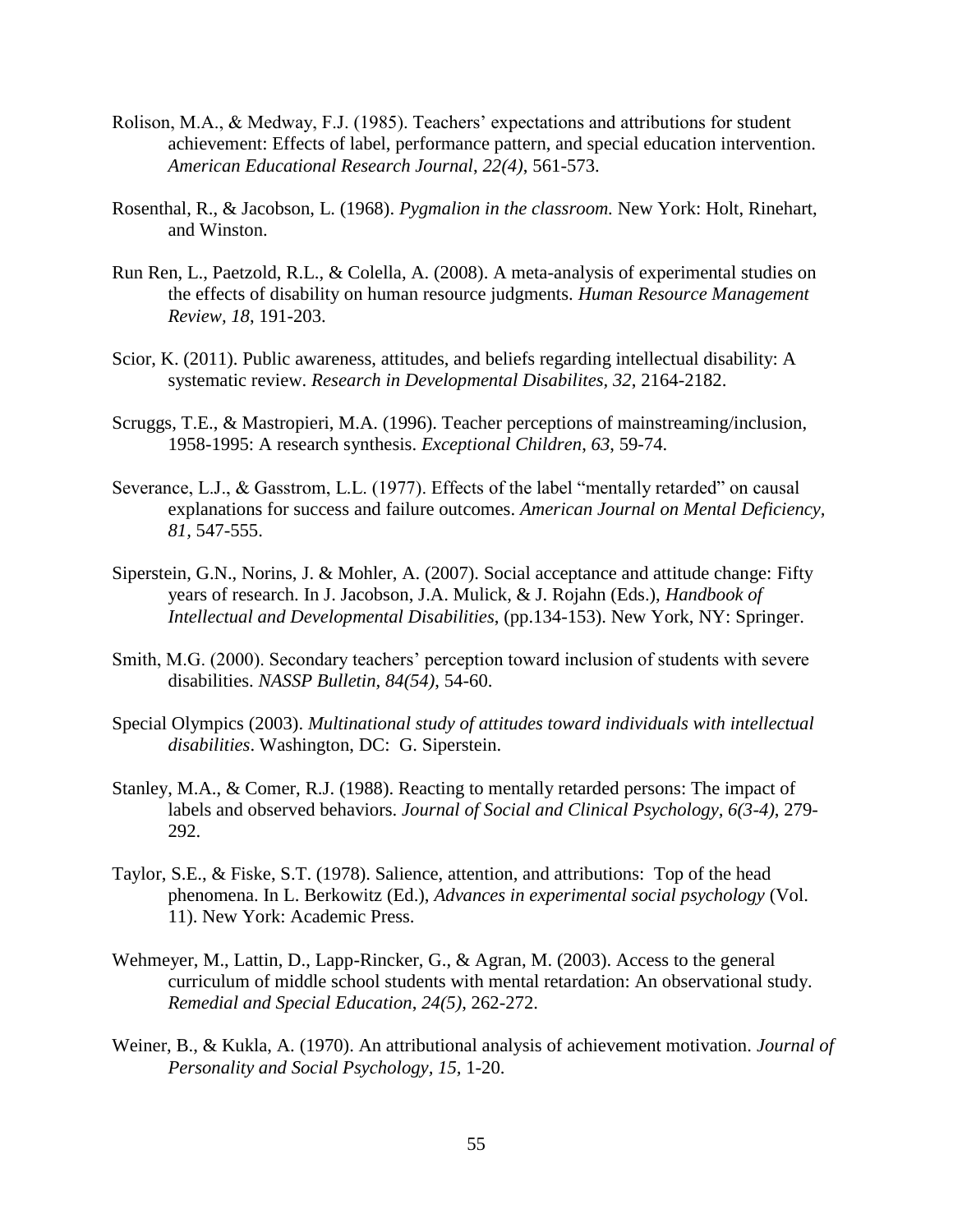- Yoshida, R.K., & Meyers, C.E. (1975). Effects of labeling as EMR on teachers' expectancies for change in a student's performance. *Journal of Educational Psychology*, *67*, 521-527.
- Zadny, J., & Gerard, H.B. (1974). Attributed intentions and informational selectivity. *Journal of Experimental Social Psychology, 10*, 34-52.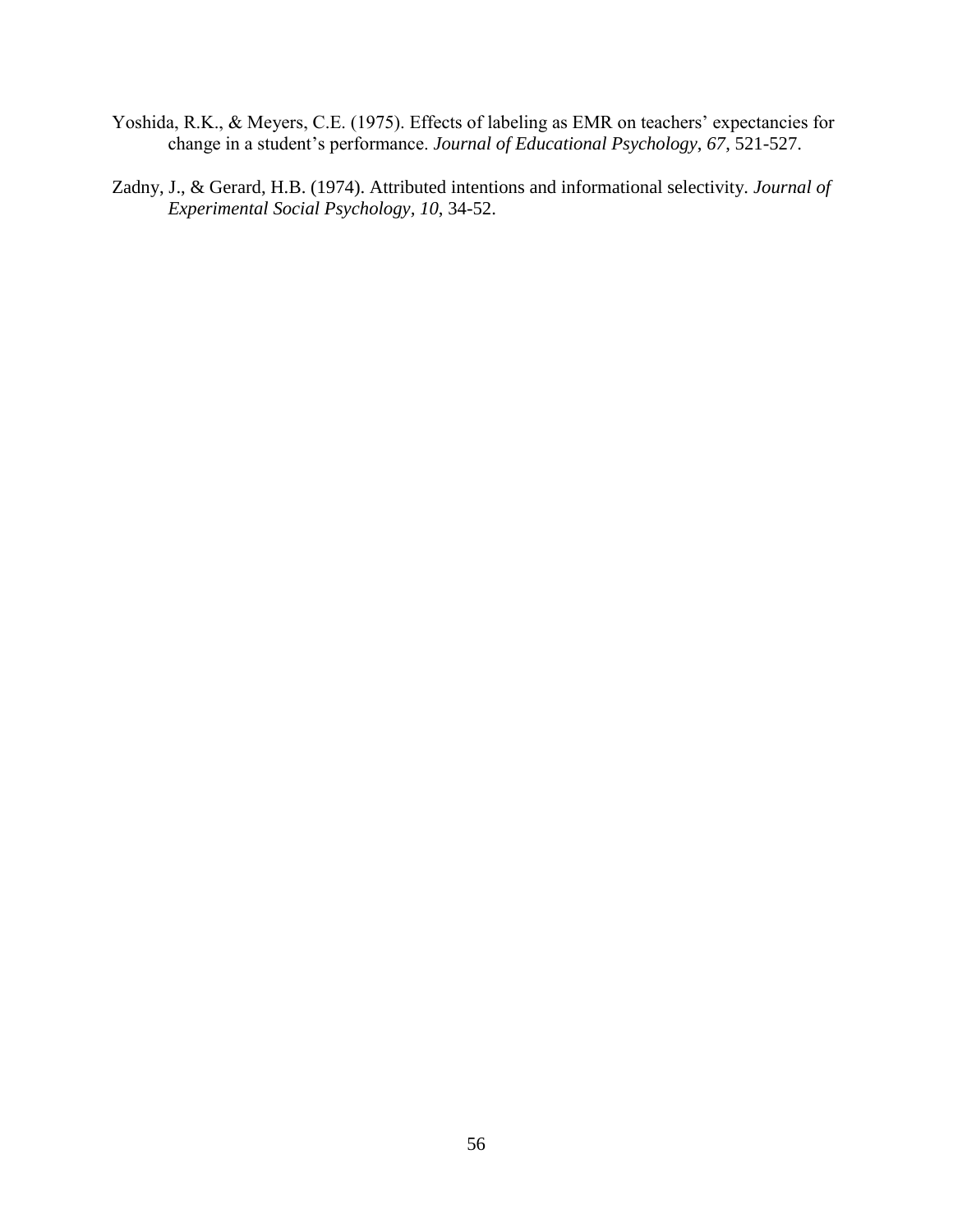# LIST OF APPENDICES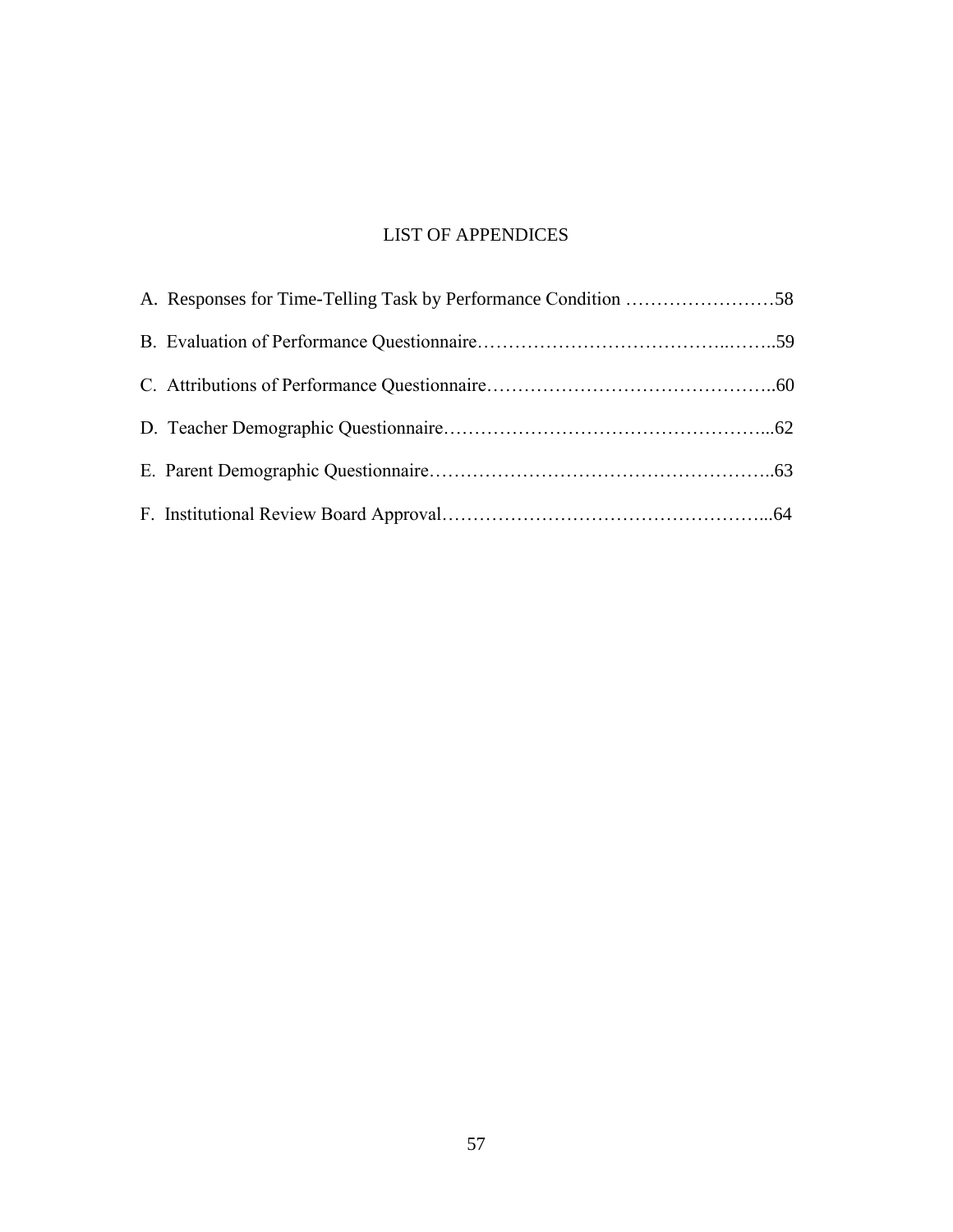### Appendix A Responses for Time-Telling Task by Performance Condition

| <b>Time Questions:</b> | Response for LA Performance: | Response for HA Performance: |
|------------------------|------------------------------|------------------------------|
| 1.3:00                 | $3:00$ (Correct)             | $3:00$ (Correct)             |
| 2. A quarter to 8      | 8:45 (Incorrect)             | 8:45 (Incorrect)             |
| 3.9:15                 | 9:10 (Incorrect)             | $9:15$ (Correct)             |
| 4. 4:30                | 4:30 (Correct)               | 4:30 (Correct)               |
| 5. 10:55               | 10:50 (Incorrect)            | 10:55 (Correct)              |
| 6. 1:45                | 1:40 (Incorrect)             | $1:45$ (Correct)             |
| 7. 6:00                | 12:30 (Incorrect)            | 6:00 (Correct)               |
| 8. 8:30                | 8:30 (Correct)               | 8:30 (Correct)               |
| 9. Half past 12        | 6:00 (Incorrect)             | 6:00 (Incorrect)             |
| 10. 6:26               | 6:21 (Incorrect)             | 6:26 (Correct)               |
| 11. 4:00               | 12:20 (Incorrect)            | 4:00 (Correct)               |
| 12. 1:37               | 1:42 (Incorrect)             | $1:37$ (Correct)             |
| 13. 2:10               | $2:10$ (Correct)             | $2:10$ (Correct)             |
| 14. 11:45              | $11:45$ (Correct)            | $11:45$ (Correct)            |
| 15. Ten after 6        | 6:05 (Incorrect)             | 6:10 (Correct)               |
| 16. 5:20               | 4:40 (Incorrect)             | 5:20 (Correct)               |
| 17. 6:30               | 6:30 (Correct)               | 6:30 (Correct)               |
| 18. 9:52               | 9:47 (Incorrect)             | 9:52 (Correct)               |
| 19. Five to 2          | $2:05$ (Incorrect)           | $2:05$ (Incorrect)           |
| 20. 7:15               | 7:15 (Correct)               | 7:15 (Correct)               |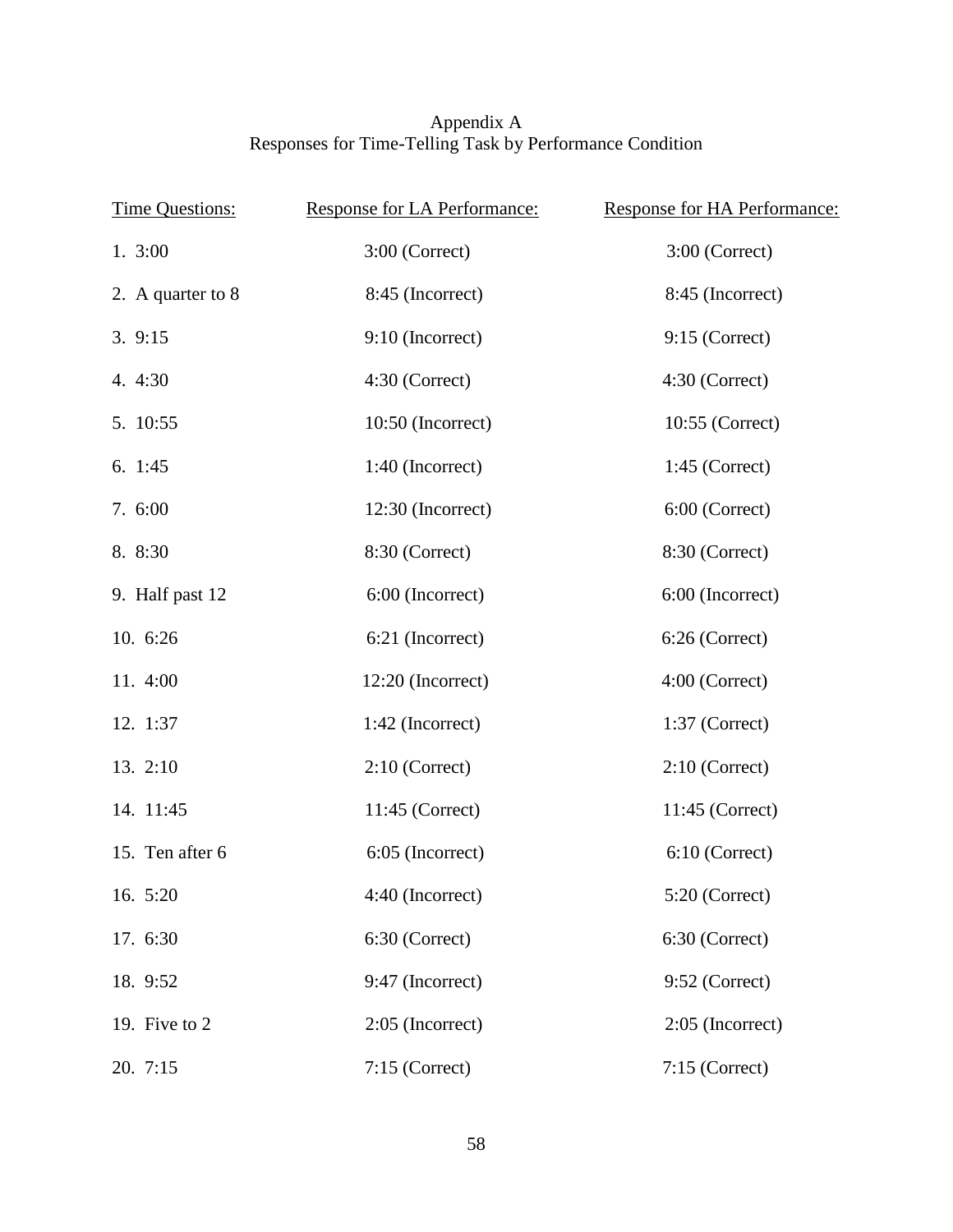## Appendix B Evaluation of Performance Questionnaire

- 1. In the video you just watched, how many of the 20 questions do you think the child answered correctly?
- 2. If 100 is the average IQ score, in which IQ range do you think the child in the video would fall?

| Below 20    |            | 20-34     | 35-49        | 50-69    | 70-79             |
|-------------|------------|-----------|--------------|----------|-------------------|
| Profound ID |            | Severe ID | Moderate ID  | Mild ID  | <b>Borderline</b> |
|             |            |           |              |          |                   |
| 80-89       | $90 - 109$ |           | 110-119      | 120-129  | 130 and Above     |
| Low Average | Average    |           | High Average | Superior | Very Superior     |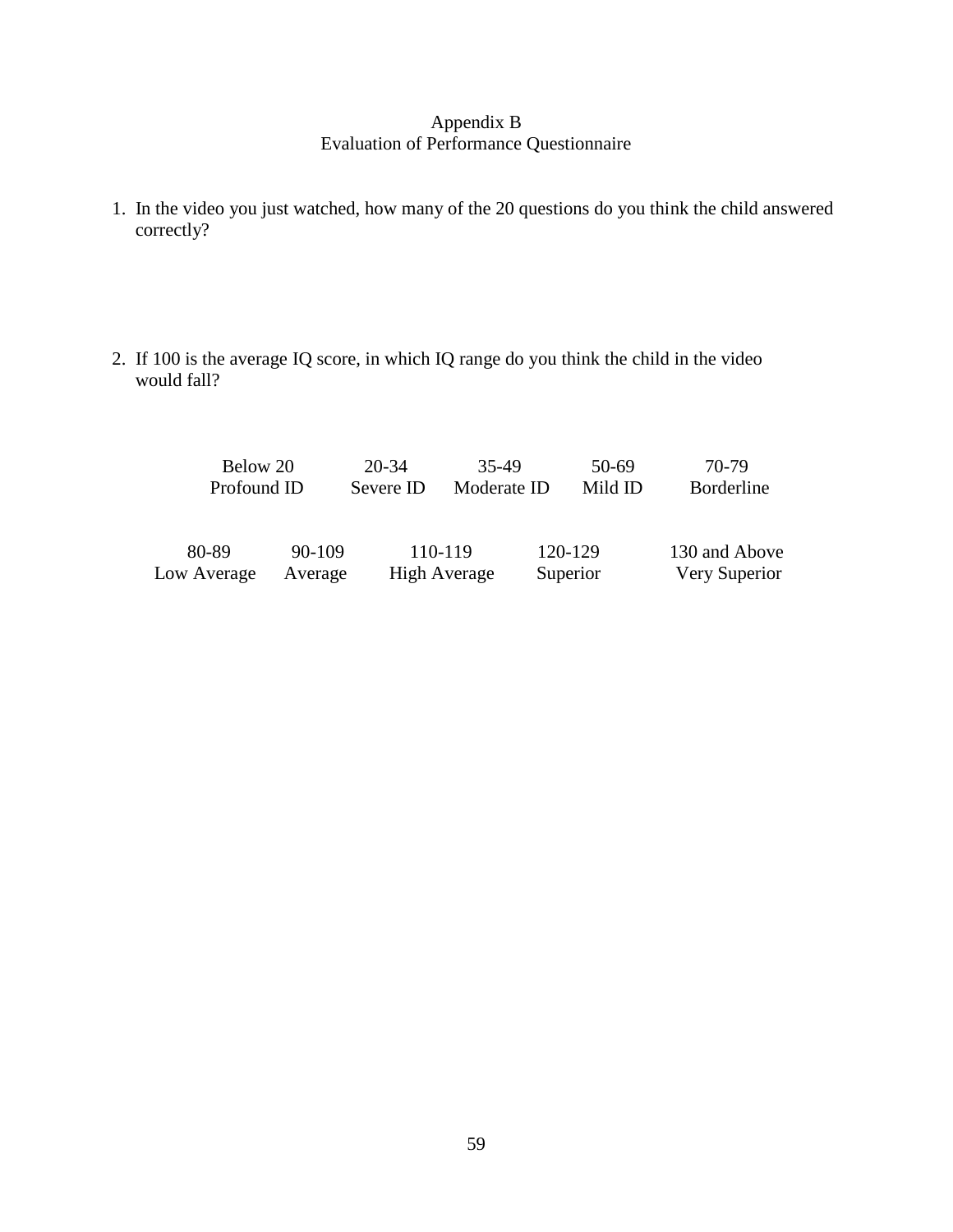### Appendix C Attributions of Performance Scale

For the following questions, think of the child in the video you just watched. Please circle an answer between 1 and 7, with 1 meaning not important at all and 7 meaning very important.

1. How important of a factor do you feel **general student ability** could have been for the child's performance on the task?

| Not Important |  |  |  | Very Important |
|---------------|--|--|--|----------------|

2. How important of a factor do you feel **effort** could have been for the child's performance on the task?

| Not Important |  |  | Very Important |
|---------------|--|--|----------------|

3. How important of a factor do you feel **task difficulty** could have been for the child's performance on the task?

| Not Important |  |  | Very Important |
|---------------|--|--|----------------|

4. How important of a factor do you feel **student health** could have been for the child's performance on the task?

| Not Important |  |  | Very Important |
|---------------|--|--|----------------|

5. How important of a factor do you feel **previous educational placement**, such as special education or gifted classes, could have been for the child's performance on the task?

| Not Important |  |  | Very Important |
|---------------|--|--|----------------|

6. How important of a factor do you feel **past teachers** could have been for the child's performance on the task?

| Not Important |  |  | Very Important |
|---------------|--|--|----------------|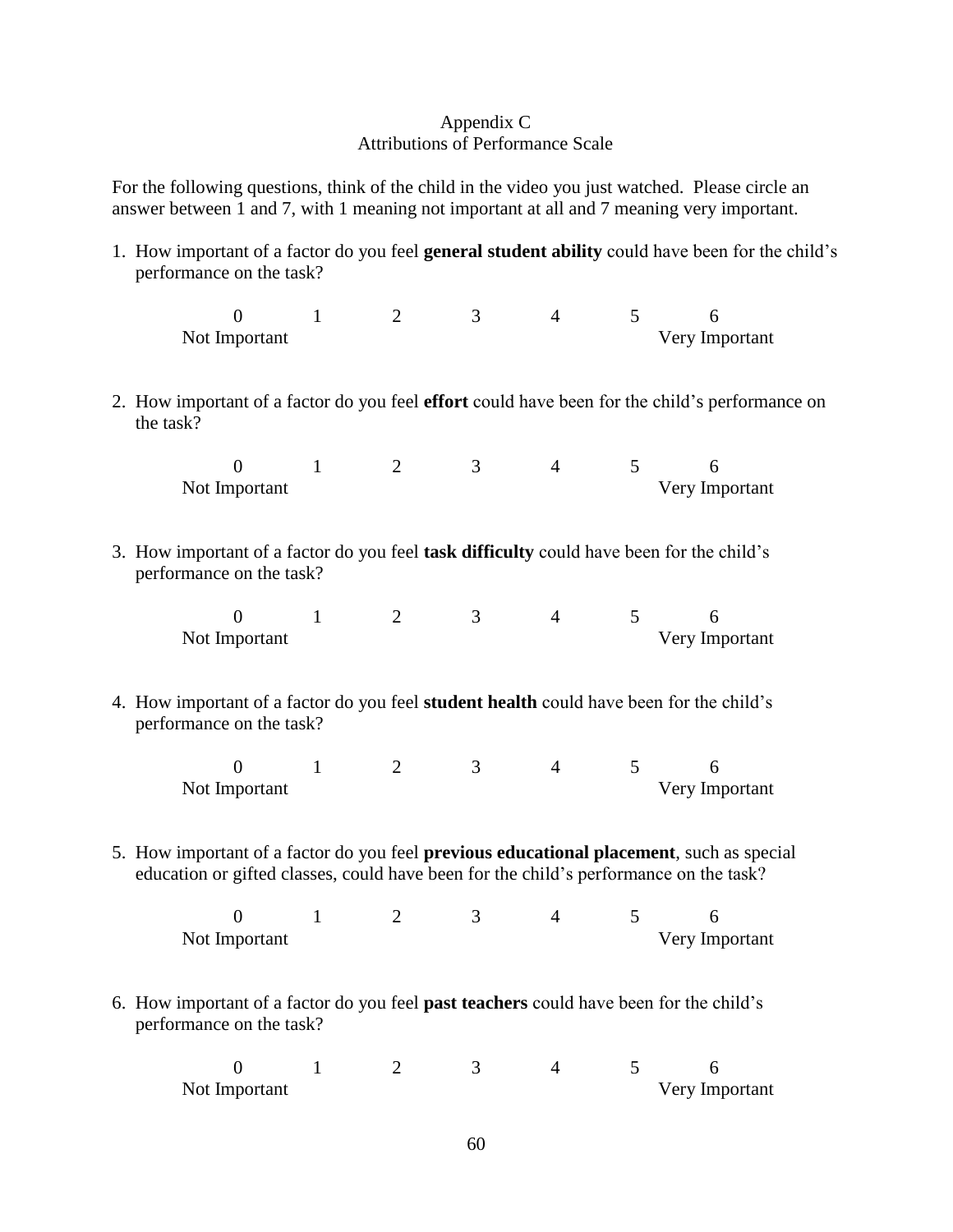7. How important of a factor do you feel the **child's family** could have been for the child's performance on the task?

> $0$  1 2 3 4 5 6<br>Not Important Very Im Very Important

8. How important of a factor do you feel the **child's mood** could have been for the child's performance on the task?

0 1 2 3 4 5 6 Not Important Very Important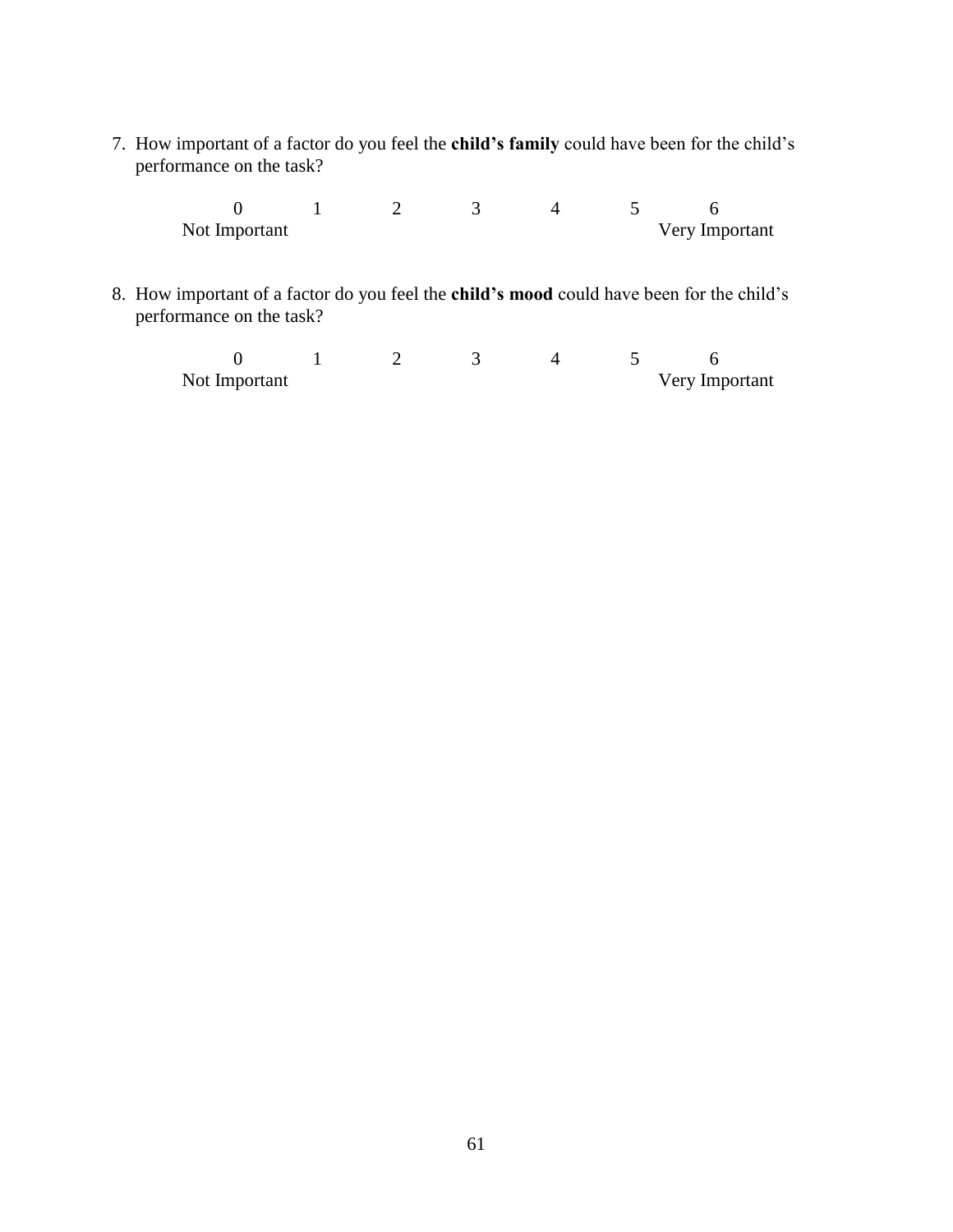## Appendix D Teacher Demographic Questionnaire

Age: \_\_\_\_\_\_\_ Gender: \_\_\_\_\_\_\_\_\_

1. What kind of teaching certification do you have? Please circle all that apply.

| General-Education | <b>Special Education</b> | Dual Certification   |
|-------------------|--------------------------|----------------------|
| Year Received     | <b>Year Received</b>     | <b>Year Received</b> |

- 2. What is the highest educational degree you have received?
- 3. How many total years of teaching experience do you have?
- 4. How many of these years have you served as a general-education teacher?
- 5. How many of these years have you served as a special education teacher?
- 6. How many of these years have you had a child with an intellectual disability in your classroom?
- 7. Approximately how many children with intellectual disability have you had in your classroom?
- 8. Do you currently have a child with intellectual disability in your classroom?
- 9. Have you ever attended any workshops relevant to the teaching of children with intellectual disability? If so, please list.
- 10. On a scale from 1-10 with 1 meaning no knowledge at all and 10 meaning a vast amount of knowledge, rate how much knowledge you have about individuals with intellectual disability.
- 11. Are you the parent of a child with an intellectual disability?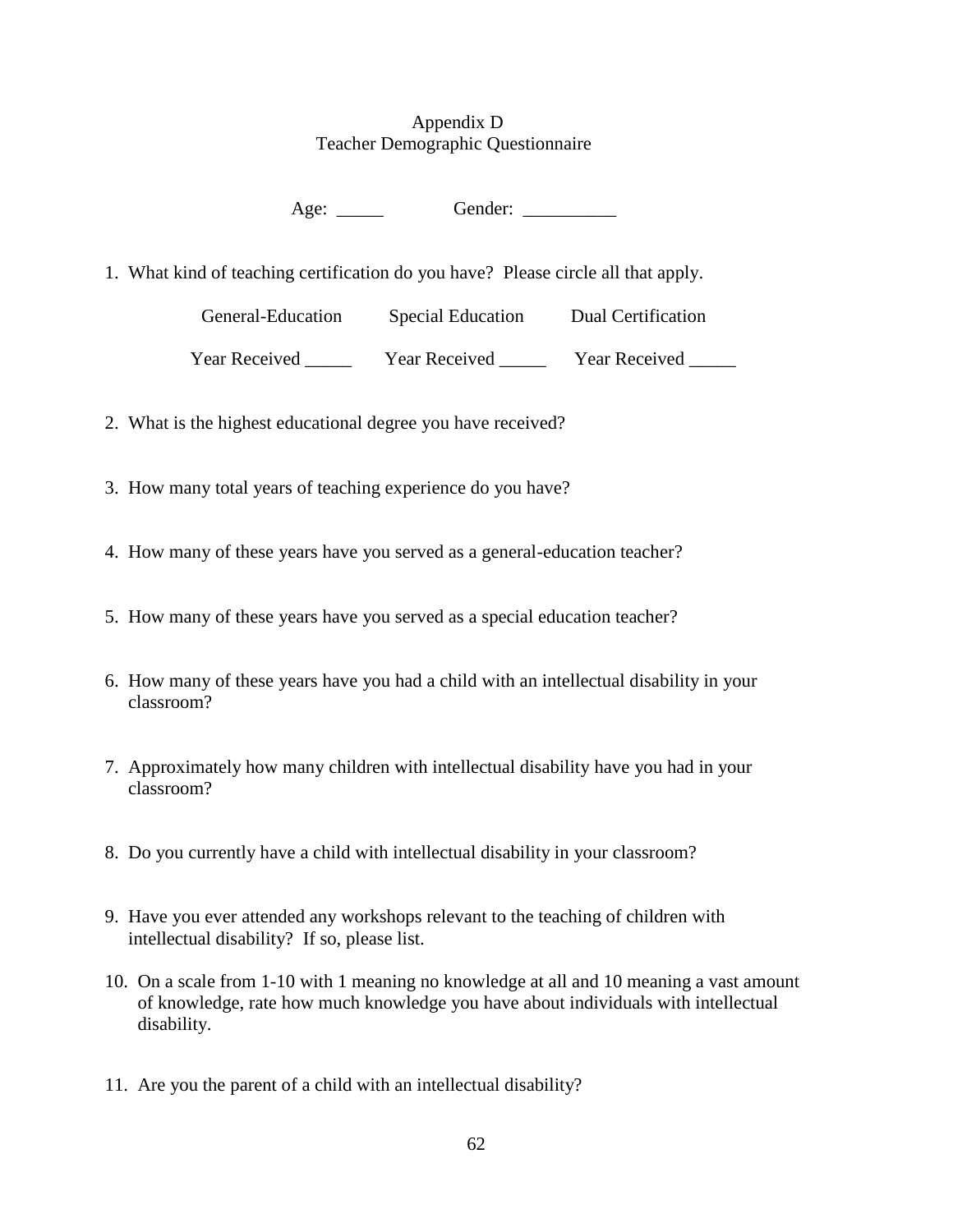## Appendix E Parent Demographic Questionnaire

Age: \_\_\_\_\_\_\_ Gender: \_\_\_\_\_\_\_\_\_\_

1. What is the cause, if known, of your child's intellectual disability?

2. What is the age of your child with intellectual disability?

3. How would your child's intellectual disability most likely be classified?

| Mild | Moderate | Severe | Profound |
|------|----------|--------|----------|
|      |          |        |          |

4. If 100 is the average IQ score, in what range would your child's IQ fall?

| Below 20    | 20-34     | 35-49       | 50-69   | 70-79              |
|-------------|-----------|-------------|---------|--------------------|
| Profound ID | Severe ID | Moderate ID | Mild ID | <b>B</b> orderline |
|             |           |             |         |                    |
|             |           |             |         |                    |

80-89 90-109 110-119 120-129 130 and Above Low Average Average High Average Superior Very Superior

5. How did the child in the video perform in comparison to your child?

Much Worse Somewhat Worse About the Same Somewhat Better Much Better

6. Have you ever been certified as a general-education or special education teacher or been enrolled in a teacher preparation program?